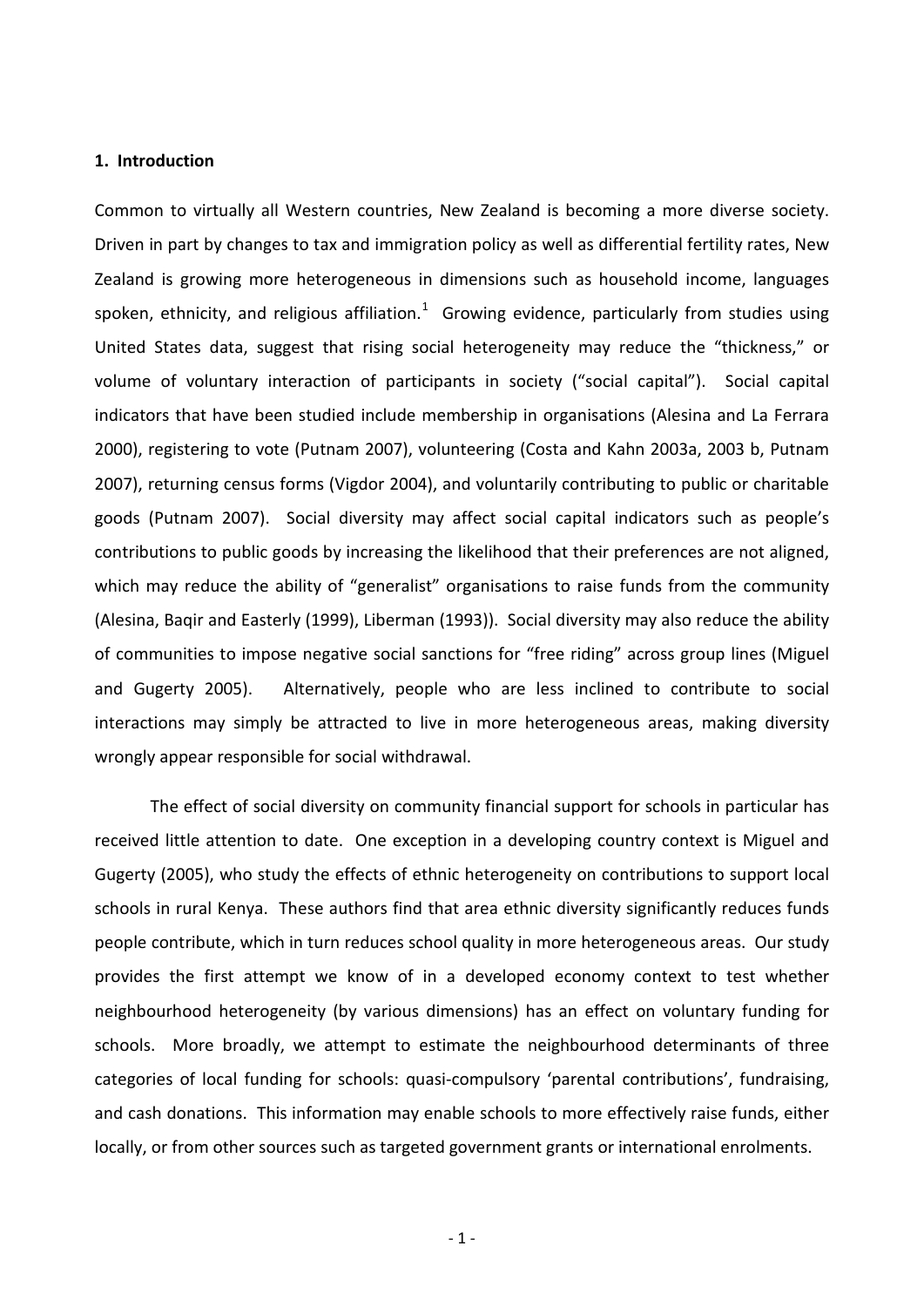We use data from the New Zealand Ministry of Education and Census for 2001 and 2006 to estimate how social diversity affects a school's ability to raise local funds via parental contributions, fundraising, or cash donations. Revenue data reported by individual primary and secondary schools is matched with measures of the heterogeneity of the geographic area unit in which the school is located. We consider neighbourhood heterogeneity by language, ethnicity, religion, and personal or household income, and conduct cross-section, pooled cross section, and school fixed effects analysis.

We find that when other factors that could explain local funds are controlled for, there is surprisingly little evidence that neighbourhood heterogeneity affects the three kinds of local funds schools receive, either positively or negatively. We do find evidence that household income inequality reduces the revenues schools receive from fundraising. In particular, a one percentage point increase in a school's neighbourhood Gini coefficient of household income inequality is associated on average with a \$1,398 decrease in its fundraising revenues, all else equal. Other than that, we find no robust evidence that ethnic or language heterogeneity affect the local funds schools receive, and mixed evidence regarding religious heterogeneity. The latter appears to lower parental contributions or fundraising revenues in some cross section specifications, but to raise them in fixed effects specifications that control for unobserved school and neighbourhood characteristics.

The remainder of the paper is organised as follows. Section 2 reviews the literature linking social heterogeneity and voluntary contributions towards public goods as well as the literature on the determinants of fund raising. Section 3 sets out a simple model of how different sources of school funding revenue interact. Section 4 sets out the data we use and our empirical estimation strategy. Section 5 provides our results, while Section 6 concludes with a discussion of our findings.

## **2. Literature Review**

There has been little research on the connection between social heterogeneity and the ability of New Zealand schools to raise local funds. The closest New Zealand-based work of which we are aware are papers by Clark and Kim (2012) and Thornton and Clark (2010), which look at whether social diversity affects New Zealanders' likelihood of volunteering time to public goods in general. Internationally, however, there has been a rapidly expanding literature on the effects of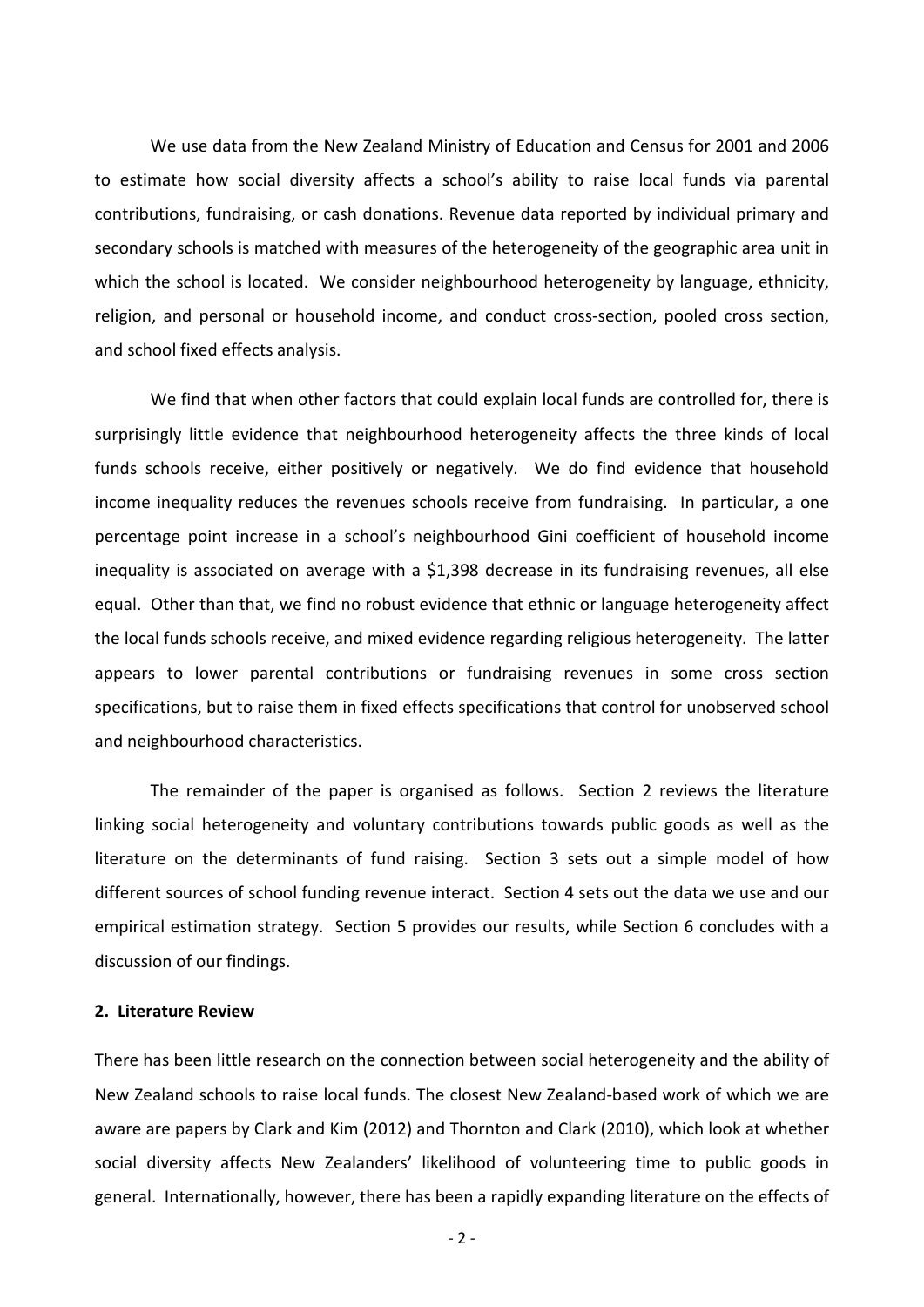heterogeneity on various "social capital" indicators, particularly in the United States, and particularly regarding the effects of heterogeneity by ethnicity or race. In surveying this literature, one should keep in mind that there could be material differences in the social and government structures of many of the areas studied.

#### **2.1 Social Capital**

Social capital is a concept that seeks to define the strength of, and positive outcomes from, interactions between individuals in a society. The concept can be traced back to 1916, when it was used in a context similar to our own (Hanifan, 1916). Lyda Hanifan was the state supervisor of rural schools in Charleston, West Virginia. In stressing the importance of community involvement for prosperous schooling, Hanifan referred to social capital as being

tangible substances [that] count for most in the daily lives of a people, namely, goodwill, fellowship, mutual sympathy and social intercourse among a group of individuals and families who make up a social unit... [T]he individual is helpless socially, if left entirely to himself... [I]f he may come into contact with his neighbor, and they with other neighbors, there will be an accumulation of social capital, which may immediately satisfy his social needs and which may bear a social potentiality sufficient to the substantial improvement of living conditions in the whole community. The community as a whole will benefit by the cooperation of all its parts, while the individual will find in his associations the advantages of the help, the sympathy, and the fellowship of his neighbors. $<sup>2</sup>$  $<sup>2</sup>$  $<sup>2</sup>$ </sup>

Modern definitions are more succinct. Putnam (2007) describes social capital as "social networks and the associated norms of reciprocity and trustworthiness"<sup>[3](#page-40-2)</sup>. This is the definition we adopt here. Many studies have looked for factors that influence a society's social capital, using as indicators people's involvement in networks or contributions to public goods as listed earlier, or their trust in others (Alesina and la Ferrara 2002, Leigh 2006, Putnam 2007, Letki 2008, Gustavsson and Jordahl 2008). In this study, we take local funds contributed to schools in New Zealand as an indicator of the country's social capital. On the "demand" side, to raise funds effectively, a given school will likely try to develop relationships within a community. For example, it may approach certain businesses to sponsor a school's cultural or sporting activities, or request help from a parent association to raise money through community fundraising events. On the "supply" side, there may be a correlation between a community's general social attitudes and the willingness of its members to contribute funds to a local school.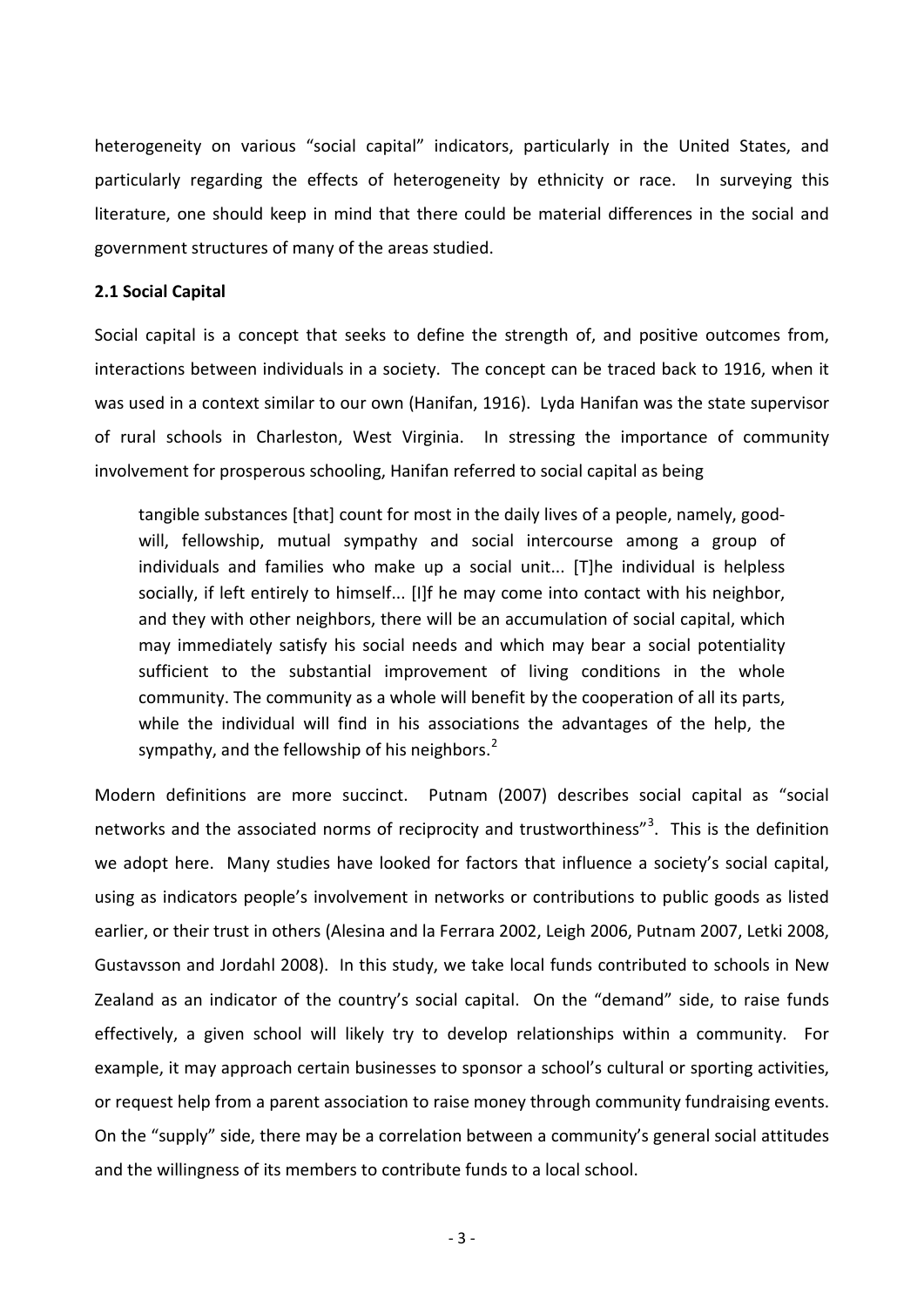#### **2.2 Heterogeneity and Social Capital**

Social heterogeneity can become relevant to the supply side of school fundraising for various reasons. Simple "own-group" bias would predict that in a school's neighbourhood, members of group X may be less enthusiastic to contribute funds (or less embarrassed to withhold them) the more they perceive that the funds will benefit school children not of group X. Miguel and Gugerty (2005) provide an example of this in their study of ethnic diversity and fundraising by schools in rural Kenya. School boards reported that it was more difficult for local schools to enforce payment of compulsory school fees if a student's family belong to an ethnic minority. In addition, schools in more ethnically diverse areas raised less support via voluntary fundraising events that relied on significant social pressure for parents to make donations.

Alternatively, heterogeneity might affect the supply of local funds if it increases the variance of people's preferences regarding school-related public goods. Alesina, Baqir and Easterly (1999) find that heterogeneity has an effect of this kind on the provision of public goods by local governments. Using U.S. census data, Alesina et al. find that an area's ethnic diversity is negatively linked to the share of spending by that area's local authority on core public goods such as roads, public education, sewerage and rubbish collection, while there is a positive relationship with the proportion spent on healthcare. Alesina et al. hypothesise that diversity lowers spending on core public goods because it increases the median distance of people's most preferred quantity of a specific public good from that of the median voter, which makes them prefer a smaller scale of funding in a two-stage budgeting and provision process. Lieberman (1993) echoes this view for public education, noting "ethnic groups must reach an accommodation on various issues. As the accommodations become more distasteful to one or more groups, the disaffected parties become more supportive of alternatives to public education."<sup>[4](#page-40-3)</sup>

#### **2.3 Contrary Evidence**

Given the tone of these findings, one could be forgiven for thinking that increased heterogeneity poses unrelenting problems for social capital in general, and community support for schools in particular. But there are several reasons to question this. Methodologically, all empirical studies attempting to test whether neighbourhood heterogeneity causes deterioration in social capital confront problems of endogeneity. For example, people who are less community-minded (an unobserved characteristic) may be more likely to select to live in more heterogeneous areas,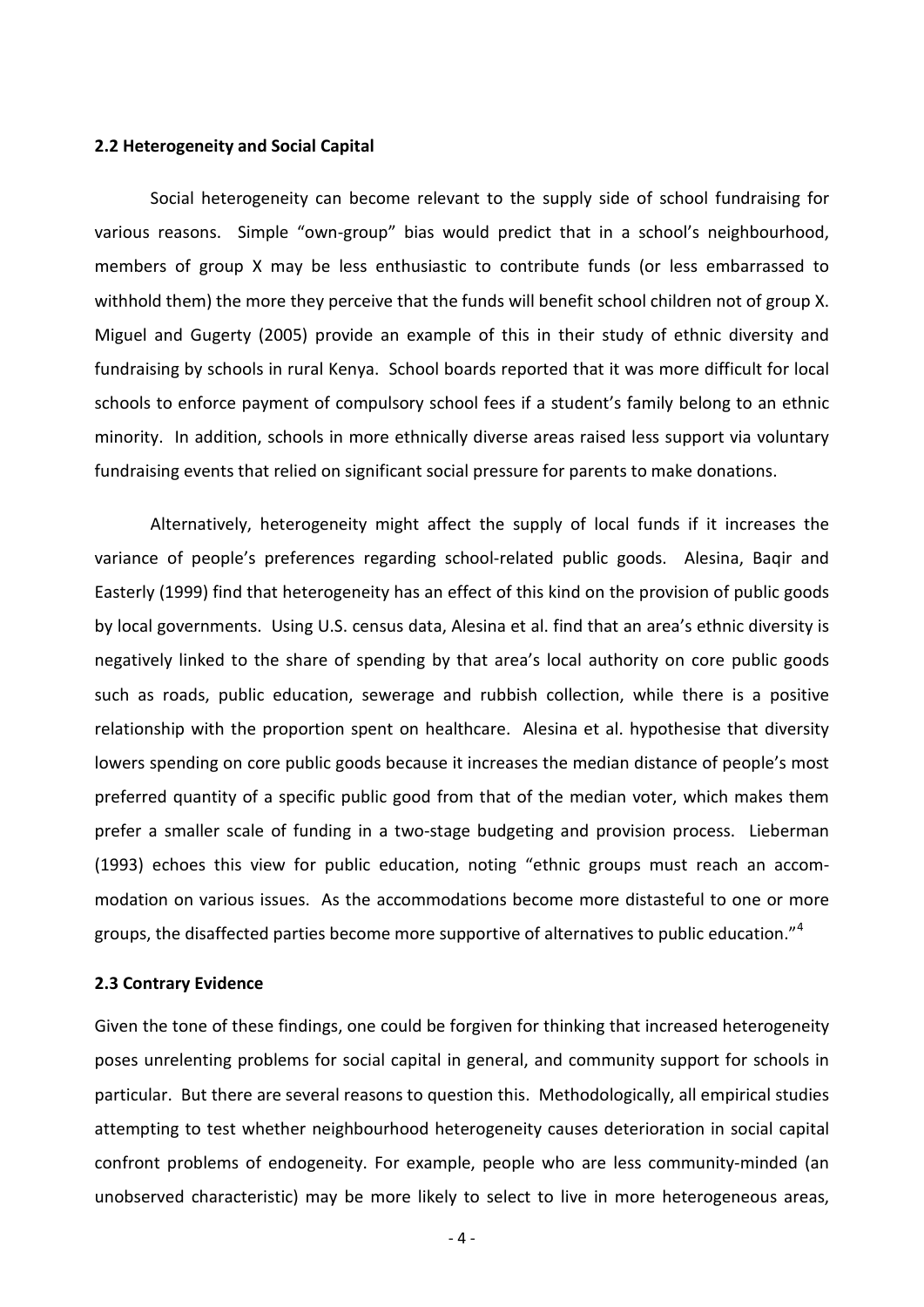making heterogeneity appear wrongly responsible for social withdrawal. In her study of heterogeneity and indicators of social capital in the United Kingdom, for example, Letki (2008) finds that racial diversity has a significant negative effect on people's reported trust towards their neighbours, but no effect on other social capital indicators such as sociability, volunteering, or organisational involvement. Letki suggests that the differences in her findings from earlier work might result from better controlling for the effect of low socioeconomic neighbourhood indicators before considering the effect of heterogeneity *per se* on social capital.

Econometric difficulties aside, sociologists theorize not only of a 'conflict hypothesis', but also of a 'contact hypothesis', which suggests that over time different ethnicities learn to accept each other the more they interact (Putnam, 2007). Working together helps strengthen relationships, forge new common identities, and increase peoples' understanding of the differences in the lives of people from other ethnicities. Evidence of this can be seen in a muchcited study by Stouffer (1949) which looked at the attitudes of white American soldiers towards desegregation within the army after World War Two. Stouffer found that the more contact white troops had with their black counterparts during the war, the smaller was the proportion opposed to desegregation. Putnam has linked the 'contact hypothesis' with the concept of 'bridging' social capital (Putnam 2000), or of bonds being struck between members of socially heterogeneous groups. For our application, the compulsory nature of education in New Zealand means that schools are the ideal setting for bridging social capital to develop, not only between students of different groups, but also between their parents and communities. Thus while owngroup bias or preference heterogeneity may cause social diversity to decrease the funds schools receive from their neighbourhoods, bridging social capital that schools generate may offset this.

#### **2.4 Determinants of Local Funding for Schools**

Common to other developed countries, New Zealand's public ("state") schools receive the bulk of their funds from the government. However, schools are also free to pursue or receive additional local funds. Both demand and supply side factors are likely to have an effect on the amount of local funds a school receives. The literature on fund raising for pre-tertiary schools is scarce, but insight can be gained by looking at other charitable institutions. Okten and Weisbrod (2000) consider a range of institutions such as hospitals, scientific research labs and higher education facilities, to look at factors that influence donations. They find that demand side factors such as expenditures on advertising and information dissemination have a positive and

- 5 -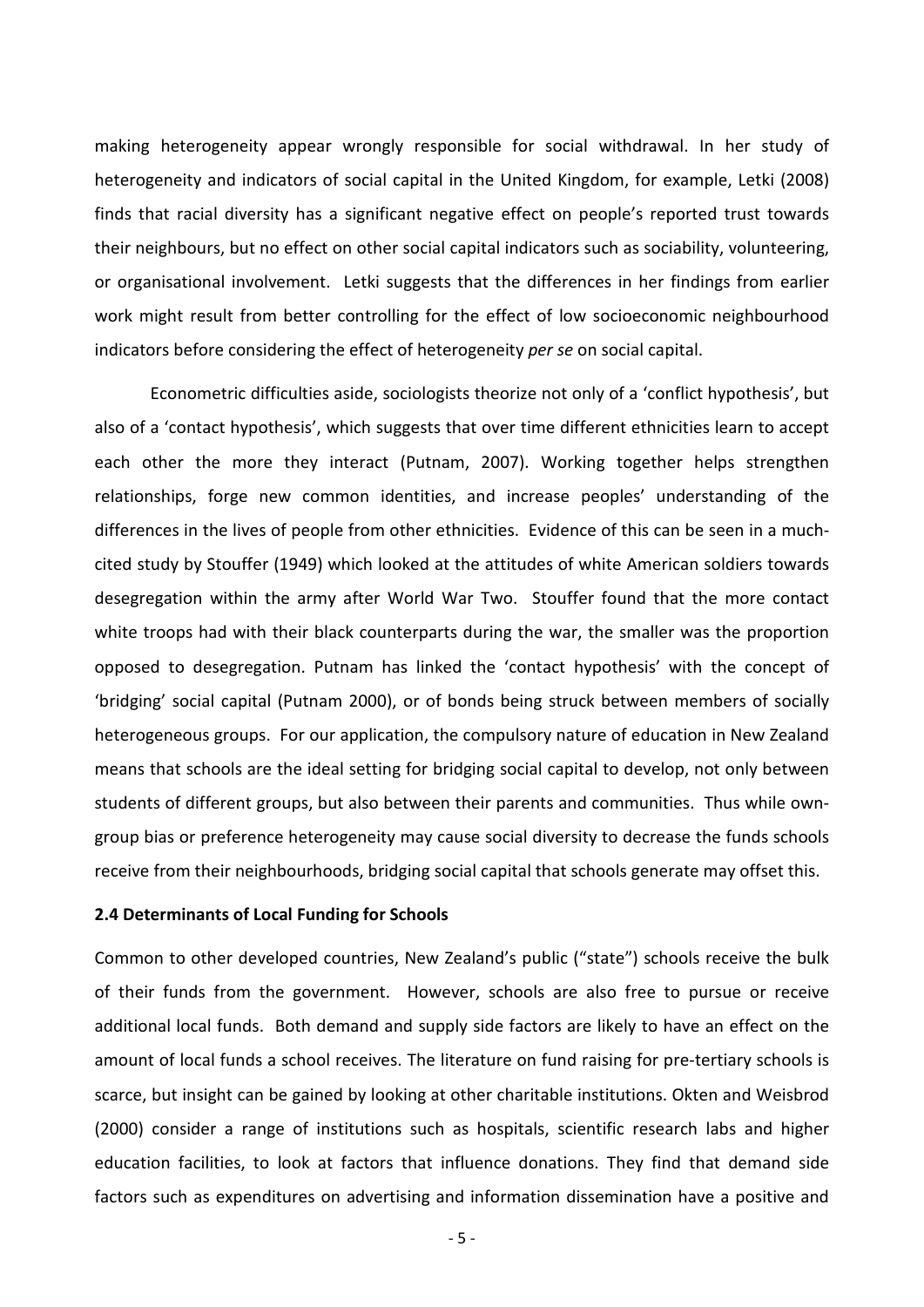significant effect on donations. They also use the age of the organisation as a proxy for reputational stock, and find surprisingly, that this is negatively associated with donations for all but two of seven types of institution. They posit that age may also act as a proxy for wealth, so that donors may view older institutions as being less needy.

A study more closely related to schools is that by Okunade and Berl (1997), who consider the propensity for alumni of U.S. business schools to donate to their college. On the supply side, donations are positively related to the age of the alumni member as they "have higher net worth and a higher capacity for charitable giving"<sup>[5](#page-40-4)</sup>. Gender, race and marital status are found to be insignificant, but donations are negatively related to whether alumni members have children. While the expense of children may hinder graduates' donations to their *alma mater*, children may act as a spur to their donations to nearby primary and secondary schools. Parents of enrolled children and even others who make donations to a local school may also in part be getting material benefits for themselves or their children. Either way, the number of school age children in a household should be relevant to the funds supplied to local schools.

On the demand side, schools with more competent or business-savvy boards of trustees may seek more funds from governments, international student enrolments, and local initiatives, than schools with less competent boards, and be able to do so at less administrative cost. But given the abilities of a school's board of trustees, it likely faces a trade-off between expending effort on attracting different sources of revenue. Luksetich (2008) considers how fundraising by non-profit organisations (like schools) affects government funding. He finds that fundraising revenue has a significant positive impact on the amount of government grants that organisations receive. Investigating the reverse pathway, Okten and Weisbrod (2000) similarly conclude that increases in government grants do not crowd out private donations, but rather increase them for most industries. This may be because increased government grants are a signal from the government that a particular service has value within the community. But among local funding sources, schools must still decide how to allocate effort between them. We consider this next.

#### **3. Funding Source Interactions**

For simplicity, suppose that a school takes its level of government revenues as fixed, and is considering two non-governmental sources from which it could pursue funds. Each school is

- 6 -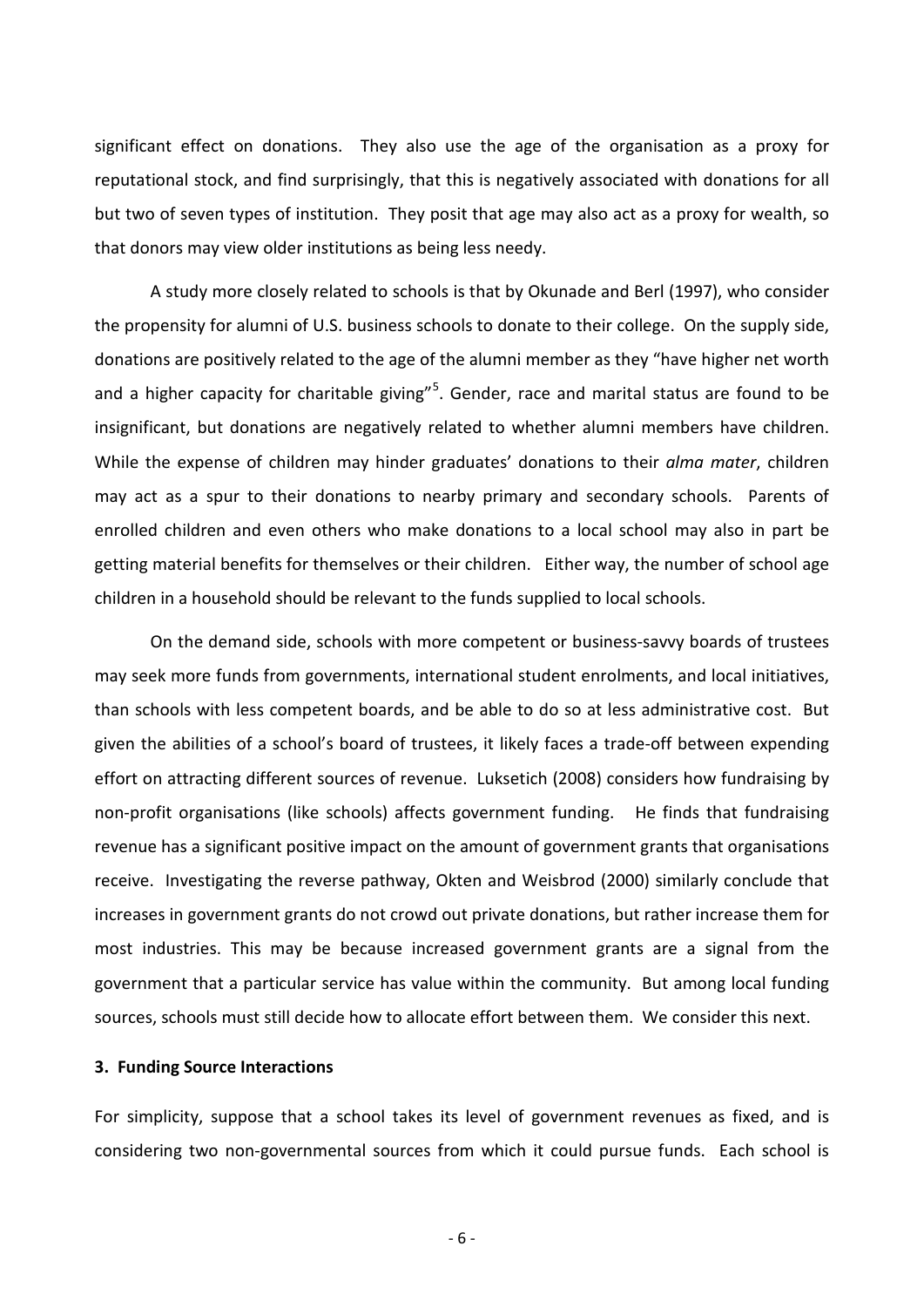endowed with a total amount of effort,  $\overline{E}$ , that it can put towards gaining funds from the alternative sources i=1,2. Thus each school faces a constraint:

$$
E_1 + E_2 \le \overline{E} \tag{1}
$$

Assume that effort comes at some per unit cost,  $c_i$ , that can differ by source pursued. Finally, we assume that revenue generated from either non-governmental source is an increasing function of effort, multiplied by a parameter reflecting the generosity of the those targeted by that source,  $\theta_i$ . We allow the generosity of those targeted to be a function of their local heterogeneity, or  $\theta_i(h_i)$ . A school with the objective to maximise net revenues from nongovernment sources faces the objective function:

$$
\max_{E_1, E_2} \ \pi = f_1(\theta_i(h_i)E_1) + f_2(\theta_i(h_i)E_2) - c_1E_1 - c_2E_2
$$
\n(2)

We assume that each  $f_i(.)$  is a concave function of effort. Assuming that it is optimal to expend some effort on both sources, and that the total effort constraint is binding, the first order conditions of the Lagrangian formed from (2) and (1) are:

$$
\frac{\partial L}{\partial E_i} = \theta_i(h_i) \frac{\partial f_i(\theta_i(h_i) E_i)}{\partial E_i} - c_i - \lambda = 0 \qquad i = 1, 2
$$
\n(3)

$$
\frac{\partial L}{\partial \lambda} = \overline{E} - E_1 - E_2 = 0 \tag{4}
$$

The Lagrange multiplier *λ* can be thought of as the dollar amount that net revenues would increase if the school's fundraising "effort budget" were to increase by one unit. Let us now consider how a school will respond to an exogenous change in either  $c_i$  or  $\theta_i$ . Changes to  $c_i$ might result from changes in the wages of school staff or to school board expertise. Changes to θ<sub>*i*</sub> might result from changes in neighbourhood heterogeneity *h<sub>i</sub>*.

From the two equations making up (3), a school will expend effort on both funding sources to the point that:

$$
\theta_1(h_1) \frac{\partial f_1(\theta_1(h_1)E_1)}{\partial E_1} - c_1 = \theta_2(h_2) \frac{\partial f_2(\theta_2(h_2)E_2)}{\partial E_2} - c_2
$$
\n(5)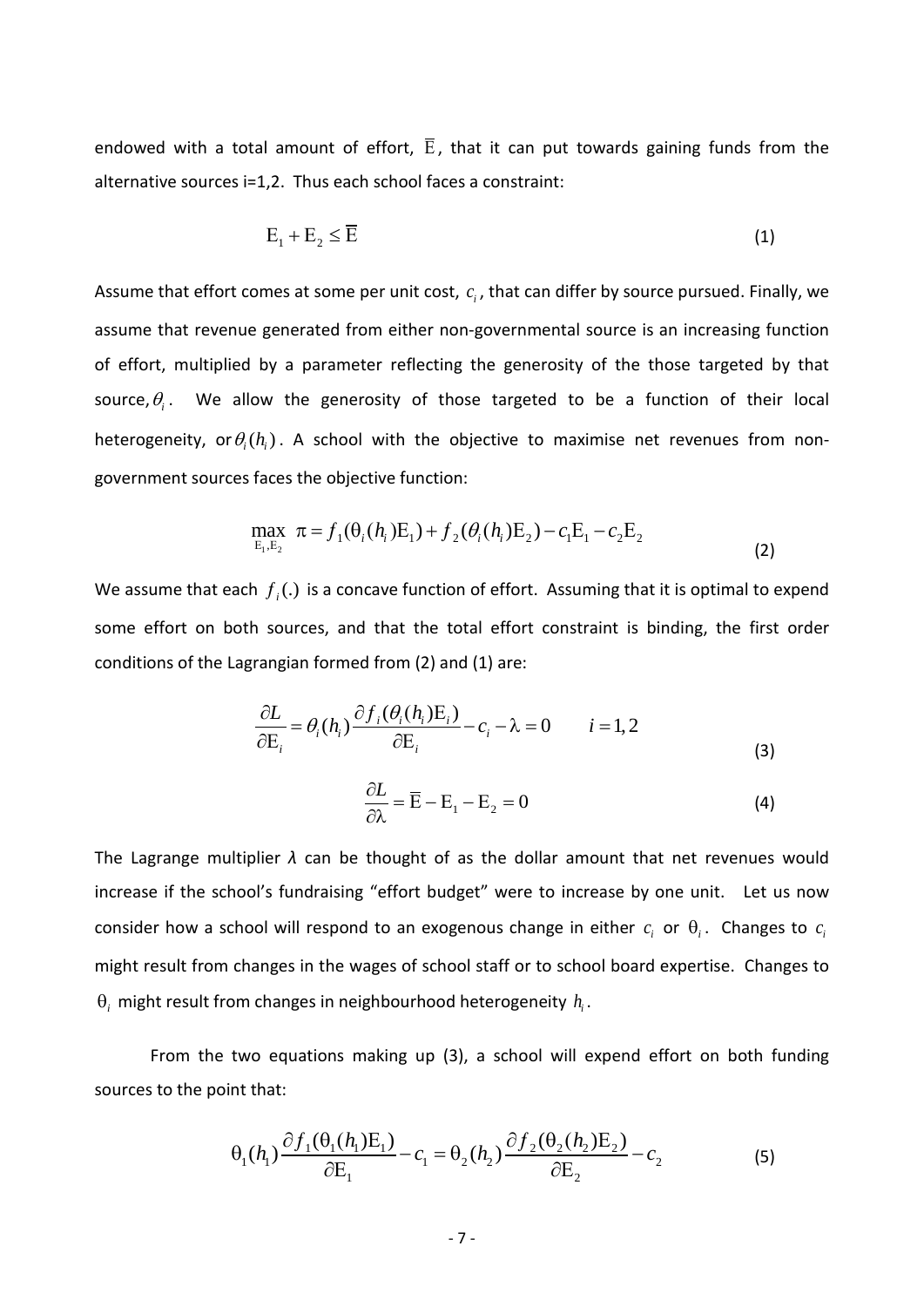If the cost of pursuing funding source one, *c1*, increases, then (4) and (5) will be maintained if the school decreases effort on this source and increases effort on the other. Total effort remains the same but the school will substitute effort toward the relatively cheaper funding source. This is illustrated in Figure 1(a). This increase in  $c_1$  is represented by a steepening of the total cost curve from *TC*<sup>0</sup> to *TC*<sup>1</sup>. Net funds raised (total funds raised less the cost of raising them) is represented by the vertical distance between the revenue curve and the cost curve. A school will choose the source one effort level  $E_1^*$  which maximises this distance. This effort will decrease from  $E_1^{\,0*}$  to  $\mathsf{E_1}^\mathsf{1*}$  as its costs increase, representing a substitution of effort to the alternative funding source.

Conversely, if funding source one (e.g. the school's neighbourhood) becomes more generous, or  $\theta_1(h_1)$  rises, a school's revenue function from source 1 will steepen from  $f_1{}^0$  to  $f_1{}^1$ . That is, marginal revenue from this source will rise for any given amount of effort directed to it. To maintain equality in (5) and (4),  $E_1$  will increase from  $E_1^{0*}$  to  $E_1^{1*}$  (and  $E_2^*$  will decrease). This is illustrated in Figure 1(b). This simple funding-source model suggests that local funding sources will serve as substitutes for one another. Thus schools who receive more local funds from, say, parental contributions, could be expected to expend less effort on neighbourhood fundraising, and receive fewer revenues from this latter source.

#### **4. Data and Empirical Methods**

The New Zealand Ministry of Education has kindly made available for this project data on the governmental and non-governmental revenues reported by each state and state-integrated school in 2001 and 2006. Revenue data were provided under the broad categories of 'government grants,' 'local funds,' and 'investments.' Local funds are then further broken down into major categories such as 'parental contributions', 'donations' and 'fundraising', but also 'overseas students,' 'trading sales', 'house rents' etc. Unfortunately, among the schools reporting funding, the categorisation of local funds was not fully standardised until 2007.<sup>[6](#page-40-5)</sup> This has particular relevance for the distinction between 'parental contributions' and 'donations.' Schools could reasonably report quasi-compulsory fees under either category, as some use the term 'donation' on the bills they send to parents (Waikato Times, 2008). We address this measurement problem by analyzing parental contributions and donations separately, but also in aggregate. To control for the funds received by schools from government, we aggregate together investment interest and important "non community" local funds such as from overseas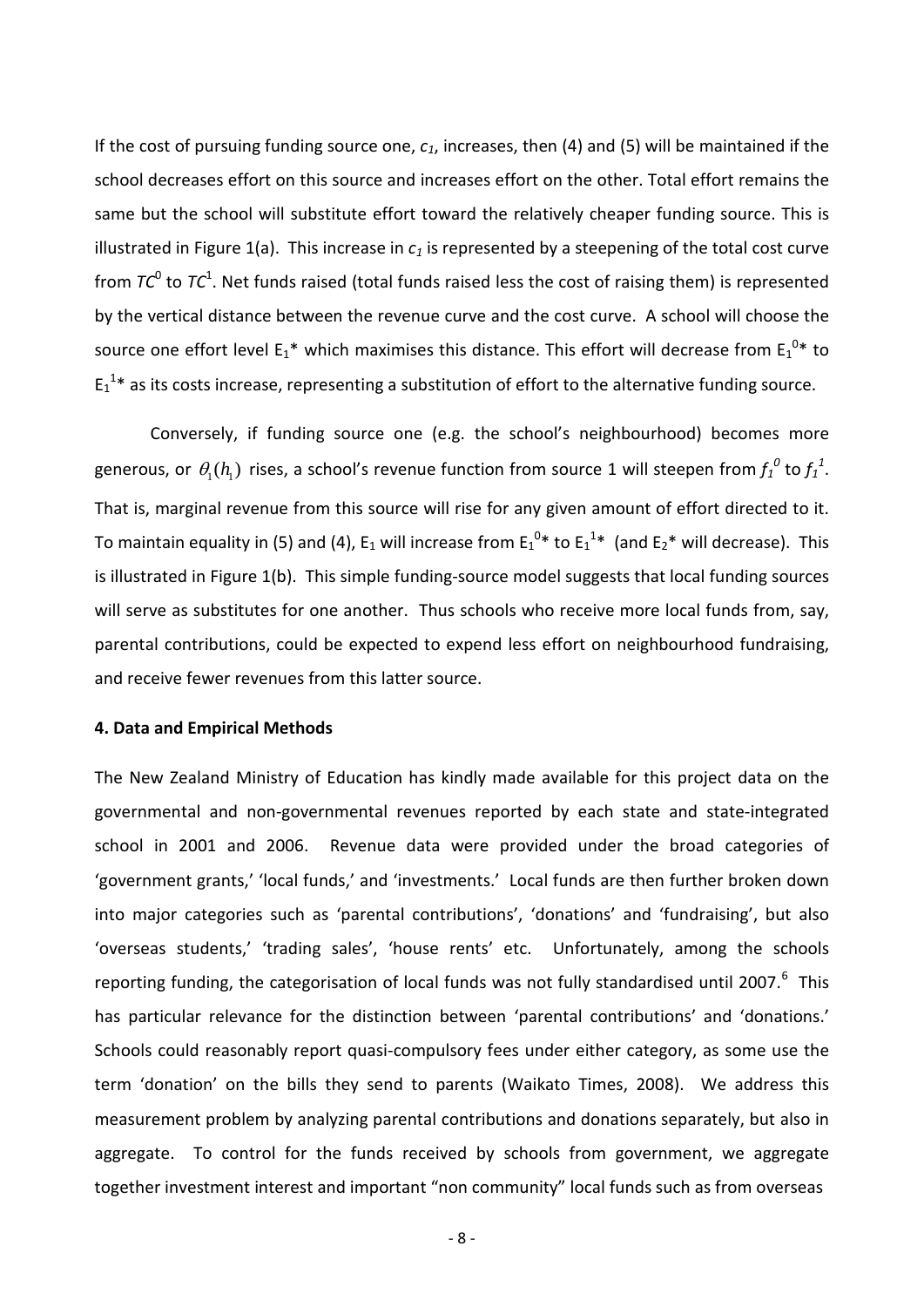

students and trading sales into a "school income" variable. Other than revenue data, the Ministry of Education also provided data on each school's roll size, socio-economic decile classification, and the census boundary in which the school is located. Socio-economic decile rankings for schools are calculated by the Ministry of Education for the purposes of government funding, and are based on an index of the socio-economic characteristics *of the parents who send children to a school*. This is distinct from census data to which we have access, which provides the characteristics of the people in the census area unit in which a school is located. It seems likely, however, that the two approaches will be highly correlated for public schools who enrol most of their students from local enrolment zones.<sup>[7](#page-40-6)</sup>

We start with the population of all 2725 (2001) and 2598 (2006) public and integrated schools in New Zealand. From this we exclude 167 (2001) and 189 (2006) schools who report zero revenues from the five main sources.<sup>[8](#page-40-7)</sup> We further omit the Correspondence School of New Zealand, and the 4 schools located on the Chatham Islands, bringing our usable sample of schools to 2553 in 2001, and 2405 in 2006.

Census data reported by Statistics New Zealand is also used for 2001 and 2006 to create neighbourhood heterogeneity measures, as well as controls for other factors which may influence local funds received by schools. Table 1 provides summary statistics for our three main categories of local funds, as well as our four neighbourhood heterogeneity measures. Summary statistics for all variables are provided in Appendix B. We use census data released at the area unit level, which contain an average of about 2,000 people (Statistics New Zealand, 2006).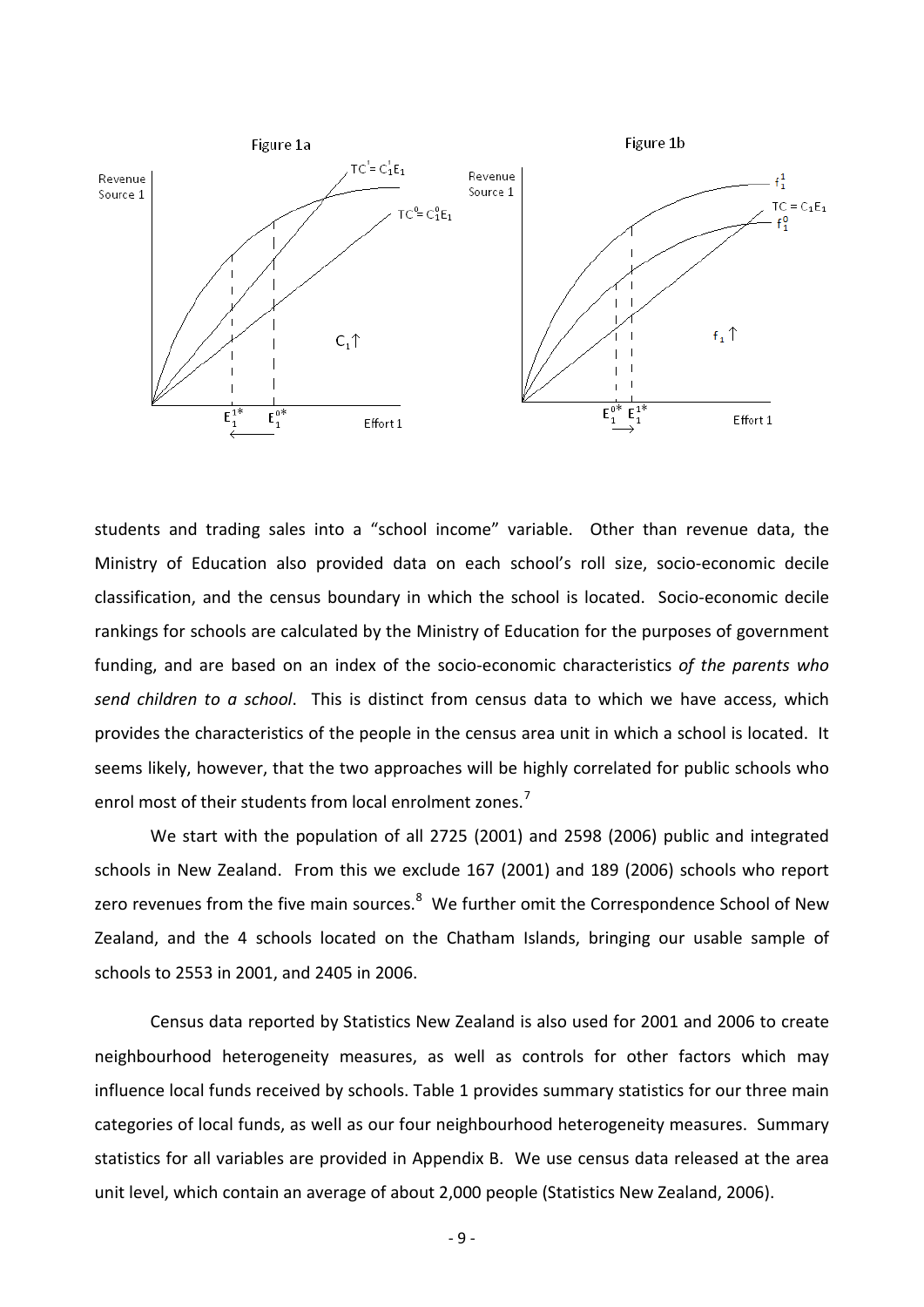|                                                                                              |       | 2001    |      |       | 2006    |            |  |  |
|----------------------------------------------------------------------------------------------|-------|---------|------|-------|---------|------------|--|--|
|                                                                                              | Mean  | St. Dev | Obs  | Mean  | St. Dev | <b>Obs</b> |  |  |
| <b>Dependant Variable</b>                                                                    |       |         |      |       |         |            |  |  |
| <b>Parental Contributions</b>                                                                | 50447 | 138168  | 2553 | 64790 | 142366  | 2405       |  |  |
| Fundraising                                                                                  | 24334 | 49742   | 2553 | 33312 | 65583   | 2405       |  |  |
| <b>Donations</b>                                                                             | 16661 | 54900   | 2553 | 23132 | 61835   | 2405       |  |  |
| <b>Ethnicity</b>                                                                             |       |         |      |       |         |            |  |  |
| Fragmentation                                                                                | 0.334 | 0.165   | 2326 | 0.357 | 0.164   | 2243       |  |  |
| Language                                                                                     |       |         |      |       |         |            |  |  |
| Fragmentation                                                                                | 0.233 | 0.118   | 2326 | 0.246 | 0.119   | 2243       |  |  |
| Religion                                                                                     |       |         |      |       |         |            |  |  |
| Fragmentation                                                                                | 0.523 | 0.043   | 2326 | 0.538 | 0.038   | 2243       |  |  |
| <b>Household Income</b>                                                                      |       |         |      |       |         |            |  |  |
| Gini                                                                                         | 0.371 | 0.032   | 2323 | 0.355 | 0.036   | 2243       |  |  |
| <b>Individual Income</b>                                                                     |       |         |      |       |         |            |  |  |
| Gini                                                                                         | 0.440 | 0.031   | 2326 | 0.423 | 0.028   | 2239       |  |  |
| Heterogeneity measures are based on the census area units containing schools rather than all |       |         |      |       |         |            |  |  |
| area units. The dependant variables are nominal values of school revenue categories.         |       |         |      |       |         |            |  |  |

Table 1: Summary Statistics For Non Governmental Funds and Heterogeneity Measures

## **4.1 Variables and Hypotheses**

We explain in turn the dependent variables that will be used, our heterogeneity measures, and finally the other control variables.

## *4.1.1 Dependant Variables*

We consider the three main categories of local funds received by public or integrated schools. First, parental contributions are the dollar amount that a school receives from parents in the form of "suggested" but non-compulsory fees. Parents of children enrolled in a school receive bills specifying the parental contribution expected. The level of suggested fee is set by the individual school. Although non-compulsory by law, there is significant pressure on parents to pay these fees. Schools may phone and email parents to remind them that fees are due and, in extreme cases, have referred non-payment to debt collectors (Woulfe, 2008). The second subcategory of local funds is fundraising, which is any money which the school or its students receive in exchange for providing goods and services. This includes, for example, proceeds from school fairs or concerts, or the sale of confectionary or Christmas trees. The third sub-category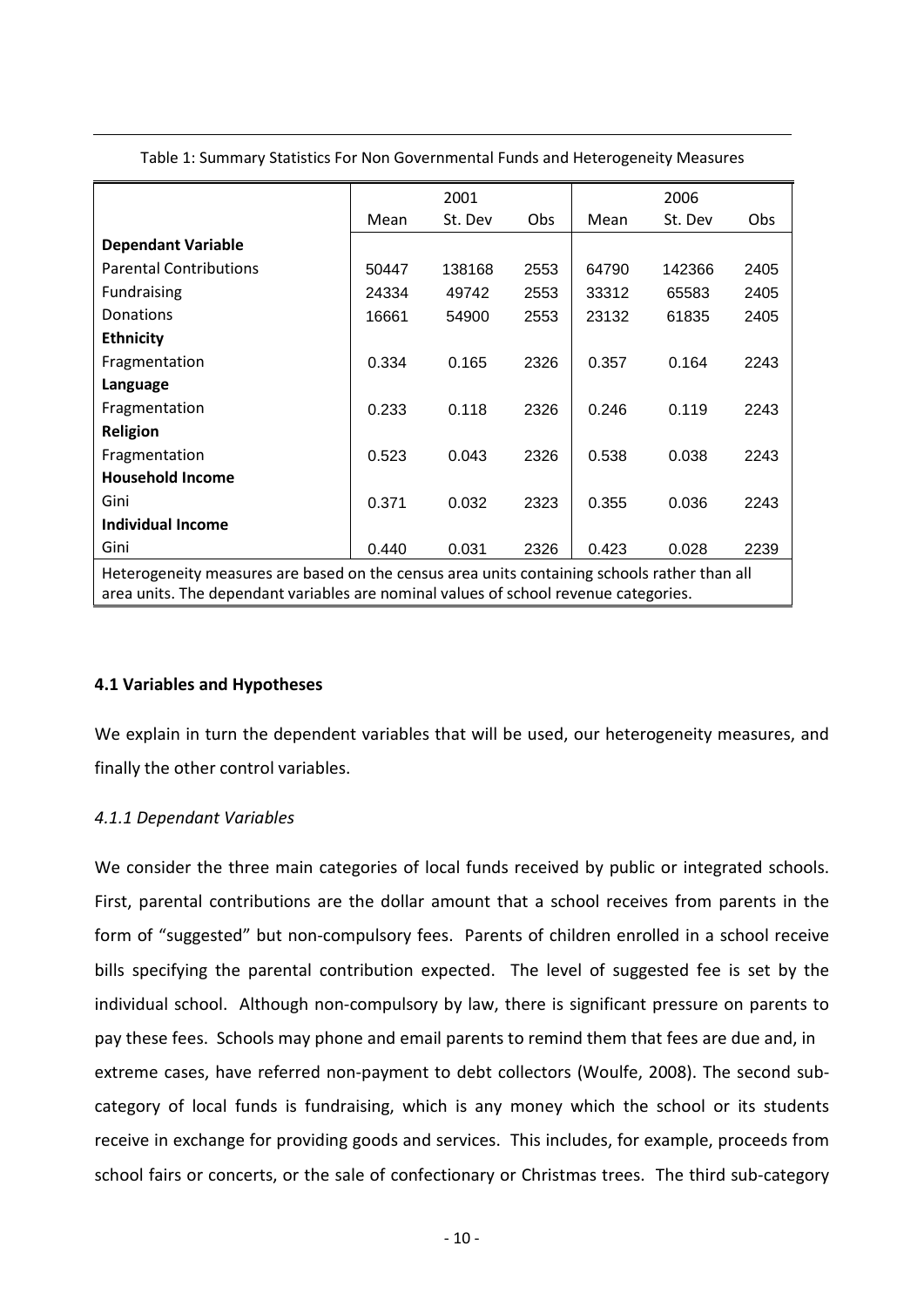of local funds is donations, which consists of money contributed to a school, apart from school fees, that is not paid in return for direct goods or services. This category includes money left in wills or given by businesses or individuals, but some schools may also report money from quasicompulsory parental contributions in this category. Because of categorisation ambiguity, we will initially treat parental contributions and donations separately, but later in combination.

#### *4.1.2 Measures of Heterogeneity*

Following the social capital literature, we will be considering social heterogeneity along the dimensions of race/ethnicity, household and individual income, language, and religious affiliation (Putnam 2007, Alesina and La Ferrara 2000, 2002). We consider these the group dimensions (whether of neighbours or of a schools' students) to be among those most likely to be salient or observable to the people considering contributing funds to a local school. As is common in the literature, we measure heterogeneity using a fragmentation index for qualitative dimensions such as language or religion, and a Gini coefficient for ordered dimensions such as personal or household income.<sup>[9](#page-40-8)</sup> These are constructed based on the population of the area unit in which each school is located. A fragmentation index *F* is defined as:

$$
F = 1 - \sum_{k=1}^{n} p_k^2
$$
 (6)

where  $p_k$  is the share of group k among the n possible groups in the neighbourhood. F is bounded between zero and one, though its exact upper bound is increasing in the number of possible groups *n*. It can be interpreted as the probability that two people, drawn randomly from a neighbourhood, belong to different groups. A Gini coefficient is defined as:

$$
G = \sum_{i=1}^{n} \left( \sum_{j=1}^{n} \frac{1}{2} \frac{|x_i - x_j|}{n^2 \mu} \right)
$$
 (7)

In our case, *xi* refers to the imputed midpoint income from one of six income categories that person or household *i* reports to contain their true income. Like the fragmentation index, the Gini is bounded between zero and one, and is increasing in heterogeneity.

The construction of our specific heterogeneity variables is described in detail in Appendix A, but is summarized below. Note that all group shares used to construct heterogeneity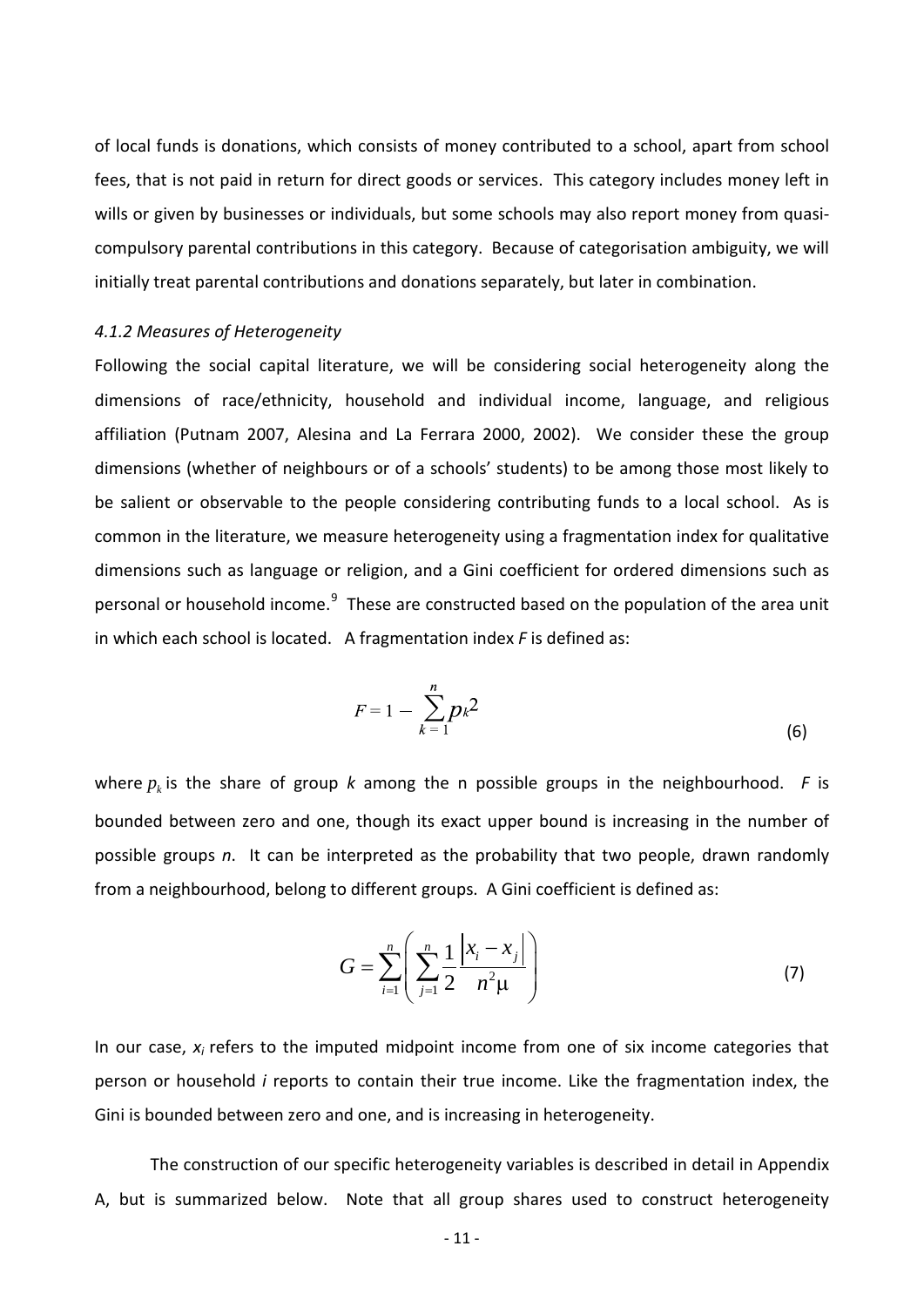measures will also themselves be included as control variables. This will enable us to focus on the effects of heterogeneity *per se* on local funds, while controlling for the possibility that different income, ethnic, language or religious groups may have different propensities to contribute to local schools.

*1. Ethnicity* – As used in both the 2001 and 2006 census, a person belongs to a specific ethnic group if they identify with it or they feel they belong to it. Ethnicity thus embodies more than physical race or origin. Features common to people of the same ethnicity may include language, religion, a common geographic origin and uniqueness of interest (Errington, Cotterell, Randow, & Milligan, 2008). The New Zealand census provides six categories of ethnicity: European, Maori, Pacific Peoples, Asian, Middle Eastern/Latin American/African (MELAA) and Other. Because people can report more than one ethnic affiliation, ethnic "shares" are constructed over the total number of ethnic affiliations reported, rather than over the number of people responding. In addition, *European* and *Other* affiliations were combined for both census years because in 2006 there was a large increase in those who identified 'New Zealander' as their ethnicity on the census form. In 2001 Statistics New Zealand included 'New Zealander' responses under *European*, but in 2006 they were added to *Other*. This caused the formerly small *Other* category to increase by a factor of over five hundred.  $^{10}$  $^{10}$  $^{10}$ 

*2. Language* – people report on the census all languages in which they have the ability to carry on a conversation. Statistics New Zealand reports the frequency of languages spoken in each area unit, where the categories are aggregated to English, Maori, Samoan, NZ Sign Language and Other. As with ethnicity, people can report speaking more than one language, so that language shares in a neighbourhood are constructed over the total number of languages spoken, rather than over the total number of people responding.

*3. Religion* – as with ethnicity and language, people could report multiple religious affiliations for the census. Statistics New Zealand releases affiliations by the categories No Religion, Buddhist, Christian, Hindu, Islam/Muslim, Judaism/Jewish, Maori Christian, Spiritualism and New Age Religions, Other Religions, and Not Elsewhere Indicated. Given the relative size of the shares, for our main analysis these were aggregated to the categories Christian, None and Other Religion.<sup>[11](#page-40-10)</sup>

- 12 -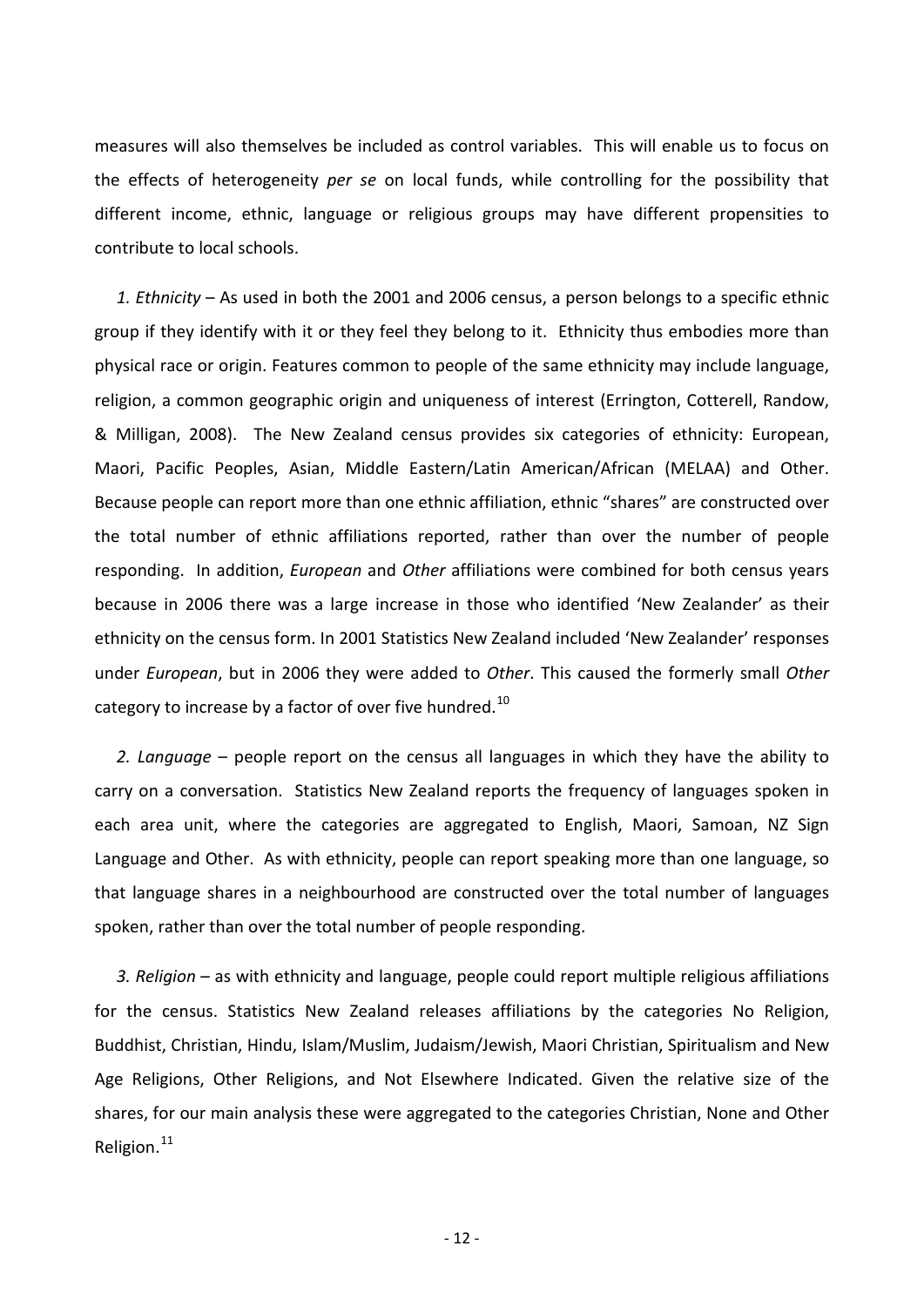*4. Individual and Household Income* – These refer to the amount of money earned from all sources before tax in the 12 months up to the  $31<sup>st</sup>$  of March in the census year. It is difficult to know in advance whether it would be household or individual income inequality that might affect peoples' tendency to contribute funds to local schools, so we use each alternatively. Income data are available only by the frequency of individuals or households who belong to particular income bands<sup>[12](#page-40-11)</sup>, unadjusted for inflation between 2001 and 2006. While own group bias or preference dispersion might suggest that income heterogeneity could depress contributions to local schools, it is also possible that people earning relatively more may feel that they need to make larger contributions to compensate for those with relatively low incomes. Alternatively, the relatively rich may contribute less if they think that the poor are free-riding.

## *4.1.3 Control Variables*

Leaving aside heterogeneity measures and their underlying shares, there are a number of school and neighbourhood factors which could affect local funding for schools via demand or supply. We begin with factors specific to schools, then to the neighbourhoods in which they are located. One of the most important school-specific factors is total enrolment, which clearly has both demand and supply effects. If more children go to a school then a larger number of families are associated with it and the supply pool of local funds will be greater. Similarly, higher enrolments increase the need for schools to procure funds. Second, the number of international students enrolled affects supply in a similar way to general enrolment, but has two offsetting effects on demand. More international students increase a school's demand for local funds purely because there are more students to cater for. However, demand for local funds may also decrease as schools receive full tuition fees per international student enrolled, in contrast to the lesser subsidy they receive per domestic student. That is, for schools seeking additional funds beyond what governments provide, enrolling international students may be a substitute to local funds.

A third control specific to each school is its socio-economic decile ranking as calculated by the Ministry of Education. The decile measure reflects the socioeconomic characteristics of the households students belong to, in particular their immediate neighbourhood's average household income, occupation, household crowding, and educational qualifications. The Ministry uses census data in a manner which is unavailable for this research, matching the actual address for a sample of students to the exact neighbourhoods in which they live. The decile measure is used to determine the size of government grants and targeted educational funding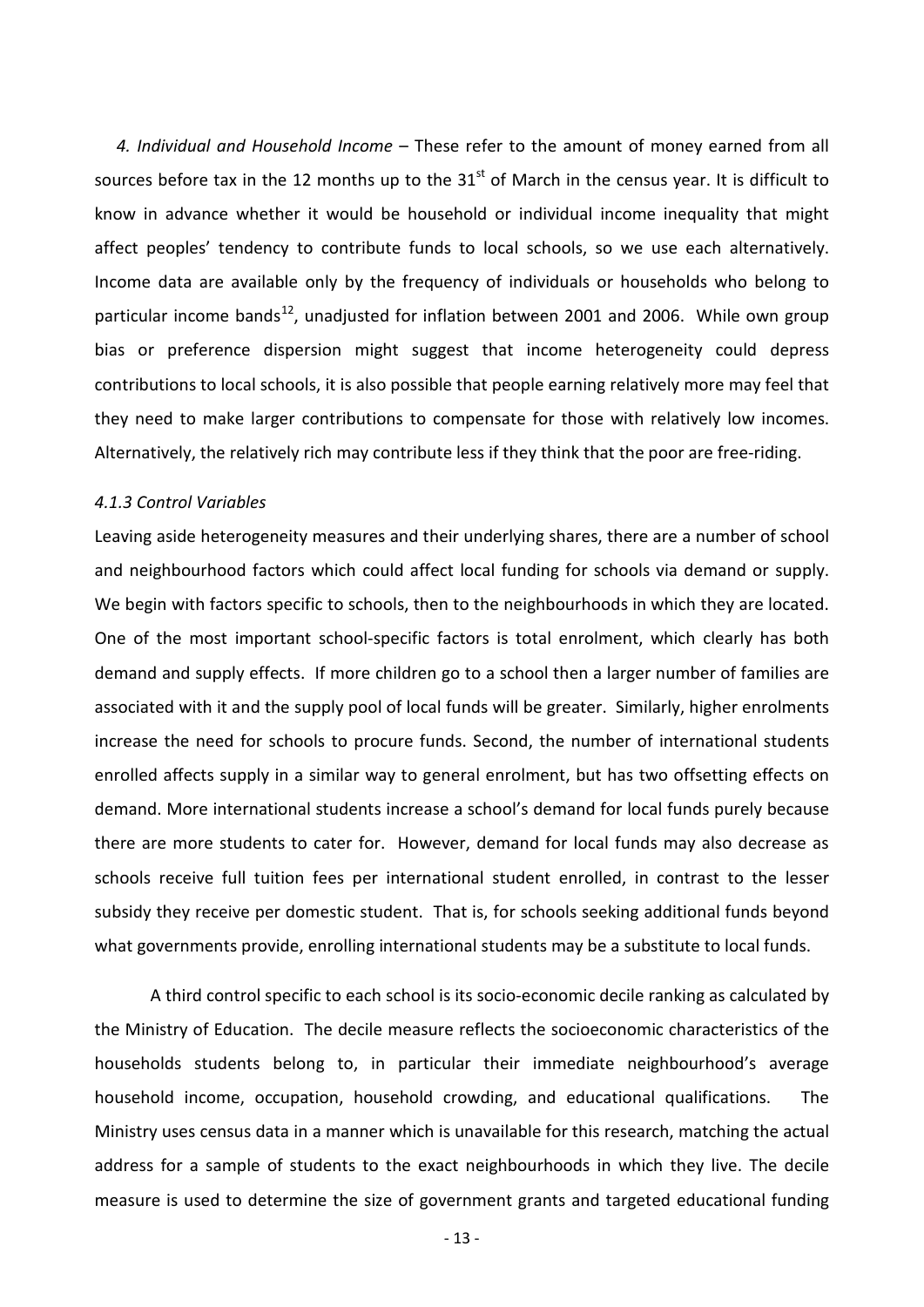for the school, which may then have an impact on its demand for non-governmental local funds (Ministry of Education, 2010b).

A final school-level control is a dummy variable for whether it is public or integrated. In New Zealand, integrated schools (as opposed to fully private schools) negotiate individual "special charters" with the government. They must meet the curriculum standards of public schools while additionally meeting charter requirements. Integrated schools receive partial government funding, but must fund their own capital and maintenance costs. Hence the local funds required by integrated schools may differ from public schools (Ministry of Education, 2010a). The special charter is usually put in place so a school can have the benefits of being a state school while preserving its religious underpinnings (Association of Integrated Schools New Zealand, 2010).

Turning to neighbourhood-specific controls, we have followed other studies of voluntary donations<sup>[13](#page-40-12)</sup> by including measures relevant to supply, such as age, number of children, and marital status. Age is included as share categories for the ranges: 0-24, 25-59 and 60 or older. The number of children born to females over 15 years of age is available only for 2006, but included where possible under the share categories: no children, 1-4, and 4 or more. For 2001 cross-sectional or pooled regressions, we use instead the share of family types: single parents with children, a couple with children, or couple with no children. Marital status is the fraction of people who are legally married or in a civil union.

With regressions involving only 2006 data, we also include a supply side measure of neighbourhood stability: 'Years at usual residence.' This is defined as the length of time which a person has lived at their current usual residence. We include this as share variables: 0 years, 1-4, 5-9, 10-14, 15-29 and 30 years or more. Following others in the social capital literature (e.g. Alesina and La Ferrara 2002), we predict that the longer people have lived in a particular community, the more likely they are to have developed relationships which will predispose them to contribute to local schools. Next, as a proxy for people's unobserved taste for supporting schools, we include highest educational qualification shares: none, high school, undergraduate, postgraduate, or other.

Finally, we also include the shares of people who receive income from self-employment (a business), and of those who own their own home. Aside from enabling us to proxy for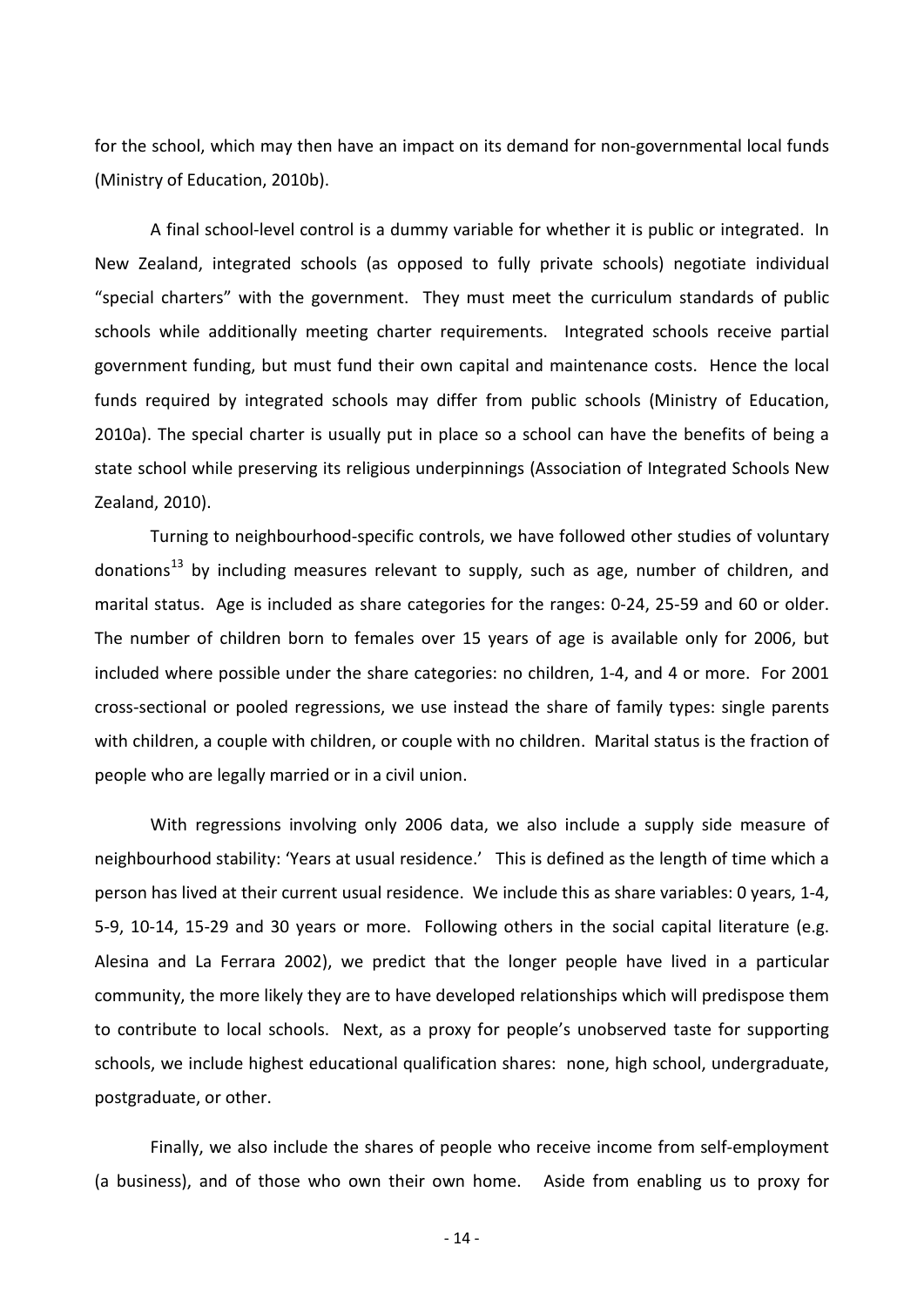unobserved wealth and tastes, self-employment or home ownership could also increase incentives for people to supply local funds, if doing so creates exposure for a business or increase the desirability of a neighbourhood.

#### **4.2 Empirical Estimation Strategy**

Taking our two years of data together, 90.6% of schools report receiving positive parental contributions, while 81.2% report positive fundraising revenues, and 38.4% report positive donations. Our approach will be to use Tobit regression to analyse cross-sectional data for 2001 and 2006 separately. We will then move to pooled cross section Tobit regression with controls for year and region. Finally, in cases where pooled cross section Tobit regression yields similar results as analogous OLS regression, we will use linear fixed effects regression to control for unobserved, but time-invariant characteristics for each individual school.

#### *4.2.1 Cross-Sectional Estimation*

We begin with a baseline specification which contains variables found to be significant in past studies and other variables whose inclusion is guided by the reasoning mentioned above<sup>[14](#page-40-13)</sup>. The specification will take the form:

$$
Y_{ijkl} = \beta_o + \beta_1 \text{ Religion}_{jt} + \beta_2 \text{ Language}_{jt} + \beta_3 \text{Ethnic}_{jt} + \beta_4 \text{ Income}_{jt} + \beta_5 C_{ijkl} + \beta_5 D_{jkt} + \varepsilon_t.
$$
 (8)

Here *Yijkt* is the local funds of type *k* reported by school i in area unit *j* in the year *t*. *Religion*, *Language*, *Ethnic* and *Income* are measures of heterogeneity, *Cijkt* is a vector of school-specific control variables,  $D_{jkt}$  is a vector of neighbourhood level control variables and 15 region dummies, and *ε* is the error term. With only ethnic and language heterogeneity being highly correlated (.85), our baseline specification includes all four heterogeneity measures simultaneously.<sup>[15](#page-40-14)</sup> From the baseline, a second specification for 2006 only adds a lag of the 2001 dependent variable as a proxy for historical factors which may be influencing current contributions. Unobserved historical factors are likely to be correlated with other regressors which are included in the baseline specification. This correlation will transfer to the lag of the dependent variable, leaving other variables' coefficients with less bias. This approach assumes however that the unobserved factors are constant between 2001 and 2006 (Wooldridge, 2009).

Our third specification repeats the baseline but removes language heterogeneity to address its high correlation with ethnic heterogeneity measures. A fourth specification repeats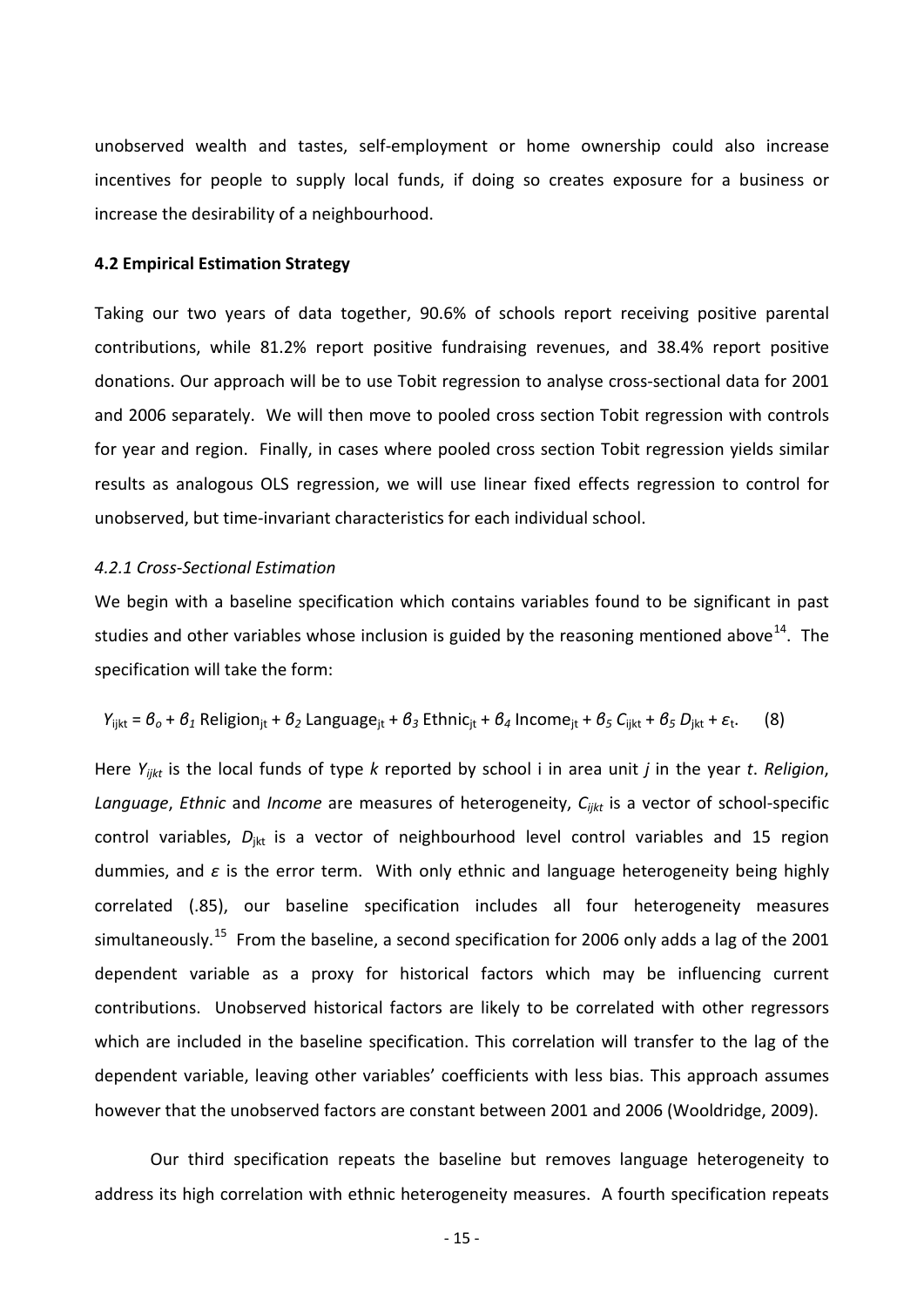the baseline, but uses natural logs for all variables that are measured in dollar terms to test for a possible non-linear relationship. Our fifth and final cross section specification removes insignificant variables from the baseline, exempting our heterogeneity measures, underlying share variables, and region dummies. Control variables are removed if doing so decreases the Akaike Information Criterion (AIC), starting with the least significant variable. Variables belonging to a set are only removed if their joint test for significance is also rejected at the 5% level. The variables removed using this procedure are listed in Appendix E.

#### *4.2.2 Pooled and Fixed Effects Estimation*

Unavoidably, some determinants of the supply and demand for a school's local funds will be unobserved, such as the amount of time and effort that a school puts into generating revenue, whether there are full time staff devoted to this, how caring and supportive parents and local residents are, how much money parents give to other charitable causes etc. Fortunately, those unobserved characteristics which do not vary between 2001 and 2006 can be captured using fixed effects (effectively assigning a dummy variable specific to each school). In keeping with the the non-negligible portion of schools who report zero amounts of each type of local funds, we would prefer to use Tobit fixed effects to correspond to Tobit cross section. However, unconditional Tobit fixed effects regressions are biased. We will therefore start with pooled cross section Tobit regressions that include both year and region dummies. Region dummies ensure that unobserved, time-invariant characteristics that are common within a region, but differ across regions, are controlled (such as differences in regional cost of living or common custom regarding the use of quasi-compulsory parental contributions). Next, while not reported, we will compare the results of these tobit pooled cross section regressions with analogous OLS regressions. If the latter results are sufficiently similar for us to conclude that the clustering of local funds at zero is not biasing OLS regressions, we shall then proceed to run linear fixed effects regressions that control for unobserved school and neighbourhood characteristics. These exploit variation in differences in heterogeneity across neighbourhoods over time, in the form:

 $(Y_{iik2006} - Y_{iik2001}) = \theta_0 + \theta_1 (H_{i2006} - H_{i2001}) +$ 

$$
\beta_2(C_{ijk2006}-C_{ijk2001})+\beta_3(D_{jk2006}-D_{jk2001})+\beta_3(\rho_{ij2006}-\rho_{ij2001})+(\epsilon_{2006}-\epsilon_{2001}).
$$
 (9)

Here  $H_i$  is a matrix containing our four dimensions of heterogeneity, and  $\rho_{ii}$  are the unobserved effects in school *i* in area unit *j* in each time period. Our pooled cross section and fixed effects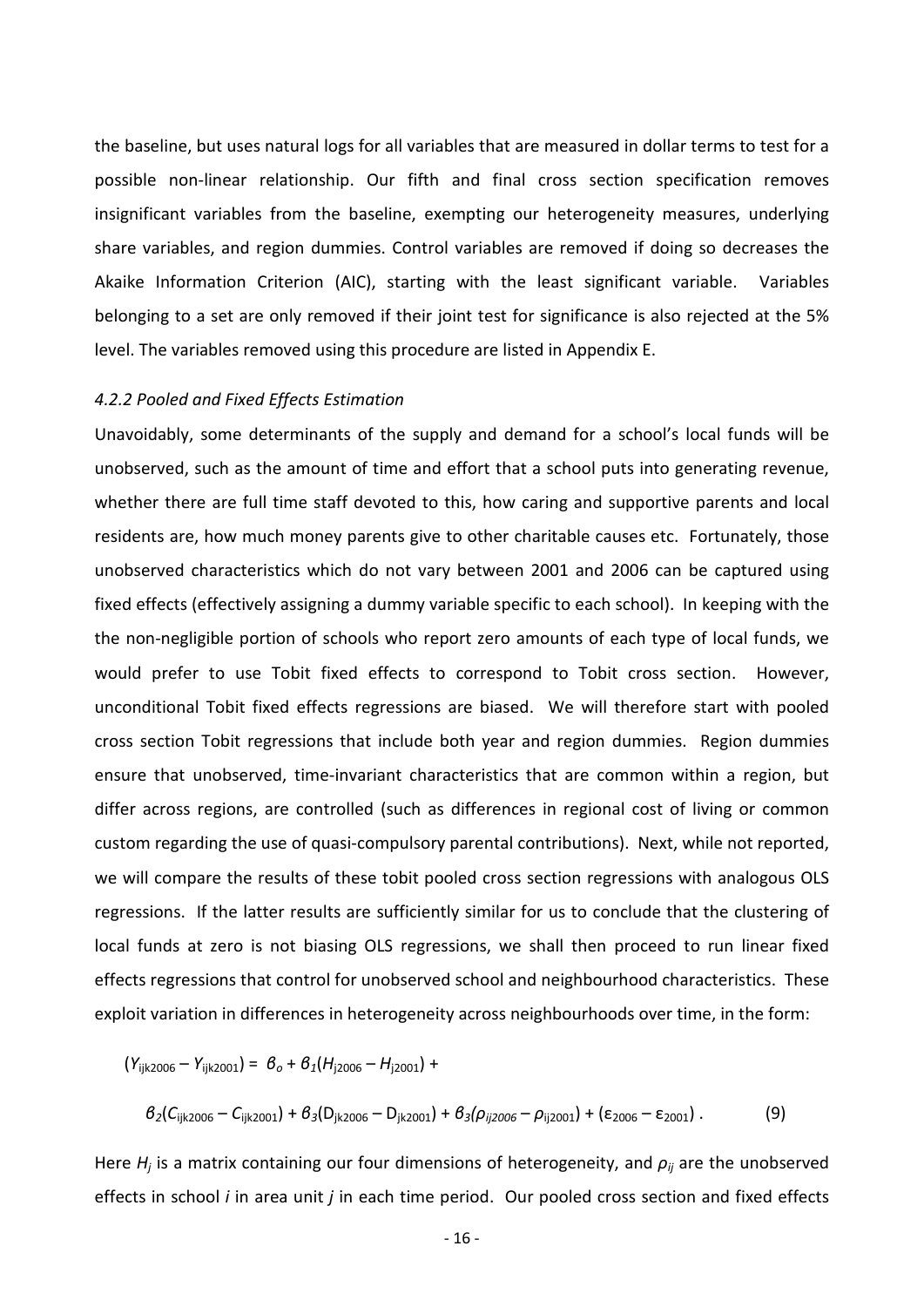regressions will use similar control variables as the baseline specifications in cross section, though for pooled cross section we also add the specification removing language heterogeneity.

Finally, the reader should note that even a fixed effects specification that controls for unobserved neighbourhood and school characteristics cannot address the issue of households self-selecting into neighbourhoods and schools. If, for example, individuals with less sympathy for contributing funds to local schools are more likely to settle in more heterogeneous neighbourhoods, a spurious negative effect of neighbourhood heterogeneity on contributions may be generated. On the other hand, one could argue that school fixed effects could address unobserved individual characteristics such as 'sympathy for donating' if people self-select into neighbourhoods and schools with a 'contributions ethos' that matches their own, in a manner akin to the Tiebout hypothesis of sorting between jurisdictions (Tiebout, 1956). But this is a strong assumption. If it does not hold, then all we can search for across specifications is a robust co-varying relationship between social heterogeneity and the local funds received by schools.

#### **5. Results**

#### **5.1 Cross-Section Results**

We begin with cross-section results for 2001 and 2006. Starting with Parental Contributions, we provide complete regression results in Table 2 using household rather than individual income. To illustrate the interpretation of the coefficients, the coefficient on *Religion* for 2006 is - 310,655, and it is statistically significant. This indicates that, holding all else constant, changing the religious fragmentation of a school's area unit from complete homogeneity to complete heterogeneity in 2006 would have lowered total parental contributions by \$310,655. Alternatively, a one percentage point increase in religious fragmentation in a school's area unit in 2006 would have lowered total parental contributions by \$3,107, or 4.8% of the sample mean. We will use this latter marginal interpretation.

Starting with non-heterogeneity controls, we see that total parental contributions are rising in school enrolment, falling in the population density of the school's area unit, and lower if the school is public rather than integrated. Region dummies also indicate that schools in the (omitted) Auckland region receive higher parental contributions (controlling for roll) than most other regions. Surprisingly, total parental contributions do not increase in school decile, nor in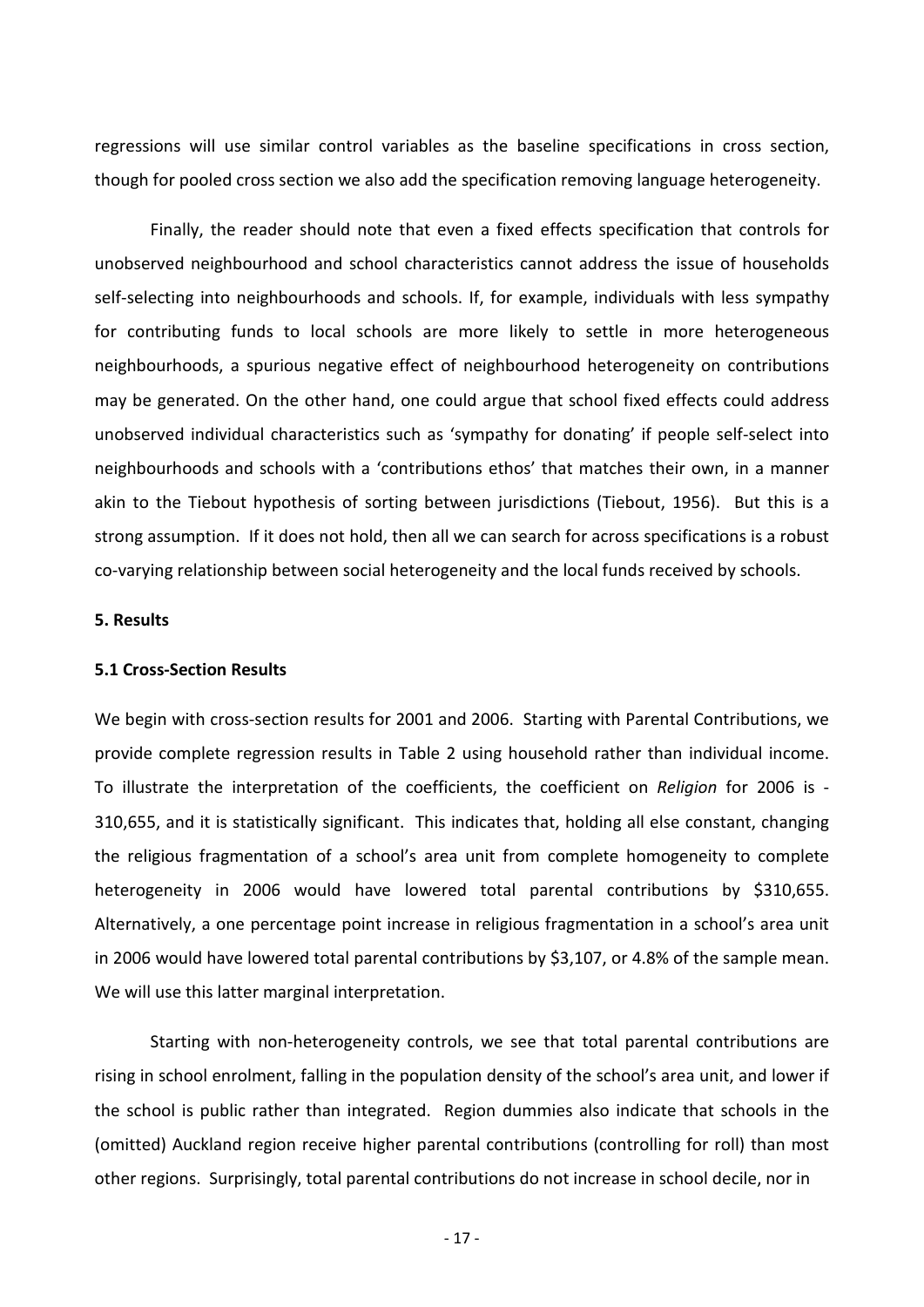|                    | Table 2: Complete Tobit regression for Parental Contributions using 2001 and 2006 Area Units |             |            |             |            |                   |       |
|--------------------|----------------------------------------------------------------------------------------------|-------------|------------|-------------|------------|-------------------|-------|
|                    |                                                                                              |             | 2001       |             | 2006       | <b>Regression</b> |       |
|                    |                                                                                              | Coefficient | St Err     | Coefficient | St Err     | <b>Statistics</b> |       |
| Heterogeneity      | Religion                                                                                     | $-26853$    | 105656     | $-310655$   | 100762 *** | 2001              |       |
|                    | Language                                                                                     | $-51309$    | 473933     | -409896     | 420011     |                   |       |
|                    | Ethnicity                                                                                    | 14274       | 78854      | 43287       | 67913      | Obs               | 2323  |
|                    | HH Income                                                                                    | 122370      | 109758     | 161652      | 171254     |                   |       |
| <b>Ethnicity</b>   | Asian                                                                                        | $-135957$   | 274659     | 9161        | 212236     |                   |       |
|                    | Maori                                                                                        | $-54382$    | 75282      | $-171328$   | 94436*     |                   |       |
|                    | <b>MELAA</b>                                                                                 | 784068      | 771379     | 197561      | 525183     |                   |       |
|                    | Pacific                                                                                      | 90407       | 149450     | $-116361$   | 149721     |                   |       |
| <b>Income HH</b>   | 20-30                                                                                        | 1717        | 133740     | 96628       | 192360     | F-stat            | 9.12  |
|                    | 30-50                                                                                        | $-27570$    | 114664     | $-36679$    | 125848     |                   |       |
|                    | 50-70                                                                                        | -367734     | 135631 *** | $-61823$    | 132229     |                   |       |
|                    | 70-100                                                                                       | 68840       | 143529     | $-125247$   | 188340     |                   |       |
|                    | $100+$                                                                                       | $-192848$   | 117057*    | $-18359$    | 154574     |                   |       |
|                    | Not Stated                                                                                   | $-174231$   | 110521     | 39186       | 133634     |                   |       |
| Language           | Maori                                                                                        | 158022      | 606481     | 697651      | 497566     |                   |       |
|                    | Other                                                                                        | $-159656$   | 861077     | 414108      | 727871     |                   |       |
|                    | Samoan                                                                                       | $-262400$   | 741808     | 553655      | 724307     |                   |       |
|                    | Sign                                                                                         | 404657      | 1055859    | 546497      | 954460     |                   |       |
| <b>Religion</b>    | Christian                                                                                    | $-19211$    | 74377      | 20040       | 47202      |                   |       |
|                    | None                                                                                         | $-20759$    | 71140      | $-103926$   | 61235*     |                   |       |
| Qualification      | Highschool                                                                                   | $-43298$    | 100454     | $-158518$   | 108313     |                   |       |
|                    | Other                                                                                        | $-404941$   | 182233**   | 102236      | 190780     |                   |       |
|                    | Undergraduate                                                                                | $-31435$    | 213728     | 393409      | 213522*    |                   |       |
|                    | Postgraduate                                                                                 | 437898      | 298552     | -130339     | 215236     | 2006              |       |
| Children           | $1-3$                                                                                        |             |            | 160080      | 101788     |                   |       |
|                    | $4+$                                                                                         |             |            | 70096       | 120664     | Obs               | 2237  |
| Residence          | $1 - 4$                                                                                      |             |            | 7054        | 118520     |                   |       |
|                    | $5-9$                                                                                        |             |            | $-259481$   | 109286**   |                   |       |
|                    | $10 - 14$                                                                                    |             |            | 14782       | 124723     |                   |       |
|                    | 15-29                                                                                        |             |            | -158684     | 121693     |                   |       |
|                    | $30+$                                                                                        |             |            | 35898       | 129061     |                   |       |
| <b>Family Type</b> | Couple with Children                                                                         | 24295       | 77149      |             |            | F-stat            | 10.73 |
|                    | Single with Children                                                                         | $-12183$    | 81863      |             |            |                   |       |
| Age                | 25-59                                                                                        | 311490      | 118395***  | 84832       | 107848     |                   |       |
|                    | $60+$                                                                                        | $-73578$    | 119225     | -170539     | 94019*     |                   |       |
| Other              | Female                                                                                       | -52494      | 167228     | -796393     | 567770     |                   |       |
|                    | Married                                                                                      | 138144      | 79717*     | $-100467$   | 112004     |                   |       |
|                    | Home Ownership                                                                               | -75087      | 49864      | 56405       | 53169      |                   |       |
|                    | Self-employed                                                                                | 45427       | 48400      | $-121093$   | 56614**    |                   |       |
|                    | Donations                                                                                    | $-0.0809$   | 0.1878     | $-0.1269$   | 0.0889     |                   |       |
|                    | Fundraising                                                                                  | 0.2195      | 0.2140     | $-0.1753$   | 0.1241     |                   |       |
|                    | School Income                                                                                | $-0.0213$   | 0.0399     | 0.0387      | $.0200*$   |                   |       |
|                    | School decile                                                                                | $-132.0$    | 1478       | 1166        | 821.7      |                   |       |
|                    | International roll                                                                           | 2516        | 1318*      | 174.7       | 978.5      |                   |       |
|                    | <b>Total roll</b>                                                                            | 309.0       | 62.97***   | 252.2       | 48.49***   |                   |       |
|                    | School type State                                                                            | $-18213$    | 8570**     | $-36131$    | 9469 ***   |                   |       |
|                    | <b>Population Density</b>                                                                    |             |            | $-11.52$    | 4.582**    |                   |       |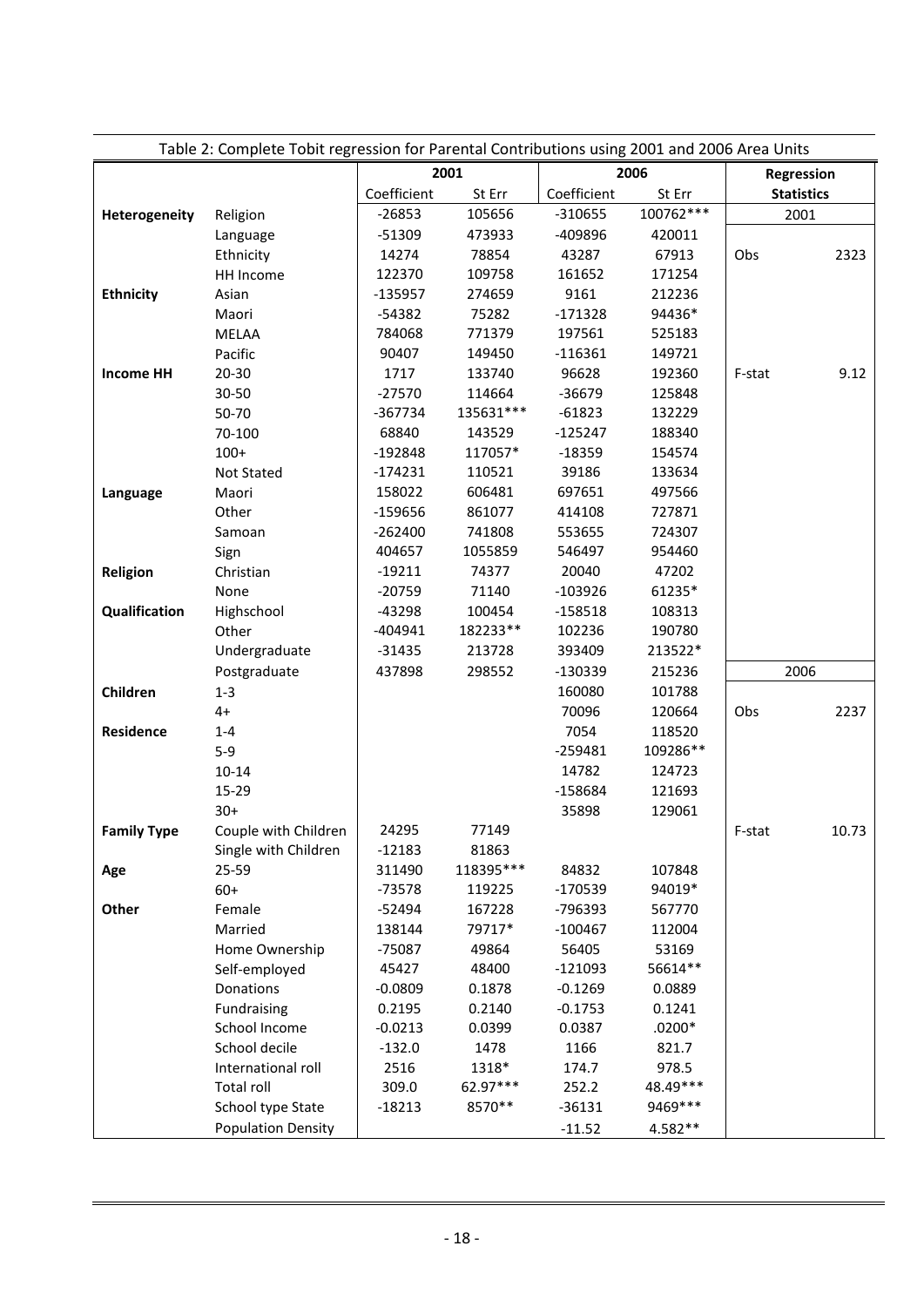| Table 2 (Cont d):  Complete Tobit regression for Parental Contributions using 2001 and 2006 Area Units |                       |             |           |             |           |                   |  |  |  |
|--------------------------------------------------------------------------------------------------------|-----------------------|-------------|-----------|-------------|-----------|-------------------|--|--|--|
|                                                                                                        |                       |             | 2001      |             | 2006      | Regression        |  |  |  |
|                                                                                                        |                       | Coefficient | St Err    | Coefficient | St Err    | <b>Statistics</b> |  |  |  |
| Regional<br><b>Dummies</b>                                                                             | Bay of Plenty         | $-22037$    | 17271     | 2214        | 18461     |                   |  |  |  |
|                                                                                                        | Canterbury            | -92298      | 22246***  | $-40441$    | 13931***  |                   |  |  |  |
|                                                                                                        | Gisborne              | $-48671$    | 20089**   | -9554       | 17040     |                   |  |  |  |
|                                                                                                        | Hawkes Bay            | -17086      | 19549     | -1937       | 18442     |                   |  |  |  |
|                                                                                                        | Manawatu-<br>Wanganui | $-25767$    | 17935     | $-32120$    | 13440**   |                   |  |  |  |
|                                                                                                        | Marlborough           | -46923      | 19745**   | $-21857$    | 16604     |                   |  |  |  |
|                                                                                                        | Nelson                | $-3599$     | 37202     | 47739       | 71134     |                   |  |  |  |
|                                                                                                        | Northland             | 14998       | 14514     | 27317       | 13890**   |                   |  |  |  |
|                                                                                                        | Otago                 | -67325      | 21234***  | -36460      | 15745**   |                   |  |  |  |
|                                                                                                        | Southland             | $-54607$    | 19894***  | $-57230$    | 16500 *** |                   |  |  |  |
|                                                                                                        | Taranaki              | $-16611$    | 16292     | $-30900$    | 13568**   |                   |  |  |  |
|                                                                                                        | Tasman                | -42006      | 18051**   | $-29141$    | 14619**   |                   |  |  |  |
|                                                                                                        | Waikato               | $-24129$    | 14410*    | 6049        | 13511     |                   |  |  |  |
|                                                                                                        | Wellington            | $-25710$    | 13674*    | $-29107$    | 12925**   |                   |  |  |  |
|                                                                                                        | <b>West Coast</b>     | $-82160$    | 22591 *** | -45625      | 24197*    |                   |  |  |  |
| Constant                                                                                               |                       | $-8667$     | 171478    | 651724      | 306151**  |                   |  |  |  |

Table 2 (Cont'd): Complete Tobit regression for Parental Contributions using 2001 and 2006 Area Units

\*\*\*, \*\* and \* denote significance at the 1%, 5% and 10% levels, respectively. Baseline Tobit regression for Parental Contributions. Robust standard errors are used. Only the household Gini is used for income heterogeneity.

the proportion of households with higher incomes in the school's area unit, nor do they decrease in the funds schools receive from fundraising or donations. Other area unit characteristics may have some explanatory power, but none are robust across 2001 and 2006.

Turning to the heterogeneity measures, we see that the signs on religious and language fragmentation of school's area units are negative for 2001 and 2006. In contrast, the signs on the ethnic fragmentation and household income inequality of a school's area units are positive for both years. Of these, however, only religious fragmentation has a statistically significant (negative) effect, and then only in 2006. Otherwise, evidence of a relationship between social diversity and parental contributions in either direction is fairly weak.

To see whether these results are robust to alternative cross section specifications, we move to Table 3. Here we repeat the results for the baseline specification, but also examine the effect of including a lagged dependent variable (in 2006), dropping language fragmentation, using natural logs, and eliminating insignificant variables using the Akaike Information Criteria.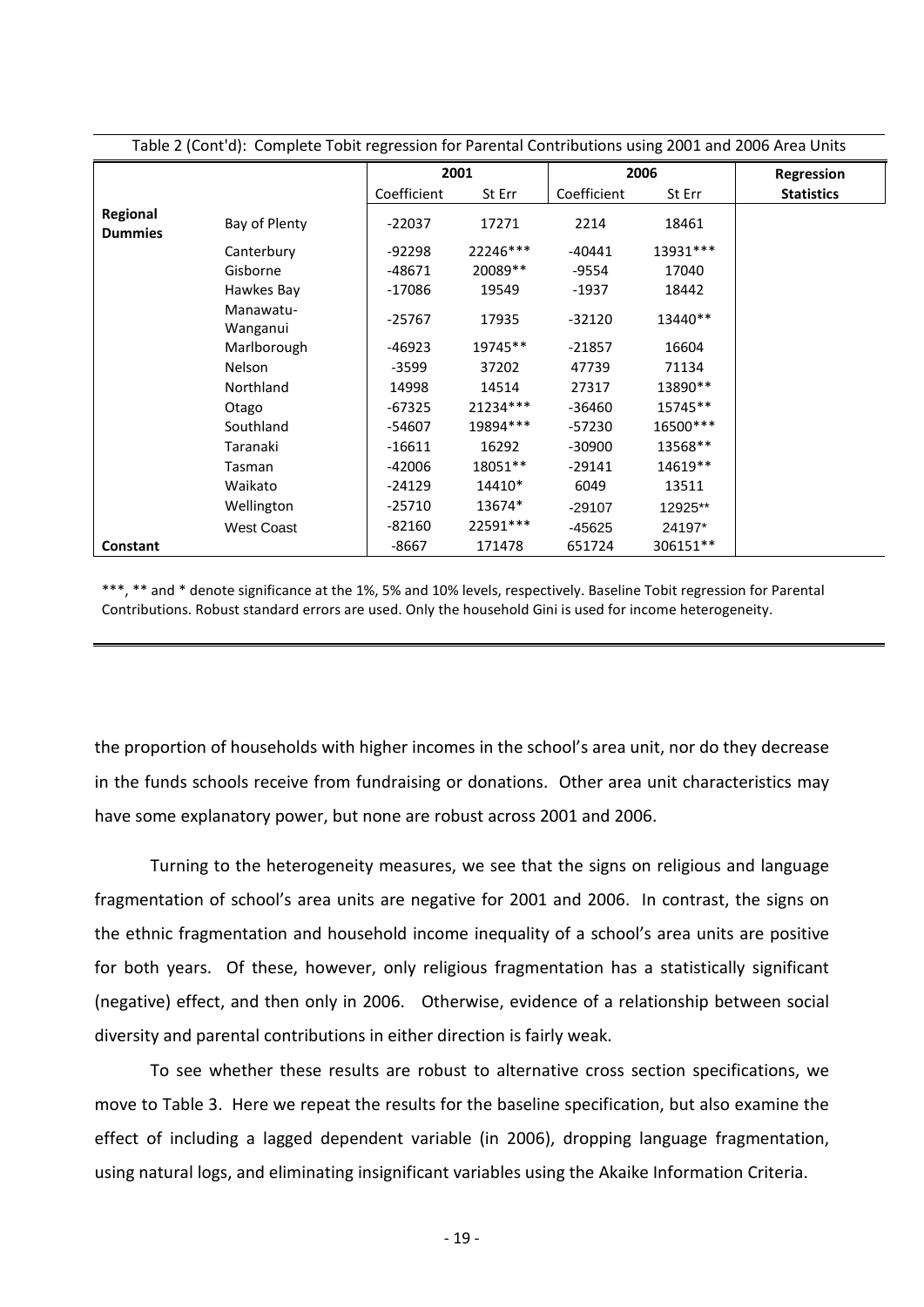|                         | Table 3: Parental Contributions - Tobit Cross Section, Coefficients on Heterogeneity Only |          |           |        |               |                 |           |          |        |               |  |  |
|-------------------------|-------------------------------------------------------------------------------------------|----------|-----------|--------|---------------|-----------------|-----------|----------|--------|---------------|--|--|
|                         |                                                                                           |          | 2001      |        |               |                 |           | 2006     |        |               |  |  |
|                         | Rel Frag                                                                                  | Lan Frag | Eth Frag  | Gini   | <b>HHGini</b> | <b>Rel Frag</b> | Lan Frag  | Eth Frag | Gini   | <b>HHGini</b> |  |  |
| $\mathbf{1}$            | $-6835$                                                                                   | $-84162$ | 21639     | 100947 |               | $-289400$       | $-727455$ | 98822    | 192753 |               |  |  |
|                         | 106186                                                                                    | 489352   | 80466     | 115440 |               | 99021 ***       | 369403**  | 62729    | 153546 |               |  |  |
| (a)                     | $-26853$                                                                                  | $-51309$ | 14274     |        | 122370        | $-310655$       | -409896   | 43287    |        | 161652        |  |  |
|                         | 105656                                                                                    | 473933   | 78854     |        | 109758        | 100762 ***      | 420011    | 67913    |        | 171254        |  |  |
| $\overline{2}$          |                                                                                           |          |           |        |               | $-278712$       | $-787278$ | 96284    | 144681 |               |  |  |
|                         |                                                                                           |          |           |        |               | 93682 ***       | 347905**  | 60328    | 136535 |               |  |  |
| (a)                     |                                                                                           |          |           |        |               | $-291063$       | -537856   | 49382    |        | 137501        |  |  |
|                         |                                                                                           |          |           |        |               | 96751 ***       | 380767    | 62050    |        | 146217        |  |  |
| 3                       | $-5905$                                                                                   |          | 8924      | 102547 |               | $-280335$       |           | $-11126$ | 208834 |               |  |  |
|                         | 107388                                                                                    |          | 45979     | 114364 |               | 99478 ***       |           | 43058    | 153841 |               |  |  |
| (a)                     | $-26354$                                                                                  |          | 6627      |        | 122857        | $-306917$       |           | $-17650$ |        | 166410        |  |  |
|                         | 106739                                                                                    |          | 46143     |        | 109417        | 101542 ***      |           | 38228    |        | 169367        |  |  |
| $\overline{\mathbf{4}}$ | $-7.017$                                                                                  | $-11.19$ | 4.135     | 5.239  |               | 1.145           | $-0.7127$ | $-.2873$ | 3.736  |               |  |  |
|                         | 5.140                                                                                     | 9.390    | $2.062**$ | 3.737  |               | 4.330           | 7.183     | 1.666    | 2.857  |               |  |  |
| (a)                     | $-9.563$                                                                                  | $-14.18$ | 5.760     |        | 5.554         | 1.262           | $-2.221$  | $-4559$  |        | 5.202         |  |  |
|                         | $5.123*$                                                                                  | 9.832    | $2.337**$ |        | $3.229*$      | 4.308           | 7.532     | 1.645    |        | 2.881*        |  |  |
| 5                       | $-4713$                                                                                   | $-94081$ | 24386     | 106648 |               | $-300287$       | -591363   | 108245   | 175507 |               |  |  |
|                         | 109971                                                                                    | 484585   | 79436     | 116914 |               | 101255***       | 396414    | 61744*   | 164582 |               |  |  |
| (a)                     | $-10355$                                                                                  | -242732  | 38858     |        | 111095        | $-296772$       | $-341775$ | 49358    |        | 41061         |  |  |
|                         | 108061                                                                                    | 472943   | 76622     |        | 102569        | 99782 ***       | 459370    | 69614    |        | 158157        |  |  |

\*\*\*, \*\* and \* denote 1%, 5% and 10% significance, respectively. Robust standard errors are below coefficients. (a) specifications control for household rather than individual income. Specifications: (1) Baseline (2) Includes a lagged dependant variable (3) Removes Language heterogeneity (4) Takes the natural log of all monetary variables (5) Reduced model. All subsequent changes were made to specification (1).

We report results separately for specifications using individual income and income inequality, or household income and inequality. For brevity, only our heterogeneity coefficients are reported.

As becomes clear in Table 3, our cross section baseline results persist across a variety of specifications. While the signs on religious and language heterogeneity tend to be negative, and the signs on ethnic and household income heterogeneity tend to be positive, no type of heterogeneity tends to be consistently significant in explaining variation in parental contributions, with the exception of religious fragmentation in 2006.

Turning next to our cross section findings for fundraising revenues, Table 4 provides results in a similar format to Table 3. Heterogeneity appears to have greater effect on fundraising than on parental contributions, but the results are not robust across years. Once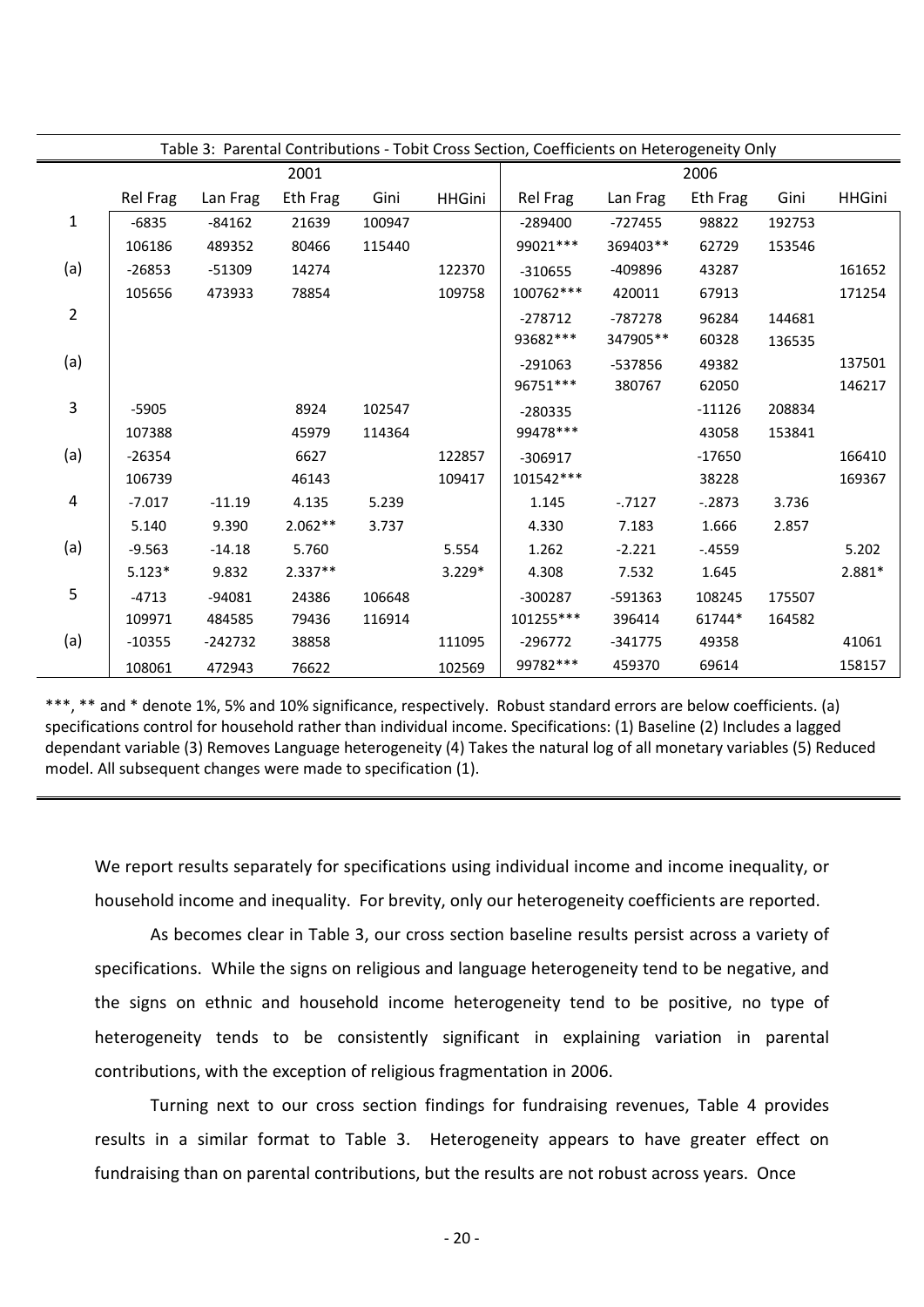|     | Table 4: Fundraising - Tobit Cross Section, Coefficients on Heterogeneity Only |           |           |           |               |          |           |          |           |               |  |
|-----|--------------------------------------------------------------------------------|-----------|-----------|-----------|---------------|----------|-----------|----------|-----------|---------------|--|
|     |                                                                                |           | 2001      |           |               |          |           | 2006     |           |               |  |
|     | <b>Rel Frag</b>                                                                | Lan Frag  | Eth Frag  | Gini      | <b>HHGini</b> | Rel Frag | Lan Frag  | Eth      | Gini      | <b>HHGini</b> |  |
|     |                                                                                |           |           |           |               |          |           | Frag     |           |               |  |
| 1   | -97878                                                                         | $-364618$ | 83984     | -48828    |               | $-57172$ | $-107626$ | 7095     | $-183134$ |               |  |
|     | 40922 **                                                                       | 172590**  | 30725 *** | 57883     |               | 49191    | 219631    | 37869    | 77208**   |               |  |
| (a) | $-98471$                                                                       | $-334163$ | 72528     |           | $-56103$      | $-50942$ | $-232031$ | 15008    |           | $-241314$     |  |
|     | 41048 **                                                                       | 168642**  | 29587**   |           | 46597         | 48853    | 240080    | 39784    |           | 80888***      |  |
| 2   |                                                                                |           |           |           |               | -59069   | $-197002$ | 13898    | $-136642$ |               |  |
|     |                                                                                |           |           |           |               | 46798    | 218467    | 38532    | 77918*    |               |  |
| (a) |                                                                                |           |           |           |               | -48373   | $-351190$ | 28132    |           | $-187713$     |  |
|     |                                                                                |           |           |           |               | 46837    | 235384    | 39295    |           | 79231**       |  |
| 3   | -94280                                                                         |           | 28844     | $-43551$  |               | $-55613$ |           | $-9083$  | $-180662$ |               |  |
|     | 41745**                                                                        |           | 16421*    | 57584     |               | 48734    |           | 25667    | 77364**   |               |  |
| (a) | $-95791$                                                                       |           | 22600     |           | $-53373$      | $-48464$ |           | $-19283$ |           | $-238550$     |  |
|     | 41996**                                                                        |           | 16593     |           | 46448         | 48571    |           | 23545    |           | 79999 ***     |  |
| 4   | $-4.282$                                                                       | $-9.360$  | 3.331     | $-9.145$  |               | $-4.746$ | 26.11     | $-3.970$ | 2.629     |               |  |
|     | 5.847                                                                          | 12.269    | 2.693     | $4.314**$ |               | 6.060    | $11.14**$ | 2.376*   | 3.801     |               |  |
| (a) | $-3.571$                                                                       | $-10.06$  | 4.360     |           | $-6.050$      | $-5.288$ | 21.42     | $-2.663$ |           | $-3.524$      |  |
|     | 5.979                                                                          | 12.56     | 2.697     |           | 4.298         | 6.608    | $11.16*$  | 2.361    |           | 4.033         |  |
| 5   | $-103565$                                                                      | $-333433$ | 82410     | $-56265$  |               | $-56166$ | $-107167$ | 7382     | $-184868$ |               |  |
|     | 41287**                                                                        | 173409*   | 29162 *** | 53051     |               | 49090    | 219484    | 37903    | 76762**   |               |  |
| (a) | $-105564$                                                                      | -310380   | 70219     |           | $-40488$      | -49885   | $-231150$ | 15188    |           | $-243717$     |  |
|     | 41726**                                                                        | 169361*   | 28319**   |           | 45393         | 48743    | 239933    | 39830    |           | 80510 ***     |  |

\*\*\*, \*\* and \* denote 1%, 5% and 10% significance, respectively. Robust standard errors are below coefficients. (a) specifications control for household income. Specifications: (1) Baseline (2) Includes a lagged dependant variable (3) Removes Language heterogeneity (4) Takes the natural log of all monetary variables (5) Reduced model. All subsequent changes were made to specification (1).

again, the signs of the coefficients on religious and language fragmentation tend to be negative across various specifications, while the signs on ethnic fragmentation tend to be positive. Unlike with parental contributions, however, the signs on (individual or household) income inequality tend to be negative also. While religious fragmentation's negative covariance with fundraising tends to be significant in 2001 across specifications, it is not in 2006. Language fragmentation's negative covariance is also significant in some specifications in 2001, but not in 2006, while ethnic fragmentation's positive covariance is similarly significant in some specifications in 2001 but not in any in 2006. Finally, household or individual income inequality's negative covariance does not tend to be significant across specifications in 2001, but does in 2006. Thus, each type of heterogeneity in a school's area unit varies significantly with the fundraising revenue it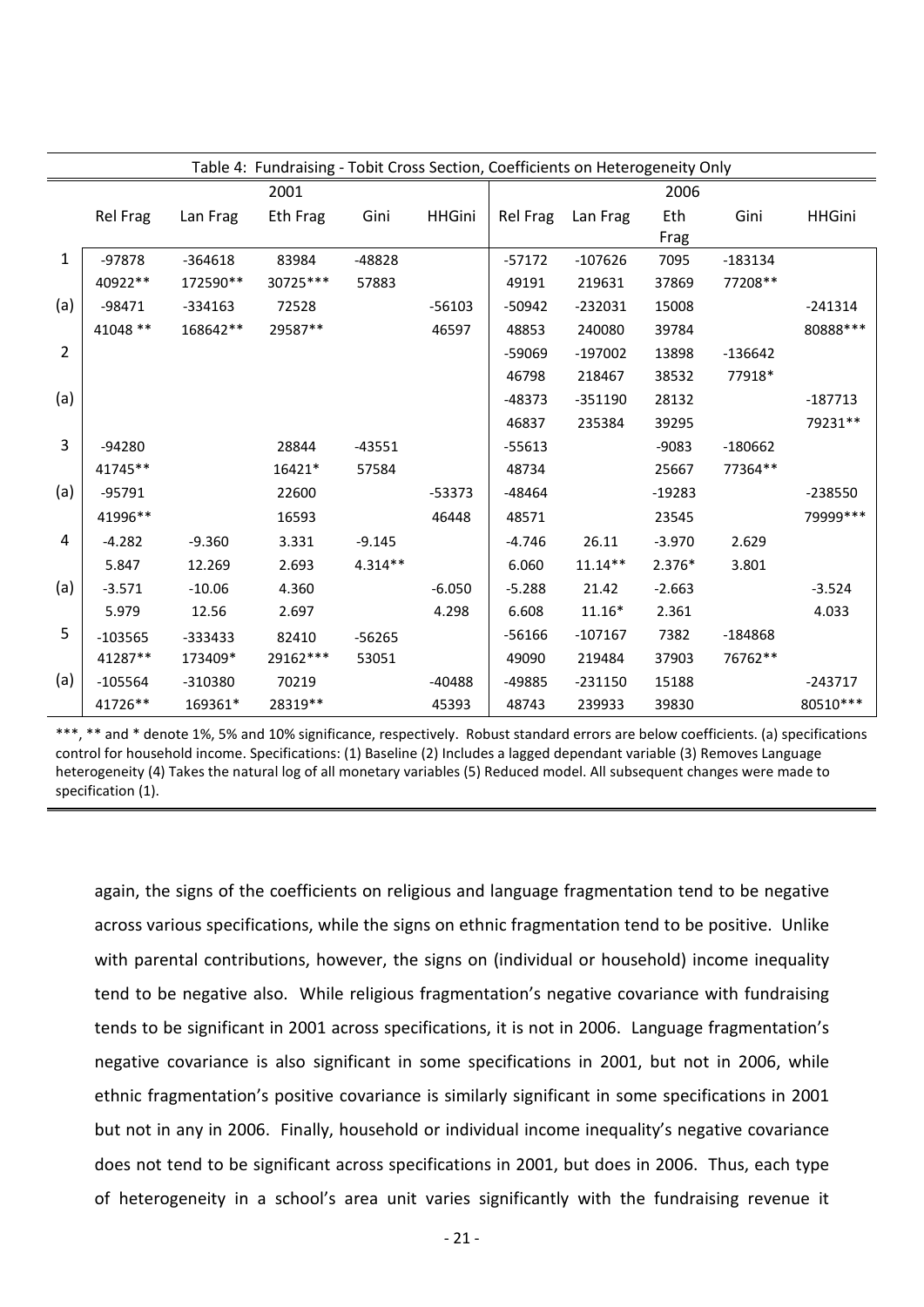receives for at least some specifications in 2001 or 2006. But no type of heterogeneity varies significantly across all specifications in both years.

Turning finally to our cross section findings for donations, Table 5 provides results in similar format to Tables 3 and 4. In general, there is less evidence that social heterogeneity is having an effect on donations than it was on fundraising, or even parental contributions. The sign on religious fragmentation switches to being positive across specifications in 2001 and 2006, but is almost never significant. Language fragmentation switches to have a positive sign in 2001 and retains a negative sign in 2006, but is never significant. Ethnic fragmentation switches to have a negative sign in both years, but is significant only in 2006, and only in the specification where language fragmentation is not controlled for. Interestingly, the coefficients on household and individual income inequality tend to have a positive sign for donations, just as they did for parental contributions, but unlike for fundraising. This might suggest that neighbourhood income inequality encourages straight cash support for local schools, even as it discourages successful fundraising via the sale of goods. But income inequality too is significant only for a minority of specifications.

While our single-year cross section estimates of heterogeneity's effect on schools' local funds are interesting, they are undoubtedly biased because of the omission of unobserved factors. In particular, unobserved school- or neighbourhood characteristics that influence local funds received, and that are correlated with heterogeneity, can bias our estimates (up or down) of heterogeneity's effects.

#### **5.2 Pooled Cross-Section and Fixed Effects**

By moving to pooled cross section, with school and neighbourhood observations from both 2001 and 2006, we can also include a year dummy to control for unobserved time- as well as region effects. The estimated effects of each dimension of heterogeneity are provided in Table 6. In general, pooled cross section results are similar to those found for single year cross section, but are informative when results differed between the two single year regressions.

Regarding parental contributions, Table 6 suggests that religious fragmentation has no significant effect, despite the findings for 2006 alone. As in 2006, language fragmentation may have a negative effect in specifications using individual rather than household income, while ethnic fragmentation continues to have no effect. In contrast, pooled cross section differs from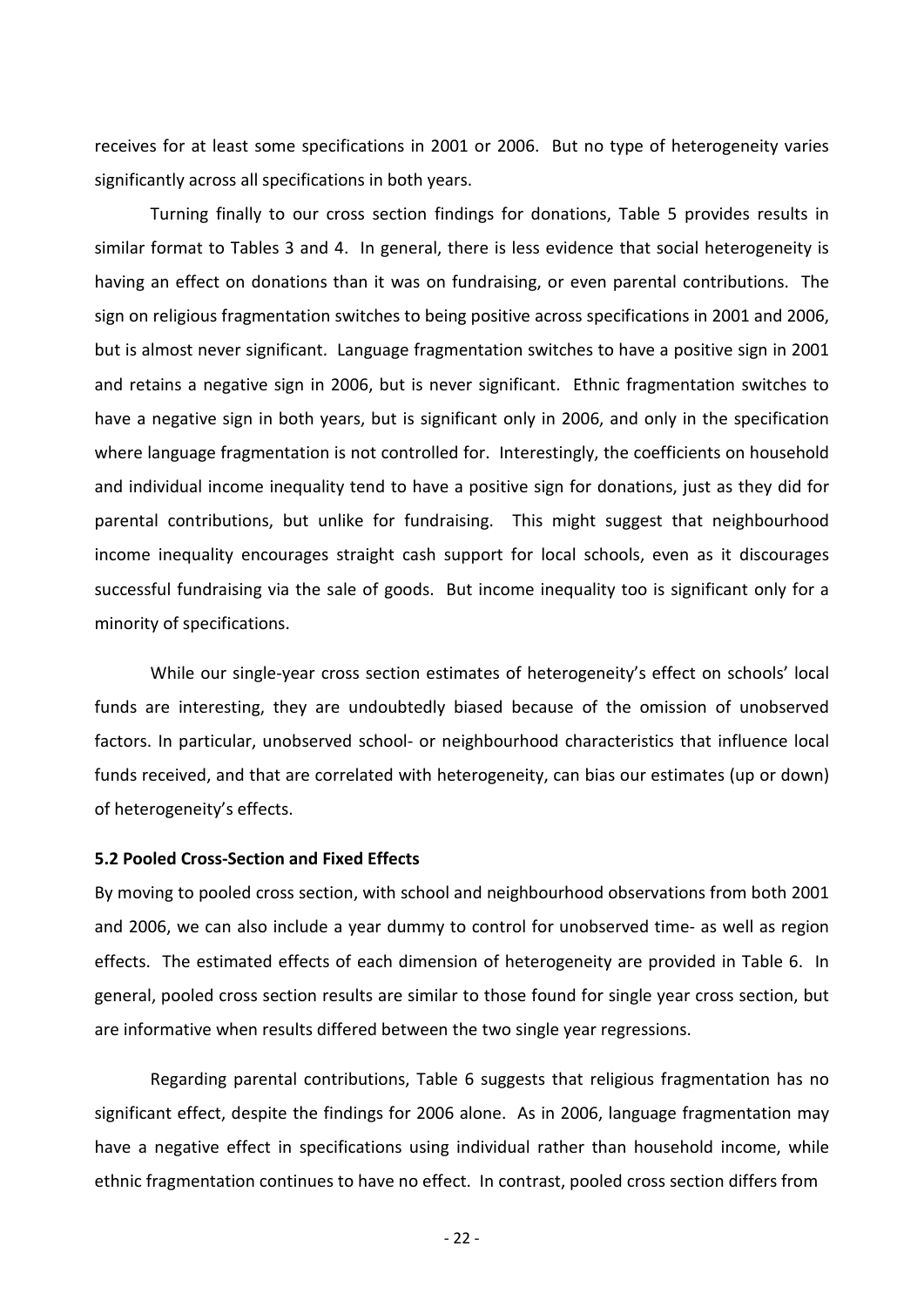|                |                 |        |          |        |               |          |           | Table 5: Donations - Tobit Cross Section, Coefficients on Heterogeneity Only |           |               |
|----------------|-----------------|--------|----------|--------|---------------|----------|-----------|------------------------------------------------------------------------------|-----------|---------------|
|                |                 |        | 2001     |        |               |          |           | 2006                                                                         |           |               |
|                | <b>Rel Frag</b> | Lan    | Eth Frag | Gini   | <b>HHGini</b> | Rel Frag | Lan Frag  | Eth Frag                                                                     | Gini      | <b>HHGini</b> |
|                |                 | Frag   |          |        |               |          |           |                                                                              |           |               |
| $\mathbf{1}$   | 230531          | 30362  | $-40936$ | 143073 |               | 251653   | $-304657$ | $-41478$                                                                     | 61042     |               |
|                | 177537          | 363928 | 71128    | 128555 |               | 175811   | 385898    | 66312                                                                        | 137887    |               |
| (a)            | 202361          | 110351 | $-67415$ |        | 204499        | 211971   | $-256588$ | $-68519$                                                                     |           | 144702        |
|                | 173321          | 363235 | 70294    |        | 114818*       | 169862   | 388491    | 67009                                                                        |           | 120385        |
| $\overline{2}$ |                 |        |          |        |               | 253616   | $-237434$ | $-39621$                                                                     | 41155     |               |
|                |                 |        |          |        |               | 172512   | 379174    | 66015                                                                        | 135990    |               |
| (a)            |                 |        |          |        |               | 196921   | $-168890$ | $-73659$                                                                     |           | 140535        |
|                |                 |        |          |        |               | 165833   | 378796    | 66127                                                                        |           | 122491        |
| 3              | 230495          |        | $-36394$ | 142454 |               | 240707   |           | $-88110$                                                                     | 64400     |               |
|                | 177596          |        | 43130.8  | 127640 |               | 173489   |           | 42538**                                                                      | 138168    |               |
| (a)            | 202300          |        | $-51172$ |        | 202751        | 204814   |           | $-107291$                                                                    |           | 145458        |
|                | 173368          |        | 43746    |        | 113849*       | 168319   |           | 42199**                                                                      |           | 120234        |
| 4              | 11.48           | 9.199  | $-1.680$ | .4649  |               | 1.722    | $-13.14$  | 1.013                                                                        | $-6.600$  |               |
|                | $5.341**$       | 8.864  | 1.731    | 2.902  |               | 4.533    | 8.438     | 1.747                                                                        | $3.092**$ |               |
| (a)            | 10.31           | 9.210  | $-2.010$ |        | $-0.8932$     | 2.620    | $-11.20$  | .1337                                                                        |           | $-8.579$      |
|                | $5.237**$       | 8.898  | 1.906    |        | 2.793         | 4.448    | 8.010     | 1.618                                                                        |           | $2.694***$    |
| 5              | 226248          | 50857  | $-42008$ | 125530 |               | 265783   | $-321169$ | $-26977$                                                                     | 37051     |               |
|                | 172526          | 362540 | 71170    | 129085 |               | 175773   | 381461    | 65849                                                                        | 136270    |               |
| (a)            | 160463          | 19007  | $-44211$ |        | 177344        | 229698   | -236787   | $-57051$                                                                     |           | 80021         |
|                | 166048          | 351749 | 68391    |        | 108545        | 168909   | 386426    | 66927                                                                        |           | 115564        |

\*\*\*, \*\* and \* denote 1%, 5% and 10% significance, respectively. Robust standard errors are below coefficients. (a) specifications control for household income. Specifications: (1) Baseline (2) Includes a lagged dependant variable (3) Removes Language heterogeneity (4) Takes the natural log of all monetary variables (5) Reduced model. All subsequent changes were made to specification (1).

either single year analysis in suggesting that household income inequality may be significantly positively associated with parental contributions, though only at the 10% level.

Regarding fundraising revenues, Table 6 suggests that religious fragmentation has a negative effect as it did in 2001 alone. As in 2001, language fragmentation may have a negative effect, though this is only significant at the 10% level, and only in the specification using household income. In contrast, Table 6 suggests that ethnic fragmentation has no significant association with fundraising, despite some 2001 results to the contrary. Finally, Table 6 confirms that individual or (particularly) household income inequality is negatively associated with fundraising revenues, as it was in 2006.

Finally, with regard to donations, pooled cross section suggests that religious fragmentation is positively associated, despite lack of significance in either 2001 or 2006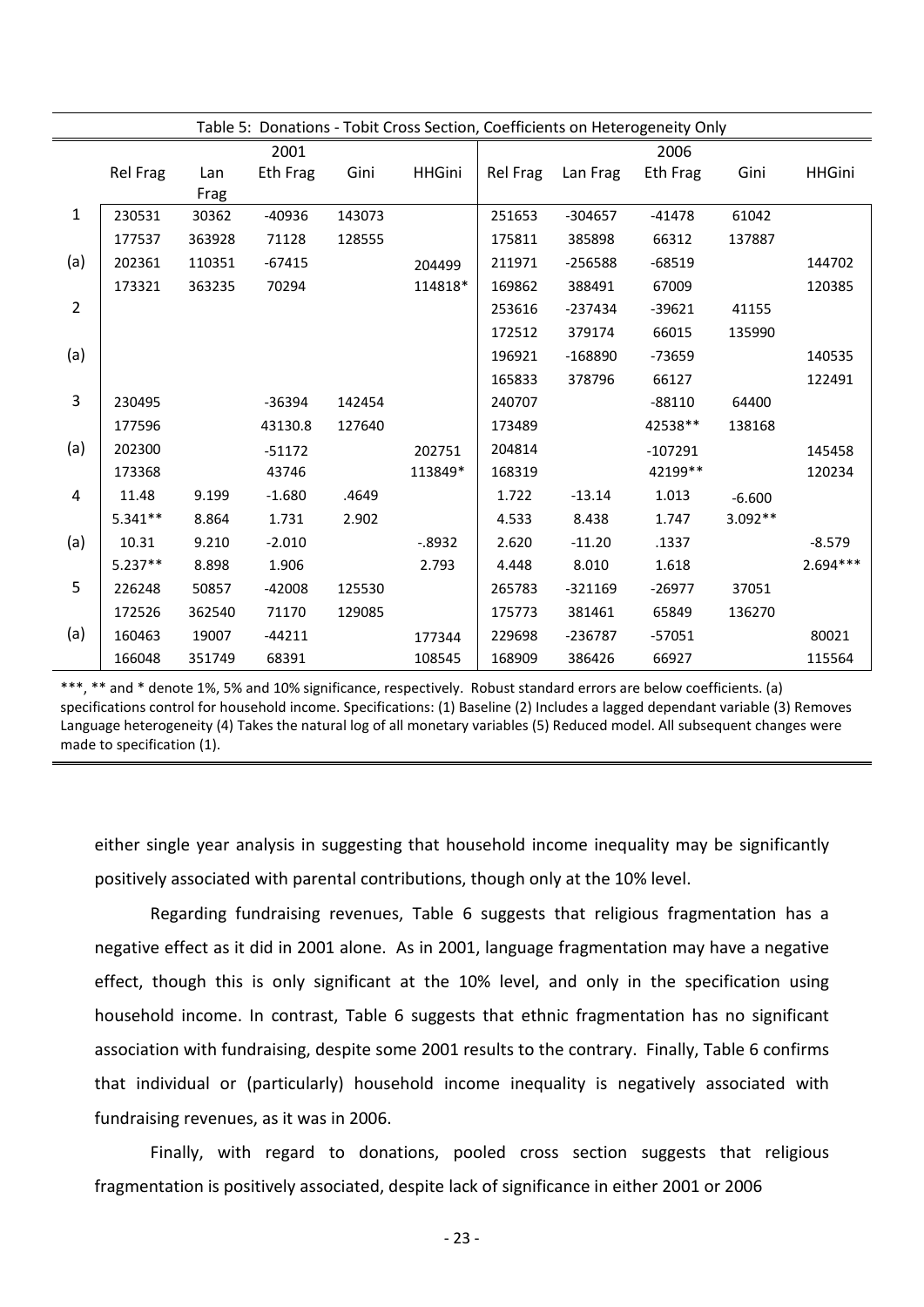| Table 6: Tobit Pooled Cross Section Results - Coefficients on Heterogeneity Only |                   |           |           |          |                  |  |  |  |  |
|----------------------------------------------------------------------------------|-------------------|-----------|-----------|----------|------------------|--|--|--|--|
|                                                                                  |                   |           | Area Unit |          |                  |  |  |  |  |
|                                                                                  | <b>Rel Frag</b>   | Lan Frag  | Eth Frag  | Gini     | HH Gini          |  |  |  |  |
| <b>Parental Contributions:</b>                                                   |                   |           |           |          |                  |  |  |  |  |
| Individual Income                                                                | $-62744$          | $-513536$ | 83938     | 114270   |                  |  |  |  |  |
|                                                                                  | 69350             | 310775*   | 51619     | 76645    |                  |  |  |  |  |
|                                                                                  |                   |           |           |          |                  |  |  |  |  |
| Household Income                                                                 | $-78012$          | $-256931$ | 33141     |          | 167985           |  |  |  |  |
|                                                                                  | 66637             | 340619    | 55087     |          | 90934*           |  |  |  |  |
|                                                                                  |                   |           |           |          |                  |  |  |  |  |
| (a) Individual Income                                                            | $-57253$          |           | 6943      | 121718   |                  |  |  |  |  |
|                                                                                  | 69447             |           | 30291     | 76574    |                  |  |  |  |  |
| (a) Household Income                                                             |                   |           | $-5022$   |          |                  |  |  |  |  |
|                                                                                  | $-75813$<br>66859 |           | 28268     |          | 169685<br>90188* |  |  |  |  |
| Fundraising                                                                      |                   |           |           |          |                  |  |  |  |  |
| Individual Income                                                                | -70987            | $-224629$ | 39202     | $-76069$ |                  |  |  |  |  |
|                                                                                  | 32194**           | 138595    | 24446     | 39863*   |                  |  |  |  |  |
|                                                                                  |                   |           |           |          |                  |  |  |  |  |
| Household Income                                                                 | $-67113$          | $-255059$ | 39022     |          | $-110071$        |  |  |  |  |
|                                                                                  | 31604**           | 150009*   | 25607     |          | 40691 ***        |  |  |  |  |
| (a) Individual Income                                                            |                   |           |           |          |                  |  |  |  |  |
|                                                                                  | $-68608$          |           | 5598      | $-73188$ |                  |  |  |  |  |
|                                                                                  | 32156**           |           | 15188     | 39891*   |                  |  |  |  |  |
| (a) Household Income                                                             | $-64988$          |           | 1202      |          | $-108605$        |  |  |  |  |
|                                                                                  | 31613**           |           | 14714     |          | 40424 ***        |  |  |  |  |
| <b>Donations</b>                                                                 |                   |           |           |          |                  |  |  |  |  |
| Individual Income                                                                | 290356            | $-114935$ | -47960    | 59536    |                  |  |  |  |  |
|                                                                                  | 120907**          | 271495    | 49445     | 73227    |                  |  |  |  |  |
|                                                                                  |                   |           |           |          |                  |  |  |  |  |
| Household Income                                                                 | 276026            | -53392    | $-73714$  |          | 184137           |  |  |  |  |
|                                                                                  | 116856**          | 283212    | 50824     |          | 78244**          |  |  |  |  |
| (a) Individual Income                                                            |                   |           |           |          |                  |  |  |  |  |
|                                                                                  | 288974            |           | $-65370$  | 61328    |                  |  |  |  |  |
|                                                                                  | 120618**          |           | 30380**   | 73213    |                  |  |  |  |  |
| (a) Household Income                                                             | 275389            |           | $-81680$  |          | 184374           |  |  |  |  |
|                                                                                  | 116633**          |           | 30989 *** |          | 78038 **         |  |  |  |  |

\*\*\*, \*\* and \* denote signifiance at the 1%, 5% and 10% levels, respectively. Robust standard errors are below coefficients. (a) specifications omit language fragmentation.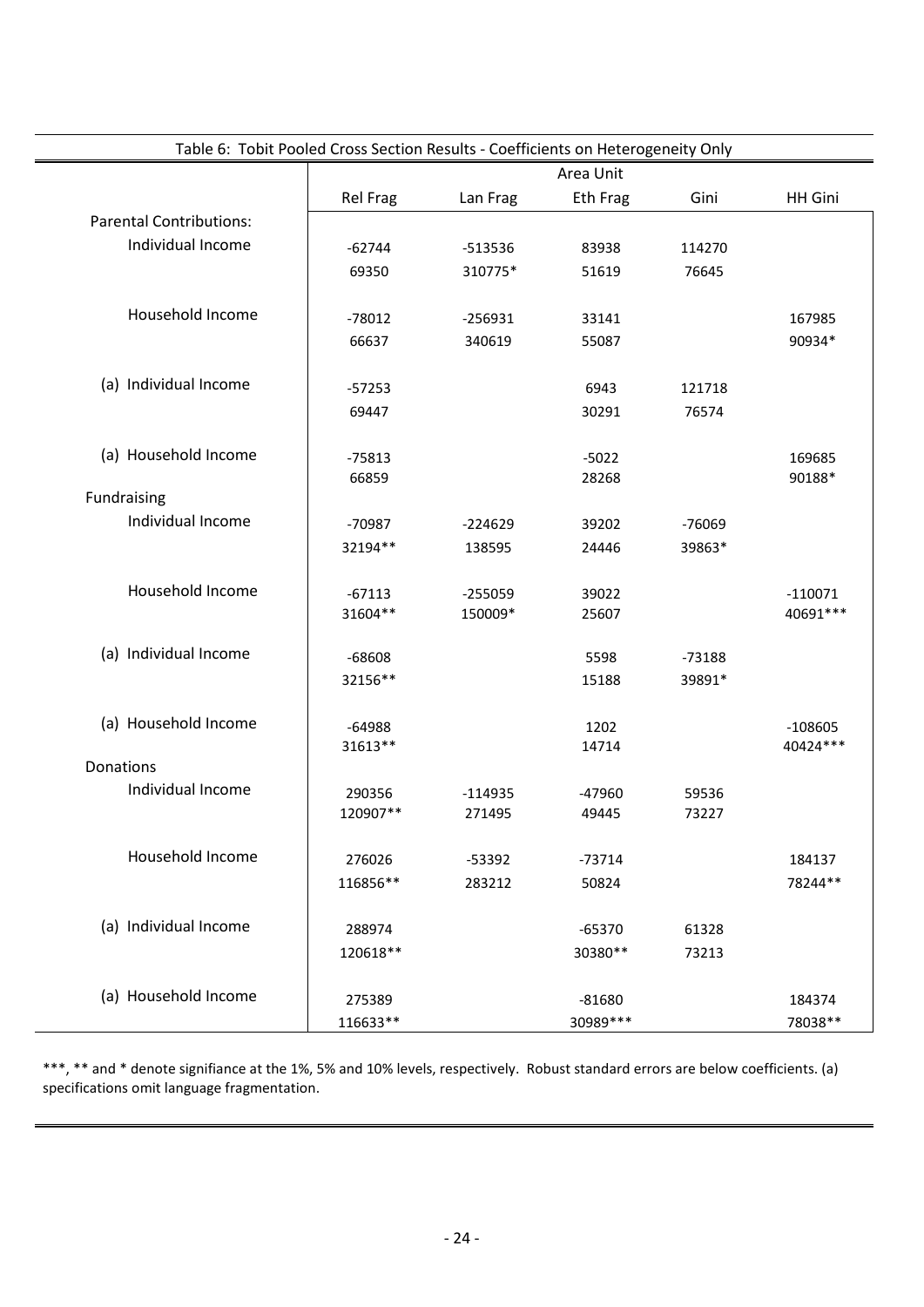separately. Language fragmentation remains of no effect, while ethnic fragmentation may be negatively associated when language fragmentation is excluded, as in 2006. Table 6 also suggests that household income inequality is positively associated with donations, as it was for 2001.

While pooled tobit cross section results improve over single year analysis by controlling for unobserved differences in year as well as region, they still do not control for unobserved characteristics of individual schools or of their surrounding neighbourhoods. While tobit schoollevel fixed effects models could not be estimated automatically in Stata, and did not converge when estimated manually, we did compare tobit with linear versions of pooled cross section regressions. We found the coefficient signs and magnitudes and significance to be similar for parental contributions and fundraising, but less so for donations. This is not surprising, given that 81-91% of schools reported receiving the first two types of local funds, but only 38% the third. Thus, to better control for un-observables that do not vary over time, and to check the robustness of our pooled cross section results, we also estimate linear school fixed effects models. While we report these results for all three types of local funds, they are most valid for parental contributions and fundraising. Table 7 reports results for the baseline specification using household income.

Regarding non-heterogeneity controls, Table 7 indicates that unlike in cross section, parental contributions and fundraising are now falling in the revenues schools receive from substitute local funds, as predicted by theory. They are also falling in the share with undergraduate qualifications relative to no qualifications, and in the share Pacific Islander relative to European. Parental contributions and fundraising are also rising in the share reporting a Christian religious affiliation or No/not indicated affiliation relative to Other affiliation. Fundraising is also falling in the share not reporting their household income on the census, relative to the lowest reported income bracket, and in the share who own their own homes, while rising in a school's enrolment size.

Regarding heterogeneity, few types are significantly related to local funds once the unobserved (but time invariant) characteristics of schools and their neighbourhood are controlled. For parental contributions, religious fragmentation changes tack once again, moving from a negative or no association in cross section, to a positive significant effect. In particular, schools whose area unit experienced a 1 percentage point increase in religious fragmentation

- 25 -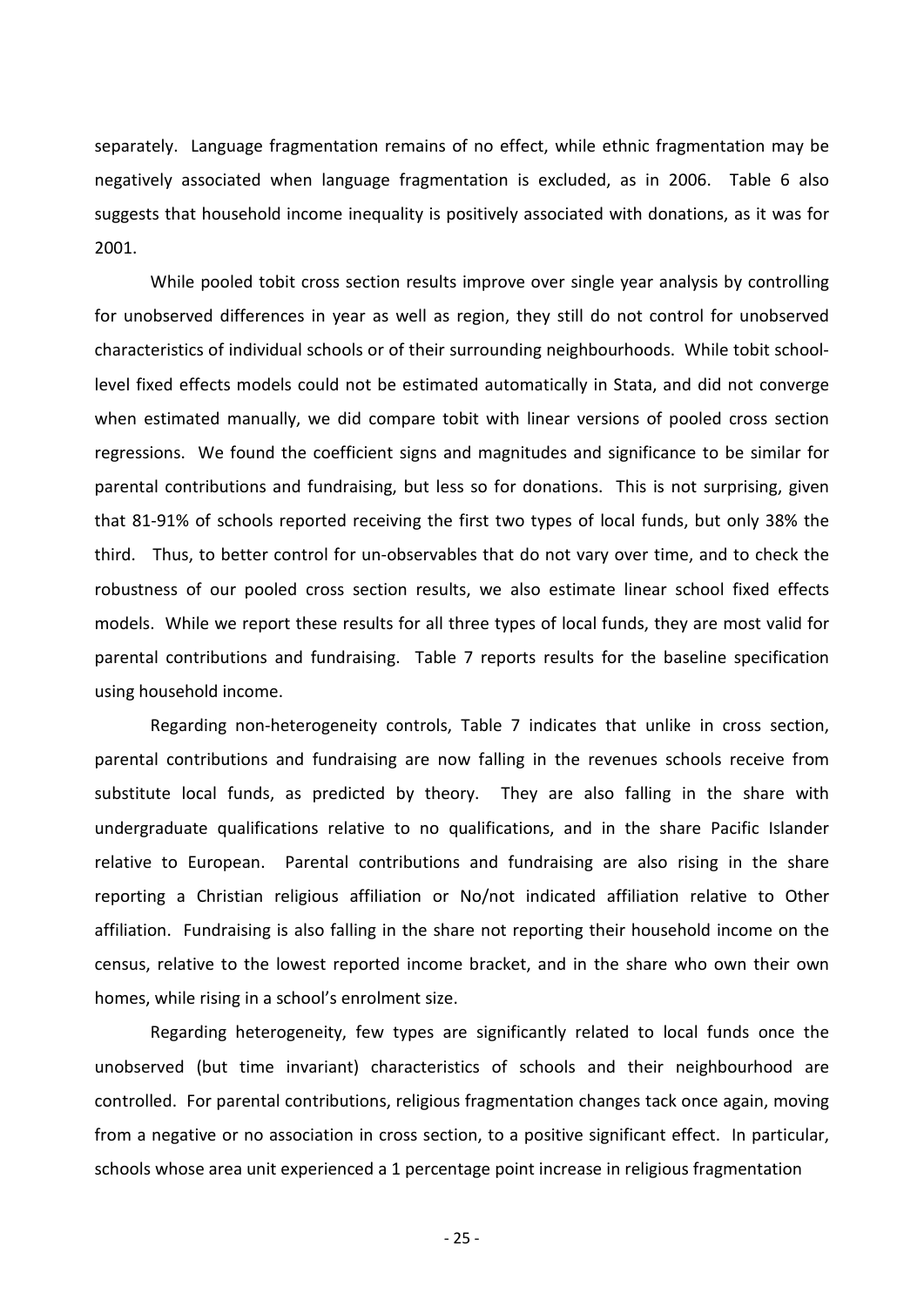|                        | Table 7: Linear Fixed Effects Regressions |             |                               |             |                    |             |                  |                   |       |  |
|------------------------|-------------------------------------------|-------------|-------------------------------|-------------|--------------------|-------------|------------------|-------------------|-------|--|
|                        |                                           |             | <b>Parental Contributions</b> |             | <b>Fundraising</b> |             | <b>Donations</b> | Regression        |       |  |
|                        |                                           | Coefficient | St Error                      | Coefficient | St Error           | Coefficient | St Error         | <b>Statistics</b> |       |  |
| Heterogeneity Religion |                                           | 480037      | 165113***                     | 113425      | 67954*             | 113697      | 66554*           | Parent Contrib    |       |  |
|                        | Language                                  | 4653        | 719612                        | $-447749$   | 296028             | 192518      | 326997           |                   |       |  |
|                        | Ethnicity                                 | $-28035$    | 141645                        | $-36126$    | 80689              | 19309       | 75144            | Obs               | 4561  |  |
|                        | HH Income                                 | 113665      | 95529                         | $-139781$   | 53601 ***          | $-19506$    | 46915            |                   |       |  |
| <b>Ethnicity</b>       | Asian                                     | $-21888$    | 427491                        | $-18494$    | 174679             | 4503        | 158999           | $R^2$ within      | 0.174 |  |
|                        | Maori                                     | $-50658$    | 163757                        | 119351      | 119514             | $-115719$   | 89203            | $R^2$ betw        | 0.184 |  |
|                        | <b>MELAA</b>                              | $-1275319$  | 861244                        | $-548184$   | 370846             | $-356974$   | 395063           | $R^2$ overall     | 0.175 |  |
|                        | Pacific                                   | -535498     | 286826*                       | -279087     | 138550**           | $-354628$   | 153449**         |                   |       |  |
| <b>Income HH</b>       | $20 - 30$                                 | 112690      | 97902                         | 5919        | 57602              | $-68923$    | 52970            | F-stat            | 3.83  |  |
|                        | 30-50                                     | 80382       | 120603                        | 2786        | 54893              | 15348       | 58802            |                   |       |  |
|                        | 50-70                                     | 39111       | 111805                        | $-55957$    | 52608              | $-3289$     | 44902            | Fundraising       |       |  |
|                        | 70-100                                    | 148401      | 134407                        | 28492       | 54768              | 68.08       | 58754            |                   |       |  |
|                        | $100+$                                    | 164175      | 136460                        | 28847       | 64990              | 61667       | 61738            | Obs               | 4561  |  |
|                        | Not Stated                                | $-160089$   | 121534                        | $-107818$   | 42661**            | $-65478$    | 53150            |                   |       |  |
| Language               | Maori                                     | 300367      | 1112648                       | 736785      | 459113             | $-180126$   | 502541           | $R^2$ within      | 0.193 |  |
|                        | Other                                     | 72084       | 1378704                       | 804099      | 519149             | $-181267$   | 583082           | $R^2$ betw        | 0.118 |  |
|                        | Samoan                                    | 140670      | 1161276                       | 711165      | 465586             | $-147708$   | 502580           | $R^2$ overall     | 0.126 |  |
|                        | Sign                                      | 48660       | 1374940                       | 1083084     | 587467*            | -392008     | 645553           |                   |       |  |
| Religion               | Christian                                 | 449016      | 176883**                      | 273385      | 89991 ***          | 162295      | 102120           | F-stat            | 3.09  |  |
|                        | None                                      | 282501      | 135727**                      | 184490      | 70536***           | 112136      | 89611            |                   |       |  |
| <b>Qualification</b>   | Highschool                                | $-293371$   | 112345***                     | $-43713$    | 48227              | $-124929$   | 47953 ***        | Donations         |       |  |
|                        | Other                                     | 5083        | 198654                        | $-26200$    | 107564             | $-17507$    | 97009            |                   |       |  |
|                        | Undergrad.                                | -466483     | 225815**                      | $-221292$   | 126013*            | $-68535$    | 137695           | Obs               | 4561  |  |
|                        | Postgrad.                                 | 439836      | 406231                        | 34652       | 159587             | -198880     | 178670           |                   |       |  |
| <b>Family Type</b>     | Couple w Kids                             | 3742        | 85098                         | $-201.4$    | 42245              | 19228       | 40859            | $R^2$ within      | 0.196 |  |
|                        | Single w Kids                             | $-125351$   | 110177                        | $-51794$    | 47126              | $-7394$     | 40253            | $R^2$ betw        | 0.052 |  |
| Age                    | 25-59                                     | $-87373$    | 148336                        | 11364       | 73530              | $-48152$    | 65268            | $R^2$ overall     | 0.012 |  |
|                        | $60+$                                     | $-466874$   | 215426**                      | $-11795$    | 94341              | $-28543$    | 78816            |                   |       |  |
| Other                  | Female                                    | $-214416$   | 212752                        | $-64843$    | 80307              | $-153137$   | 93055*           | F-stat            | 2.76  |  |
|                        | Married                                   | $-90415$    | 93718                         | $-40117$    | 56658              | $-29463$    | 42716            |                   |       |  |
|                        | Home Owner                                | -88554      | 83947                         | -138033     | 44535***           | $-45250$    | 34301            |                   |       |  |
|                        | Self employed                             | $-85575$    | 85084                         | 22461       | 45309              | 12413       | 35435            |                   |       |  |
|                        | <b>Parent Contrib</b>                     |             |                               | $-0.1344$   | $0.0297***$        | $-0.1274$   | $0.0383***$      |                   |       |  |
|                        | Fundraising                               | $-0.5611$   | $0.1192***$                   |             |                    | $-0.2858$   | $0.0544***$      |                   |       |  |
|                        | Donations                                 | $-0.5076$   | $0.1640***$                   | $-0.2727$   | $0.0647***$        |             |                  |                   |       |  |
|                        | School Income                             | $-0.0168$   | 0.0269                        | 0.0153      | 0.0115             | 0.0125      | 0.0107           |                   |       |  |
|                        | School decile                             | $-415.8$    | 453.2                         | 251.6       | 231.9              | 141.7       | 189.5            |                   |       |  |
|                        | Int'l roll                                | 2870        | 1578*                         | 333.8       | 600.7              | $-1924$     | 673.2 ***        |                   |       |  |
|                        | <b>Total roll</b>                         | 206.1       | 137.9                         | 143.7       | 44.15***           | 52.37       | 37.38            |                   |       |  |
|                        | Year = $2001$                             | $-27420$    | 14883*                        | $-10299$    | 6075*              | $-6630$     | 7148             |                   |       |  |
| Constant               |                                           | $-125602$   | 278033                        | -48666      | 143588             | 56767       | 149916           |                   |       |  |

\*\*\*, \*\* and \* denote significance at the 1%, 5% and 10% significance levels, respectively. Robust standard errors are used. Only household income fragmentation is used for income heterogeneity.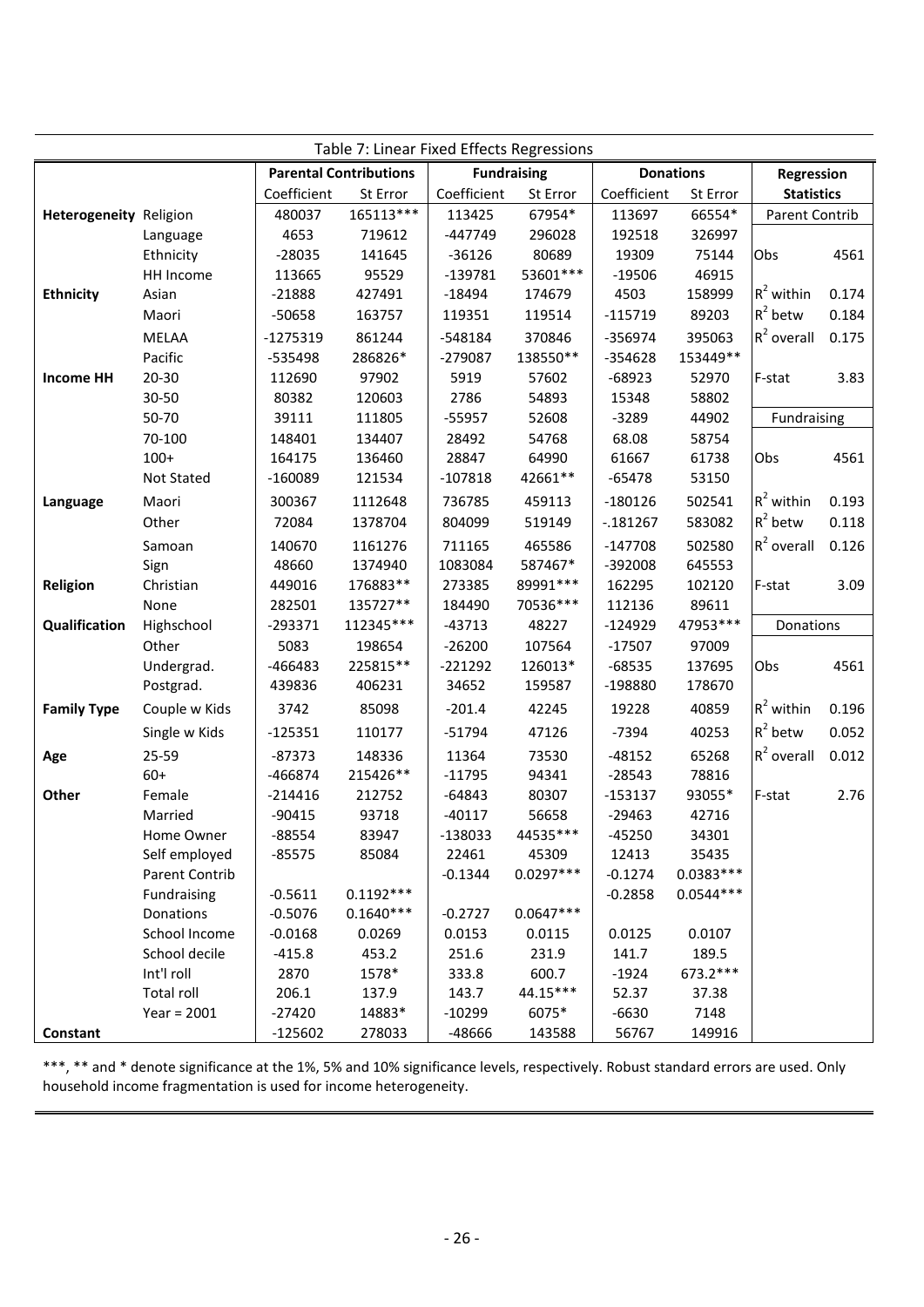saw parental contributions increase by \$4800, all else equal. Language and ethnic fragmentation remain of no effect, and household income inequality loses the 10% significance it had in pooled cross section. For fundraising revenues, religious fragmentation also changes tack from the negative effect of pooled cross section, to a positive effect, albeit significant only at the 10% level. Language and ethnic fragmentation are of no effect largely as before, while household income inequality retains its negative effect. Schools whose area unit experienced a 1 percentage point increase in household income inequality saw fundraising revenues drop by \$1,398 on average, all else equal. Finally, while the linear fixed effects estimates for donations revenues are likely biased, they indicate that religious fragmentation retains a positive effect, while ethnic and household income heterogeneity now join language fragmentation in having no effect.

#### **5.3 Summing Up**

The reader could be forgiven for struggling to identify a pattern to our results. To assist, Table 8 provides a summary of qualitative findings for each type of heterogeneity across our models and specifications. Positive coefficients that were significant at the 10% level or better in all or almost all specifications are denoted "+", negative coefficients by "-", and insignificant coefficients by a "0". Hyphenated entries refer to cases where half of our specifications gave one outcome, and half another.

Our most robust findings are that the ethnic diversity of the area unit in which schools are located does not significantly affect the local funds they receive, whether as parental contributions, fundraising, or donations. Similarly, language fragmentation in a school's area does not appear to affect its ability to raise local funds. It appears to lower schools' revenues from parental contributions or fund-raising in a few cross section specifications, but not in most, nor in fixed effects that best controls for unobserved confounds. In contrast, household income inequality in a school's area unit has a robust negative effect on the revenues it gains from fundraising, though not the revenues it gains from parental contributions or donations. Lastly, the religious fragmentation in a school's area unit seems to have inconclusive effects. In pooled cross section it appears to lower revenues from fundraising and raise them from donations, but in fixed effects it raises revenues from all three sources. We shall shortly consider this further.

Before interpreting our results, we report two additional robustness checks, and address potential measurement error in our donations data. Our first check is to replace the religion,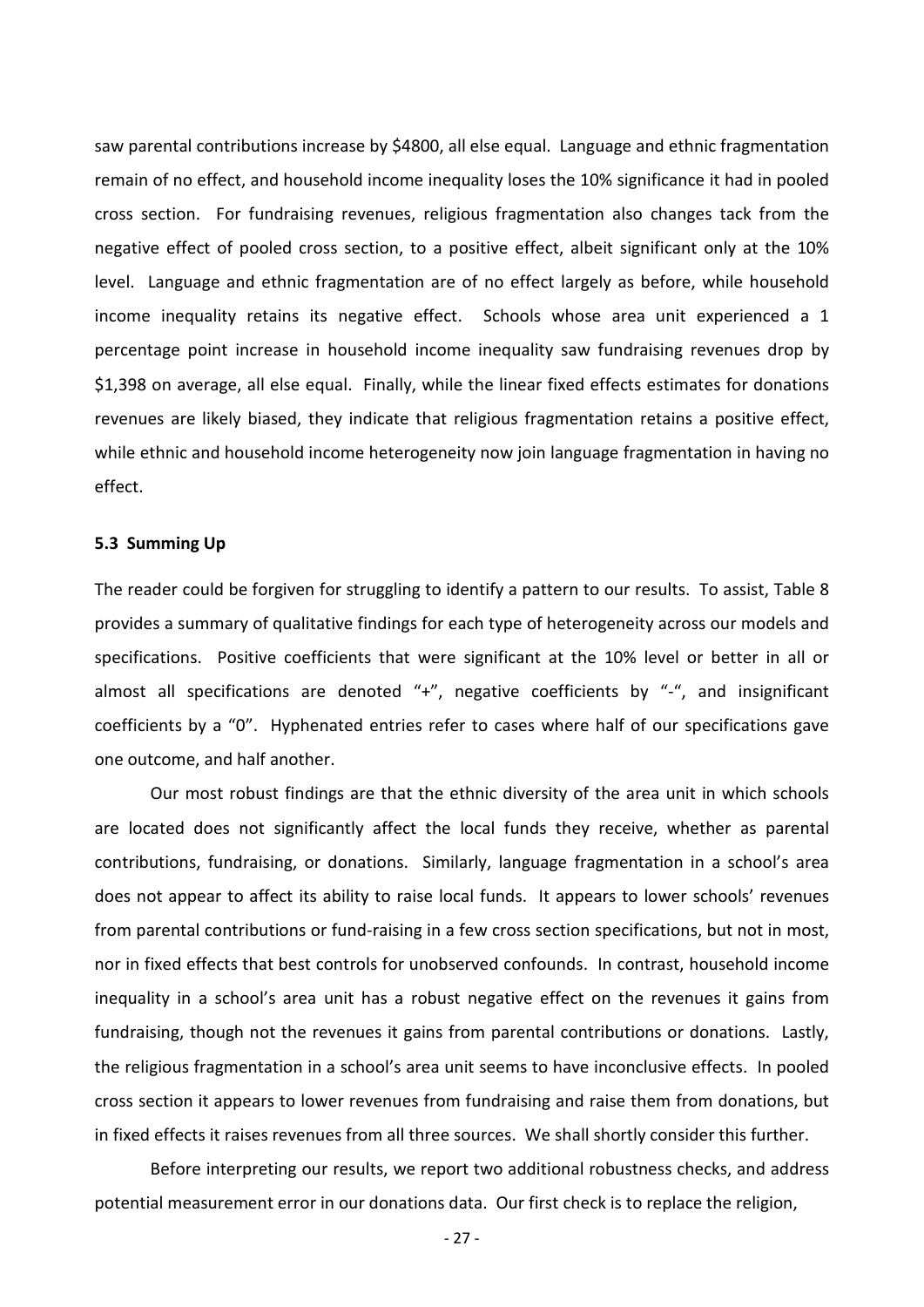| Table 8: Qualitative Summary of Findings |                             |           |           |                      |           |  |  |
|------------------------------------------|-----------------------------|-----------|-----------|----------------------|-----------|--|--|
|                                          |                             | 2001      | 2006      | Pooled               | Fixed     |  |  |
|                                          |                             |           |           | <b>Cross Section</b> | Effects   |  |  |
| Parental                                 | Religious Fragmentation     | $\pmb{0}$ |           | $\mathbf 0$          | $\ddot{}$ |  |  |
| <b>Contributions</b>                     | Language Fragmentation      | 0         | $0/-$     | $\mathbf 0$          | 0         |  |  |
|                                          | <b>Ethnic Fragmentation</b> | 0         | 0         | 0                    | 0         |  |  |
|                                          | Individual Income Gini      | 0         | 0         | 0                    |           |  |  |
|                                          | Household Income Gini       | 0         | 0         | $\ddot{}$            | 0         |  |  |
| <b>Fundraising</b>                       | Religious Fragmentation     |           | 0         |                      | $\ddot{}$ |  |  |
|                                          | Language Fragmentation      |           | 0         | $-1/0$               | 0         |  |  |
|                                          | <b>Ethnic Fragmentation</b> | $+/0$     | 0         | $\mathbf 0$          | 0         |  |  |
|                                          | Individual Income Gini      | 0         |           |                      |           |  |  |
|                                          | Household Income Gini       | 0         |           |                      |           |  |  |
| <b>Donations</b>                         | Religious Fragmentation     | 0         | 0         | +                    | +         |  |  |
|                                          | Language Fragmentation      | 0         | 0         | 0                    | 0         |  |  |
|                                          | <b>Ethnic Fragmentation</b> | 0         | 0         | $-1/0$               | 0         |  |  |
|                                          | Individual Income Gini      | 0         | 0         | 0                    |           |  |  |
|                                          | Household Income Gini       | $+ / 0$   | $\pmb{0}$ | $\pmb{+}$            | 0         |  |  |

language and ethnicity fragmentation measures with alternative Reynal-Querol (2002) polarisation indices (see endnote 9). This yields very similar results to those summarized in Table 8. The exception is that both the negative (cross section) and positive (fixed effects) effects of religious fragmentation are attenuated. Religious polarisation no longer lowers parental contributions in 2006 cross section or fundraising in 2001 cross section, but also no longer raises fundraising or donation revenues in fixed effects. Other changes induced by using polarization are that parental contributions now appear decreased by language heterogeneity and increased by ethnic heterogeneity, but only in pooled cross section. These latter effects do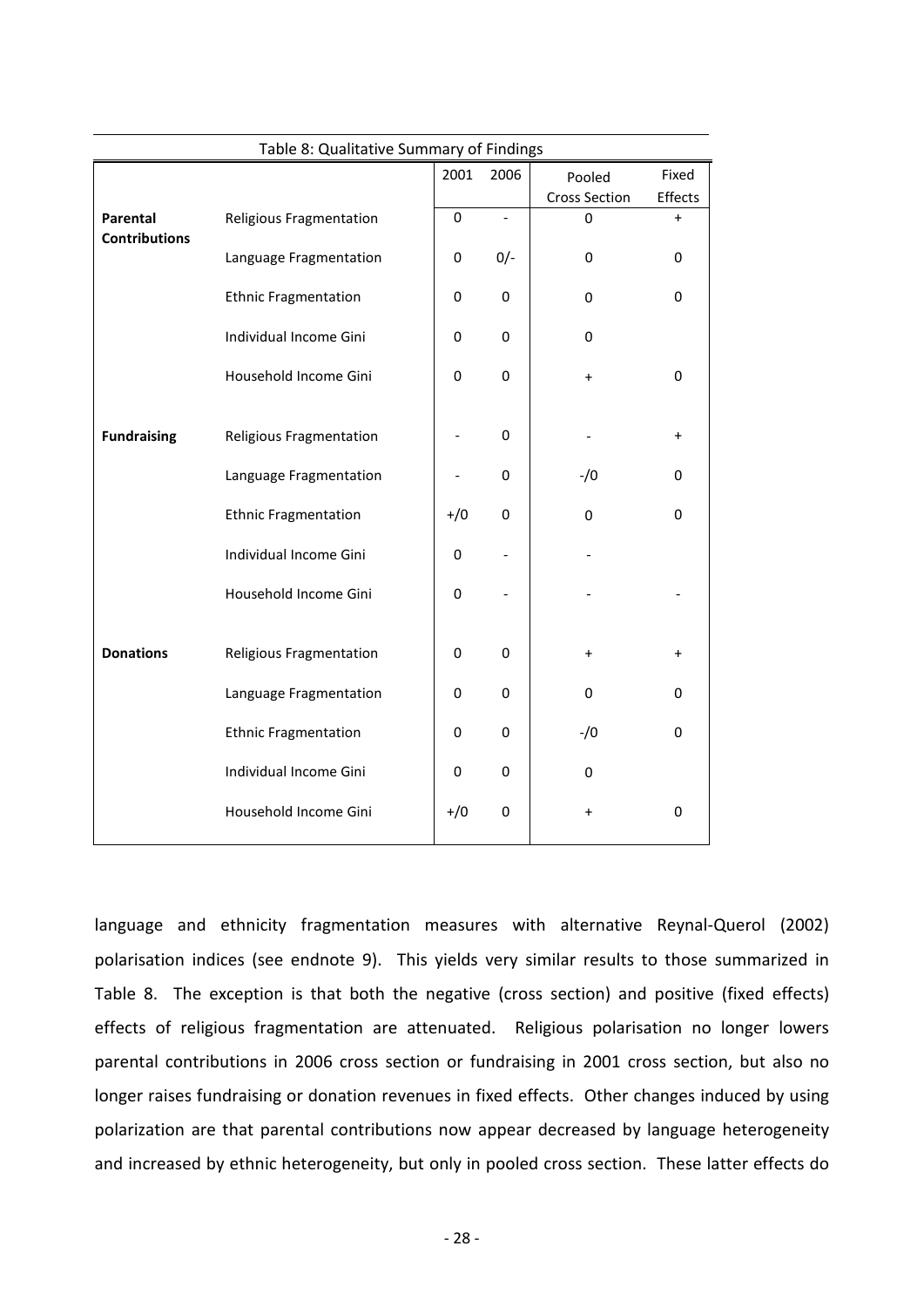not emerge in single year cross section or fixed effects, and so we retain our interpretation that ethnic and language heterogeneity do not affect parental contributions.

Our second robustness check was to disaggregate the 3 coarse religious affiliation shares (Christian, None, and Other) back to their underlying 10 shares with a corresponding fragmentation measure. This too yielded results very similar to those summarized in Table 8. Exceptions were that, as with polarisation, the apparent positive effects of religious fragmentation on fundraising and donations are no longer significant in fixed effects. In contrast, the negative effect of religious fragmentation on fundraising is now significant in all cross section specifications. Overall, both robustness checks confirm that household income inequality has a negative effect fundraising revenues, that ethnic or language fragmentation have no significant effect on any of the three sources of local funds, and that religious fragmentation has inconclusive effects.

#### **5.4 Addressing Misclassified Parental Contributions**

As mentioned previously, prior to the Ministry of Education's releasing standardised revenue definitions in 2007, there was some ambiguity in whether individual schools might report their quasi-compulsory fees as "donations" rather than as "parental contributions." As a result, it is possible that some revenues listed as donations may in fact have been parental contributions. We address this potential measurement error two ways. First, we combine parental contributions and donations together and rerun the analysis already described using the baseline specification. Second, since schools are not likely to misreport true donations as parental contributions, we run linear regressions for the 90.6% of schools who report receiving parental contributions. The results of both approaches are presented in Appendix Table D.

In general, the effects of each type of heterogeneity are similar in either our combined or restricted parental contribution analysis as they were in Table 8 for parental contributions. In particular, religious fragmentation looks to have no significant effect in pooled cross section, but to raise combined or restricted sample parental contributions in fixed effects. Conversely, household income inequality looks to raise combined or restricted sample parental contributions in pooled cross section, but to have no significant effect in fixed effects.

#### **6. Discussion and Conclusion**

In this paper we have sought to test whether increased social diversity in New Zealand is having an effect (positive or negative) on a particular social capital indicator: the voluntary revenues

- 29 -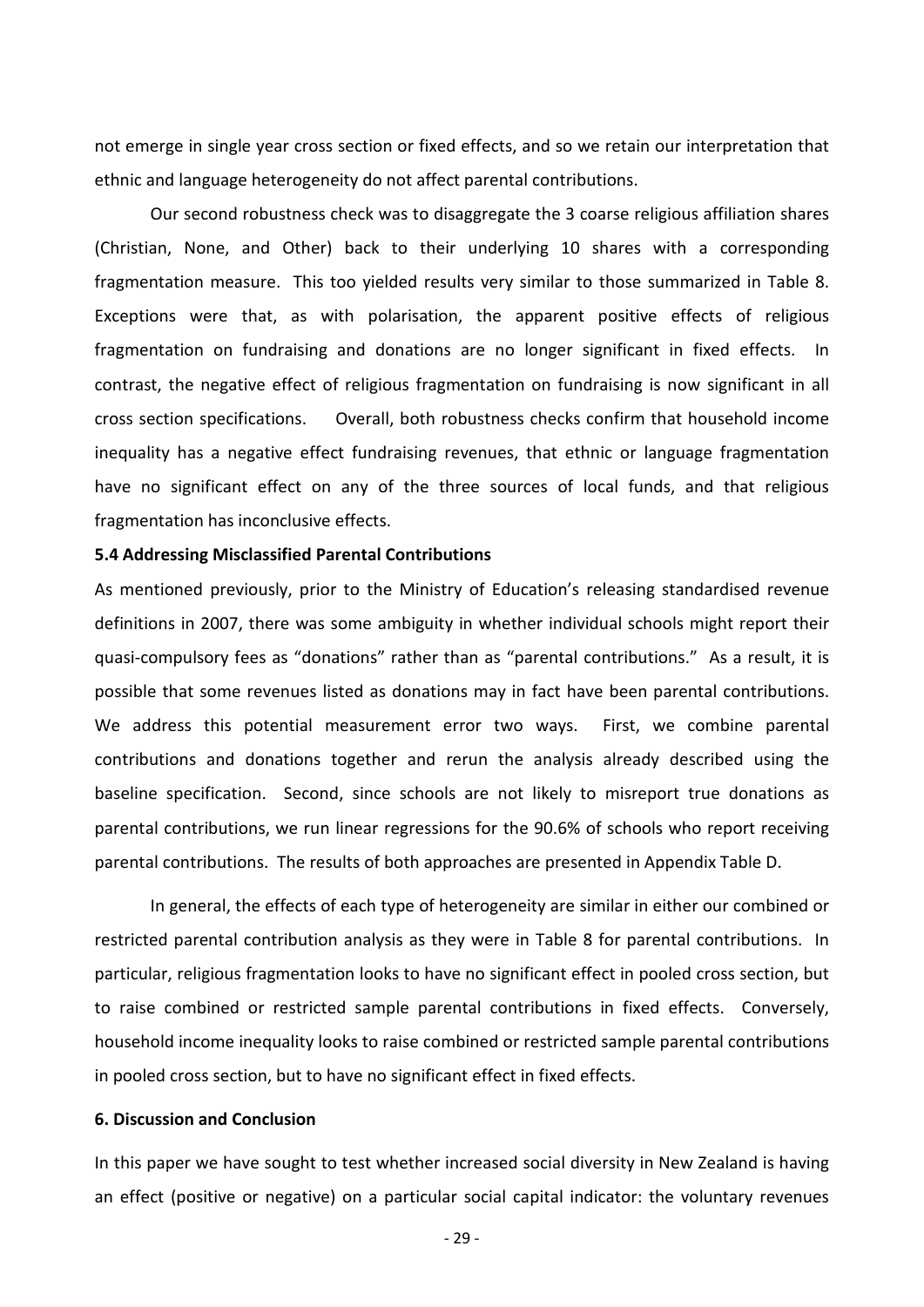received by schools from their local communities. This issue is distinct from the question of whether various demographic groups differ, on average, in the amounts they contribute to local schools (which some do). An international literature, particularly based on U.S. data, has found evidence of a negative correlation between neighbourhood heterogeneity in dimensions such as race or language, and social capital indicators such as people's likelihood of trusting others, being members of organisations, or contributing time or money to local public goods. However, there have been few studies of the effect of social diversity on local communities' financial support of their schools. A rare exception is a study by Miguel and Gugerty (2005), who find a negative relationship between local ethnic diversity and voluntary funding of schools. Their study, however, is in a developing country context (rural Kenya).

We use data provided by the New Zealand Ministry of Education on the local revenues reported by individual schools in 2001 and 2006, along with census data on the characteristics of the areas surrounding these schools in both years, to test whether a similar relationship holds between heterogeneity and school support in New Zealand. We examine the effect of heterogeneity in the neighbourhoods ("area units") surrounding schools on three categories of local revenues they receive: quasi-compulsory parental contributions, fundraising, and donations. We measure neighbourhood heterogeneity in terms of religion, language, and ethnic fragmentation, and in terms of individual or household income inequality using the Gini coefficient. Controlling for other characteristics that might be expected to affect local revenues, such as income, education or age, and for the ethnic, language or religious affiliation shares in the population, we test whether variation in neighbourhood heterogeneity can explain variation in the support schools receive. We use Tobit cross section estimation for 2001 and 2006 separately, as well as pooled, and use linear fixed effects that controls for any unobserved individual school and neighbourhood characteristics that were stable between 2001 and 2006.

In contrast to what might be expected from the findings of the broader social capital literature, we find little evidence that neighbourhood social heterogeneity affects the local funds received by schools in New Zealand, whether positively or negatively. Our most robust evidence of a relationship concerns household income inequality and school fundraising. We find schools generate less revenue from fundraising as household income inequality rises in their area. From our fixed effects estimation, a one percentage point increase in the Gini coefficient of a school's neighbourhood is associated on average with a \$1,398 decrease in the revenues itreceives from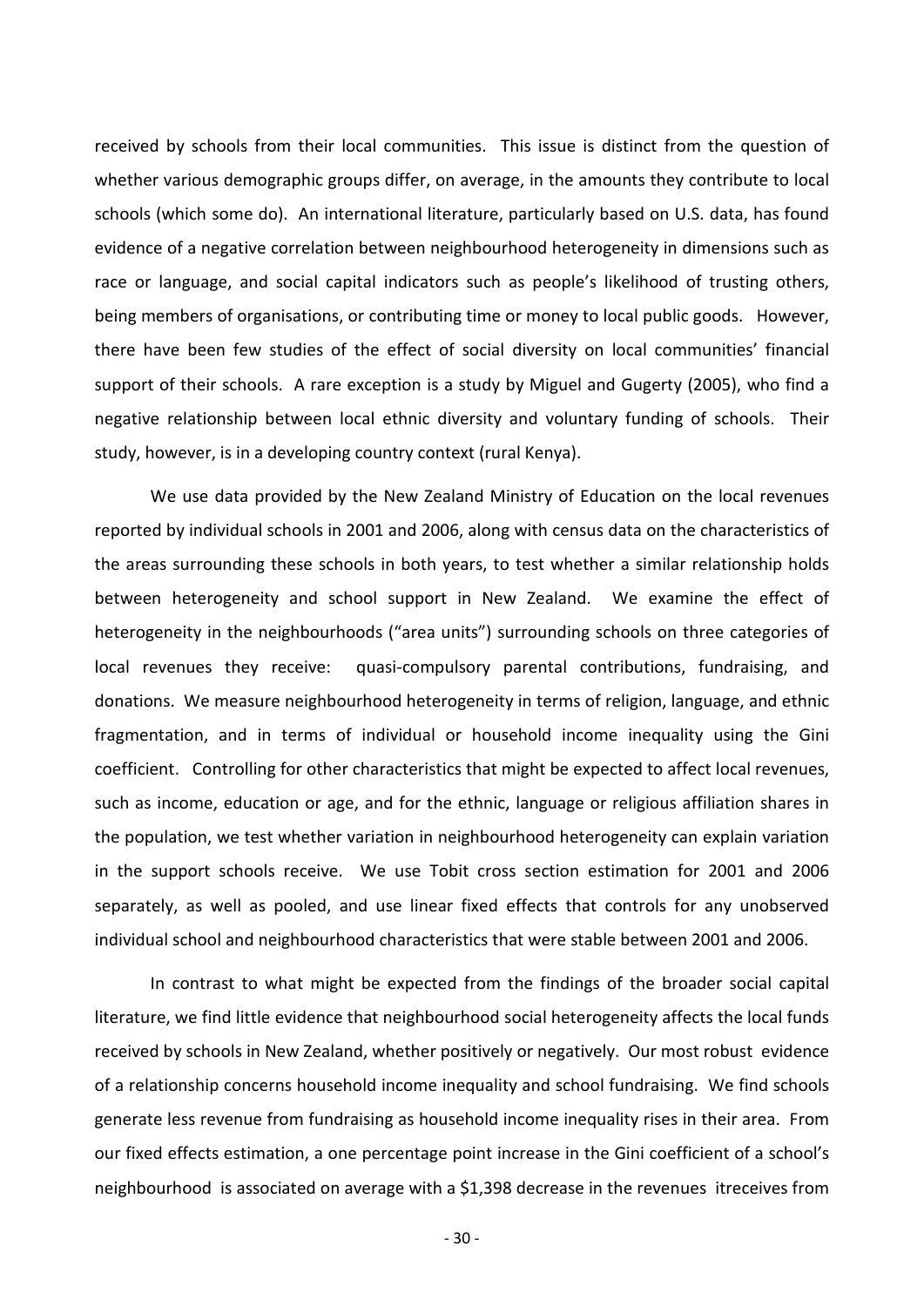fundraising, all else equal. Curiously, we do not find evidence that income inequality has a similar effect on parental contributions or cash donations. We also find no systematic evidence that ethnic or language fragmentation affects any of the three categories of local funds, particularly once unobserved school and neighbourhood characteristics are taken into account. More puzzlingly, we find conflicting evidence regarding the effect of religious fragmentation. In cross section analysis, religious fragmentation defined over three coarse categories looks to depress revenues from fundraising, and for 2006, from parental contributions. But under fixed effects that follow individual schools and neighbourhoods over time, religious fragmentation looks to *raise* revenues from parental contributions (and also possibly from fundraising and donations, though the latter effects do not persist under an alternative polarization measure of heterogeneity, or with less aggregated religious categories). Between these conflicting results for religious fragmentation, fixed effects may be more persuasive because it better controls for unobserved school and neighbourhood characteristics. However, lack of variation in neighbourhoods over a 5 year period may make effects difficult to detect in fixed effects. The lack of robustness in fixed effects results for religious fragmentation on fundraising or donations when definitions are altered also suggests some caution. We are left with inconclusive findings regarding the effects of religious fragmentation on the local funds schools receive.

While none of our specifications can fully address potential bias from people's endogenous choice of neighbourhood and school, in general we find little evidence that increasing social diversity per se in New Zealand is eroding community financial support for local schools. For schools in particular, our findings may support Putnam's (2000) concept of bridging social capital. Unlike other voluntary social networks, the compulsory nature of schooling encourages contact between children and parents of differing races, languages, religions and incomes. This "encouraged" mixing may offset the social withdrawal or depletion of social capital that has been associated with social heterogeneity using other indicators. In the context of the international social capital literature, this is good news indeed.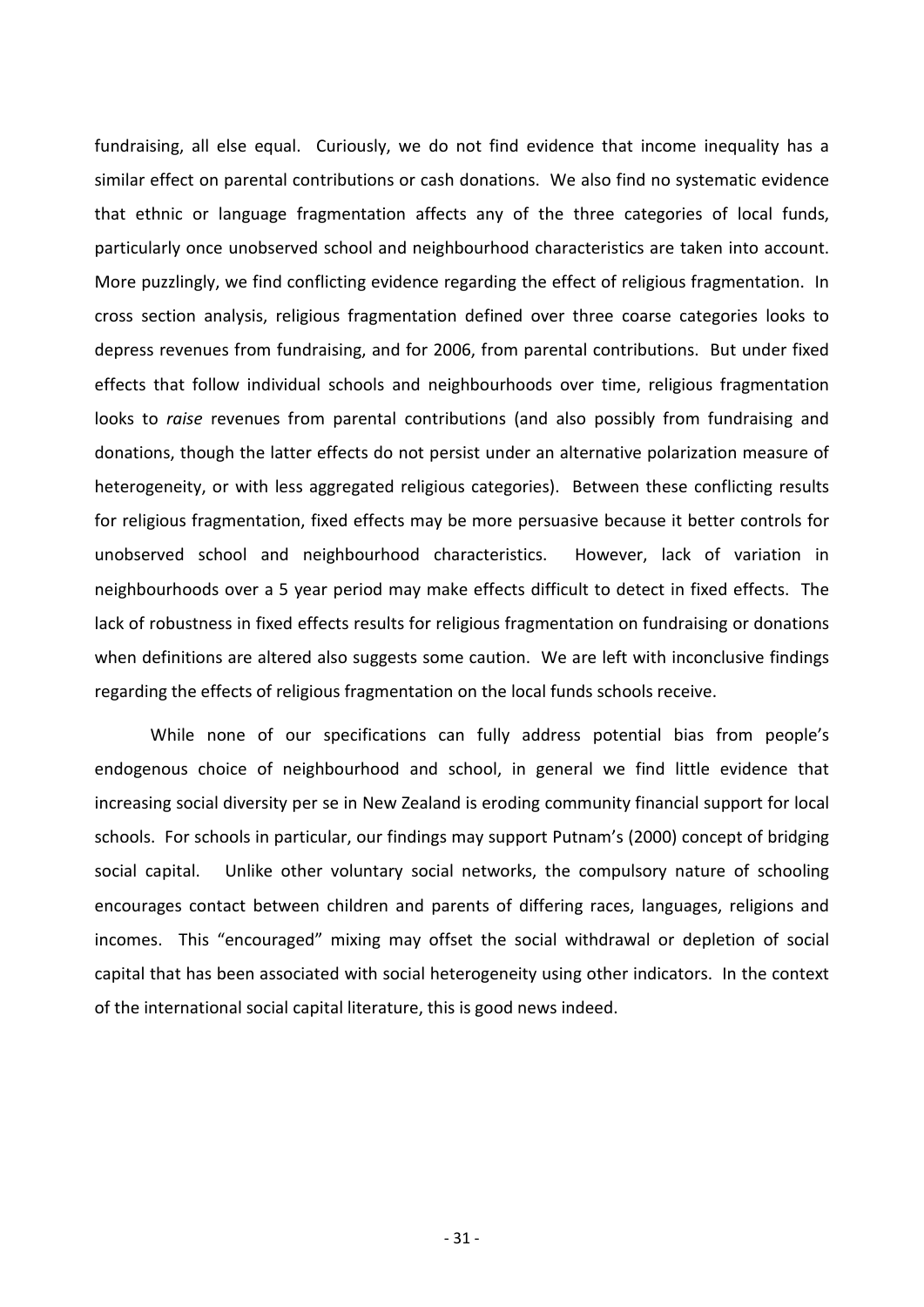## **Appendix A – Variable Construction Details**

## *Dependant Variables*

*Parental Contributions:* This is a single monetary variable provided directly by the Ministry of Education. It is unadjusted for inflation between 2001 and 2006, and consists of "voluntary" payments by parents.

*Fundraising:* This is a single monetary variable provided directly by the Ministry of Education. It is unadjusted for inflation between 2001 and 2006. It includes money received in exchange for goods and services.

*Donations:* This is a single monetary variable provided directly by the Ministry of Education. It is unadjusted for inflation between 2001 and 2006. It includes bequests and other monetary gifts.

### *Heterogeneity Measures* (*Religion, Language, Ethnicity, Income (Individual and Household))*

Heterogeneity by religion, language and ethnicity is measured using the fragmentation index as described in equation (6), while heterogeneity by individual or household income is measured using the Gini coefficient as described in equation (7). Because the New Zealand census allows people to report more than one ethnic, language or religious affiliation, the denominator used to calculate population shares is the sum of the affiliations rather than total number of people.

The shares underlying the fragmentation indices are themselves Included as controls, and are based on the same level of aggregation as for the calculation of the fragmentation indices.

*Religion:* Statistics New Zealand provides the frequency of people claiming affiliation as Buddhist, Christian, Hindu, Islam/Muslim, Jewish, Maori Christian, Spiritualism/New Age, Other Religion, and 'Not Elsewhere Identified'. For our main analysis, we aggregate the 10 affiliation shares to 3: *None* (from No Religion and Not Elsewhere Identified), *Christian*, and *Other* (from the remaining 7 categories). We repeat all analysis using the 10 disaggregated categories and corresponding fragmentation measure. The *Other* share is omitted from our main analysis as the baseline.

*Language:* Language spoken shares are calculated for English, Maori, Samoan, Sign Language, None and Other. The share English is omitted from all regressions as the baseline.

*Ethnicity:* Shares are calculated for European, Maori, Pacific Peoples, Asian, and Middle Eastern/Latin American/African (MELAA). *European* is the aggregation of categories European and Other. The aggregated share *European* is omitted from all regressions as the baseline.

*Income:* Shares are calculated for those with individual income within the brackets \$0-\$5,000, \$5,001- \$10,000, \$10,001-\$20,000, \$20,001-\$30,000, \$30,001-\$50,000, 50,001+ and Not Stated. Shares are calculated for those with household income within the brackets \$0-\$20,000, \$20,001-\$30,000, \$30,001-\$50,000, \$50,001-\$70,000, \$70,001-\$100,000, 100,001+ and Not Stated. For both individual and household income specifications, the share with the lowest income range is omitted as the baseline.

The Gini measure is constructed as  $\sum_{i=1}^{\infty} \left| \sum_{j=1}^{\infty} \frac{1}{2} \frac{1}{n^2} \right|$ 1 2  $\frac{n}{\sqrt{n}}\left|\frac{n}{\sqrt{n}}1\right|x_i-x_j$  $i=1$   $j$  $x_i - x$  $\frac{1}{n-1} \left( \frac{\pi}{j-1} 2 n \right)$  $\left(\sum_{i=1}^{n}\frac{1}{i}x_i-x_i\right)$  $\left(\begin{array}{cc} \sum_{j=1}^{n} 2 & n^2 \mu \end{array}\right)$  $\sum_{i=1}^{\infty} \left| \sum_{i=1}^{n} \frac{|\lambda_i - \lambda_j|}{n^2} \right|$ . Each person in a specific census income band is

assumed to have the midpoint income value. Individuals in the top category of *\$50,000+* were assumed to have \$100,000 and households in the top category of *\$100,000+* were assumed to have \$150,000. Individuals and Households in *Not Stated* were omitted when calculating the Gini coefficient.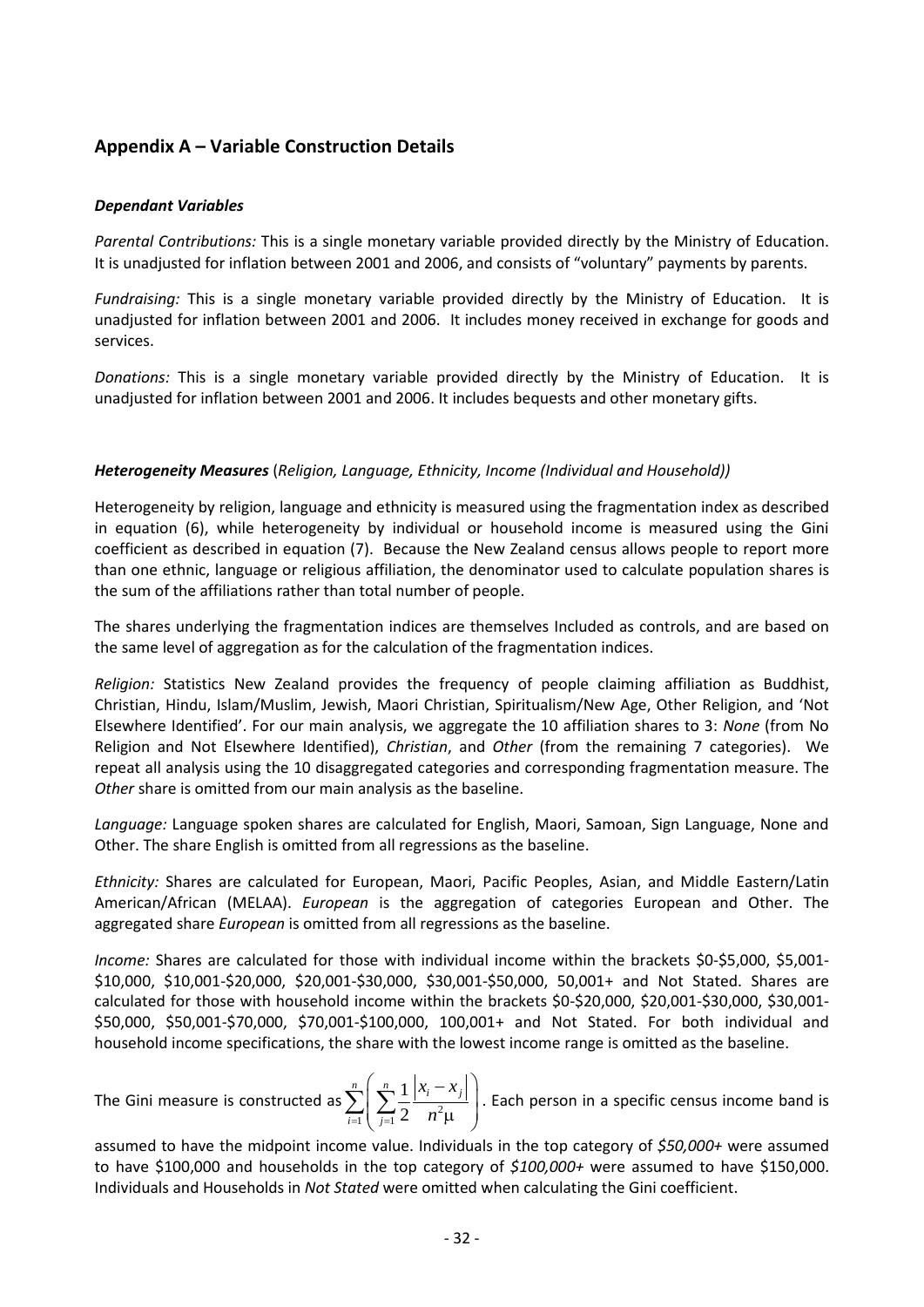# **Appendix A (Cont'd): Variable Construction Details**

#### *Other Neighbourhood Level Control Variables*

In general the variables that follow are shares with the denominator being the sum of the reported affiliations rather the than total number of people in the area unit unless otherwise stated. Shares are based on the corresponding census variable unless otherwise stated.

*Age (Years):* Shares are for age ranges 0-24, 25-59 and 60+. Each category was made up from the sum of the relevant five year age cohorts contained in the census data. The share *0-24* is omitted as the baseline.

*Children (Number of):* Shares are None, 1-3, and 4+. Those who objected to answering or not elsewhere included were omitted. The share None is omitted as the baseline. Data is only available for 2006.

*Family Composition:* Shares are Couple without Children, Couple with Children and Single with Children. The share Couple without Children is omitted as the baseline.

*Educational Qualification:* Shares are None, High School, Other, Undergraduate University, and Postgraduate University. None is the sum of Not Elsewhere Included, and No Qualification. *High School* combines the census categories: Level 1, 2, 3 or 4 (certificate gained either at high school or post high school), and Overseas Secondary School Qualification. Other is made up from the census categories Level 5 Diploma and Level 6 Diploma. Undergraduate University is made up from the categories Bachelor Degree and Level 7 Qualifications. Postgraduate University is made up from the census categories Postgraduate and Honours Degree, Masters Degree, and Doctorate Degree. *None* is the omitted baseline.

*Years at Residence:* Shares are None, 1-4, 5-9, 10-14, 15-29 and 30+ years. The category *None* is omitted as the baseline. Data is only available for 2006.

*Female:* Shares are Female and Male. Male is omitted as the baseline.

*Self Employed:* the share of individuals over all individuals who report self-employment income.

*Married:* the share of individuals 15 or older who were legally married, or (in 2006) in a civil union.

*Home Ownership:* the share of individuals 15 or over who owned or partly owned their usual residence.

#### *School Level Control Variables*

*School Income:* This is calculated as the sum in dollars of what tend to be schools' five largest revenue categories (excluding teachers' salaries): Ministry of Education Grants, Other Government Grants, Investment Interest, Trading Sales, Overseas Students Tuition.

*Decile:* The is calculated by the Ministry of Education. They assign a decile number to each school based on census data regarding the household income, occupation, household crowding, educational qualifications and income support of their students' immediate residential neighbourhoods ("meshblocks"). Only data for households with school age children are included and the importance of a meshblock is weighted by the number of students that live in it. The lowest ten percent of schools – the worst off socioeconomically – are assigned decile one and so on. Government grants are larger per pupil for schools assigned a lower decile, as captured in School Income.

*School Type State:* This dummy variable equals one if the school is "state: not integrated", and zero if the school is "state: integrated" or "private: fully regulated". Fully private schools are not included.

*Roll (Number of Students):* we include controls for the International Roll and Total Roll.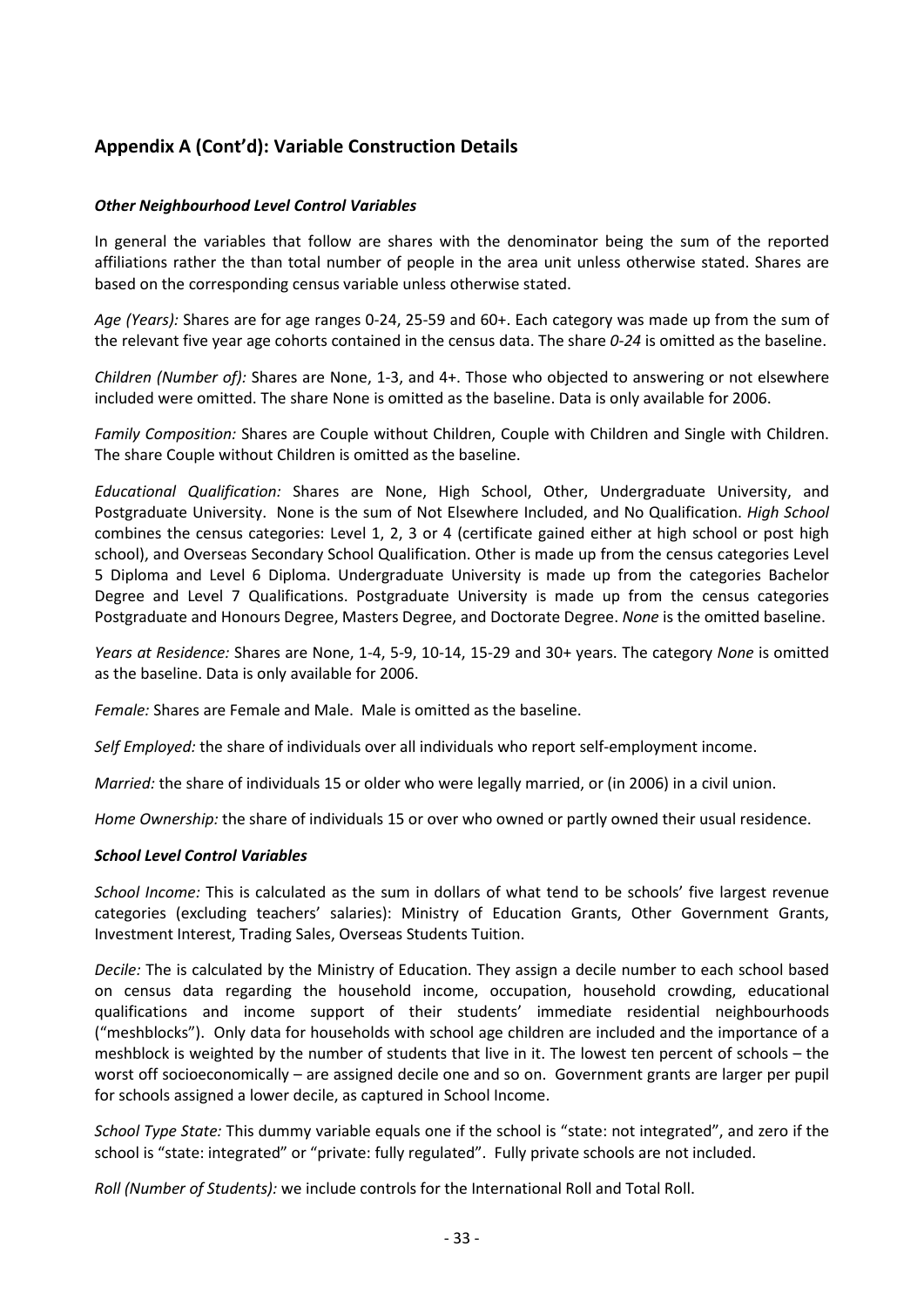| APPENDIX B: SUMMARY STATISTICS                 |              |          |                   |              |          |                   |  |  |
|------------------------------------------------|--------------|----------|-------------------|--------------|----------|-------------------|--|--|
|                                                |              | 2001     |                   |              | 2006     |                   |  |  |
|                                                | Obs          | Mean     | Std. Dev.         | Obs          | Mean     | Std. Dev.         |  |  |
| <b>School Level Variables</b>                  |              |          |                   |              |          |                   |  |  |
|                                                |              |          |                   |              |          |                   |  |  |
| <b>Parental Contributions</b>                  | 2553         | 50447    | 138168            | 2405         | 64790    | 142366            |  |  |
| Fundraising                                    | 2553         | 24334    | 49742             | 2405         | 33312    | 65583             |  |  |
| Donations                                      | 2553         | 16661    | 54900             | 2405         | 23132    | 61835             |  |  |
|                                                |              |          |                   |              |          |                   |  |  |
| Min of Education Grants                        | 2553         | 294698   | 310180            | 2405         | 414294   | 458460            |  |  |
| <b>Grants from Other Depts</b>                 | 2553         | 29382    | 67640             | 2405         | 39974    | 158604            |  |  |
| Interest Income                                | 2553         | 11185    | 17929             | 2405         | 20902    | 31521             |  |  |
| <b>Overseas Students</b>                       | 2553         | 20030    | 106095            | 2405         | 37947    | 151041            |  |  |
| <b>Trading Sales</b>                           | 2553         | 29731    | 95004             | 2405         | 32423    | 77347             |  |  |
| School Income (sum of 5)                       | 2553         | 385026   | 480174            | 2405         | 545540   | 704989            |  |  |
|                                                |              |          |                   |              |          |                   |  |  |
| <b>School Decile</b>                           | 2553<br>2553 | 5.4250   | 2.8645<br>12.6149 | 2405<br>2405 | 5.5875   | 3.9423<br>12.0127 |  |  |
| <b>International Roll</b><br><b>Total Roll</b> | 2553         | 3.5511   |                   |              | 3.5023   | 327.4279          |  |  |
| <b>School Type State</b>                       |              | 272.5347 | 286.6115          | 2404         | 299.5674 |                   |  |  |
|                                                | 2553         | 0.8723   | 0.3338            | 2405         | 0.8653   | 0.3415            |  |  |
| School's Area Unit Variables                   |              |          |                   |              |          |                   |  |  |
| <b>Ethnic Fragmentation</b>                    | 2326         | 0.3338   | 0.1654            | 2243         | 0.3566   | 0.1636            |  |  |
| Language Fragmentation                         | 2326         | 0.2331   | 0.1177            | 2243         | 0.2460   | 0.1194            |  |  |
| <b>Religion Fragmentation</b>                  | 2326         | 0.5234   | 0.0426            | 2243         | 0.5381   | 0.0383            |  |  |
| Income Gini                                    | 2326         | 0.4404   | 0.0309            | 2243         | 0.4226   | 0.0285            |  |  |
| Household Income Gini                          | 2323         | 0.3714   | 0.0320            | 2239         | 0.3551   | 0.0358            |  |  |
|                                                |              |          |                   |              |          |                   |  |  |
| European                                       | 2326         | 0.7532   | 0.1901            | 2243         | 0.6262   | 0.1603            |  |  |
| Other                                          | 2326         | 0.0002   | 0.0007            | 2243         | 0.1076   | 0.0413            |  |  |
| Eur+Other                                      | 2326         | 0.7534   | 0.1902            | 2243         | 0.7338   | 0.1951            |  |  |
| Maori                                          | 2326         | 0.1608   | 0.1448            | 2243         | 0.1595   | 0.1411            |  |  |
| Pacific Islander                               | 2326         | 0.0438   | 0.0950            | 2243         | 0.0483   | 0.1009            |  |  |
| Asian                                          | 2326         | 0.0379   | 0.0562            | 2243         | 0.0528   | 0.0788            |  |  |
| ME/LA/A                                        | 2326         | 0.0041   | 0.0069            | 2243         | 0.0057   | 0.0081            |  |  |
|                                                | 2326         | 0.8635   | 0.0833            | 2243         | 0.8539   | 0.0867            |  |  |
| English Lang<br>Maori Lang                     | 2326         | 0.0502   | 0.0562            | 2243         | 0.0468   | 0.0548            |  |  |
| Samoan Lang                                    | 2326         | 0.0134   | 0.0325            | 2243         | 0.0134   | 0.0330            |  |  |
| NZ Sign Lang                                   | 2326         | 0.0070   | 0.0035            | 2243         | 0.0057   | 0.0035            |  |  |
| Other Lang                                     | 2326         | 0.0659   | 0.0549            | 2243         | 0.0802   | 0.0660            |  |  |
|                                                |              |          |                   |              |          |                   |  |  |
| Christian                                      | 2326         | 0.5489   | 0.0753            | 2243         | 0.4973   | 0.0727            |  |  |
| No Religion                                    | 2326         | 0.2624   | 0.0560            | 2243         | 0.3092   | 0.0684            |  |  |
| <b>Buddhist</b>                                | 2326         | 0.0076   | 0.0088            | 2243         | 0.0092   | 0.0100            |  |  |
| Hindu                                          | 2326         | 0.0066   | 0.0120            | 2243         | 0.0096   | 0.0182            |  |  |
| Islam/Muslim                                   | 2326         | 0.0039   | 0.0080            | 2243         | 0.0057   | 0.0109            |  |  |
| Judaism                                        | 2326         | 0.0013   | 0.0020            | 2243         | 0.0013   | 0.0019            |  |  |
| Maori Christian                                | 2326         | 0.0229   | 0.0410            | 2243         | 0.0221   | 0.0416            |  |  |
| Spiritualist                                   | 2326         | 0.0041   | 0.0030            | 2243         | 0.0046   | 0.0030            |  |  |
| Other religions                                | 2326         | 0.0044   | 0.0046            | 2243         | 0.0051   | 0.0060            |  |  |
| Not Elsewhere Indicated                        | 2326         | 0.1380   | 0.0348            | 2243         | 0.1360   | 0.0419            |  |  |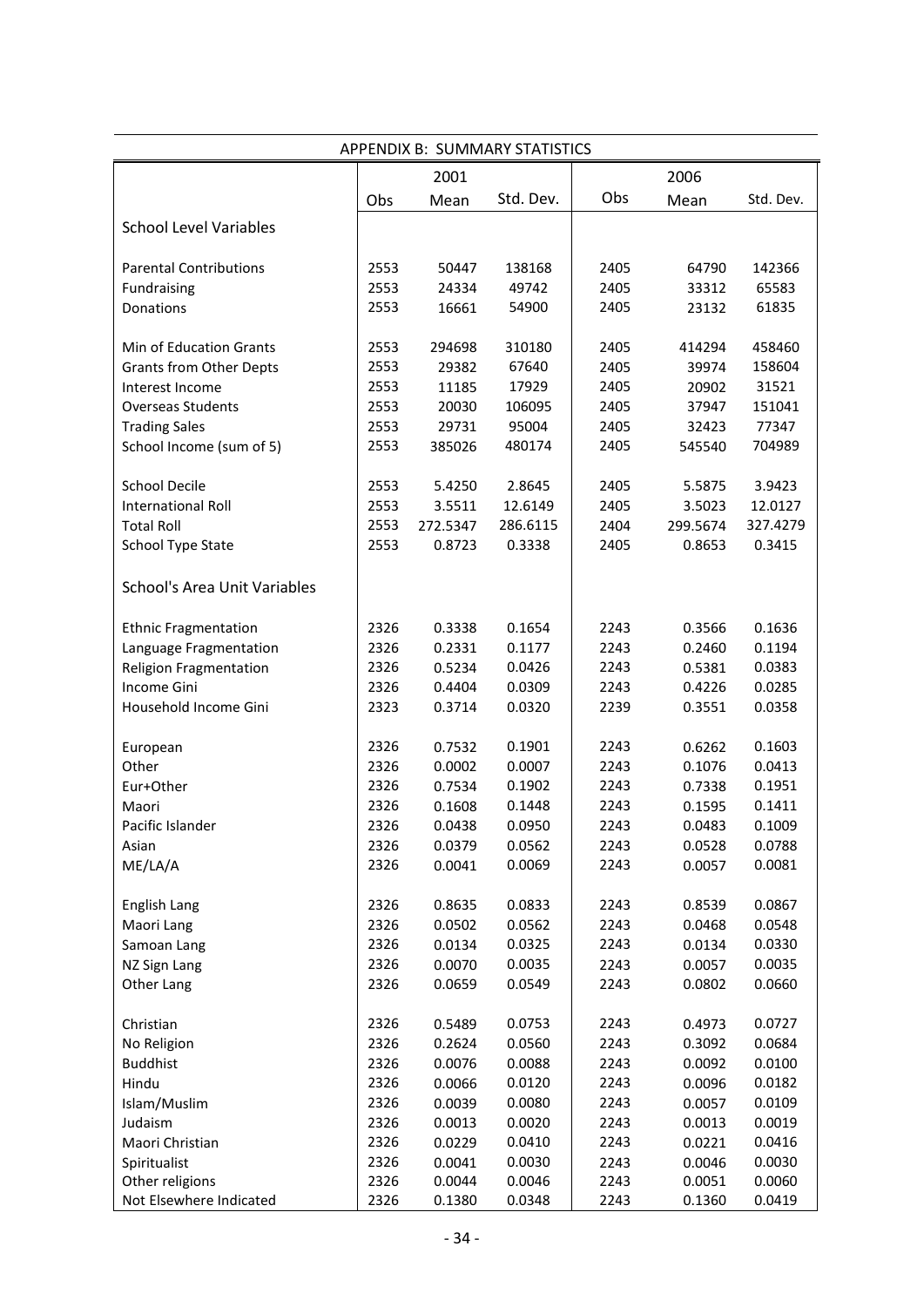|                                 |      |        | APPENDIX B (Cont'd): SUMMARY STATISTICS |      |         |           |
|---------------------------------|------|--------|-----------------------------------------|------|---------|-----------|
|                                 |      | 2001   |                                         |      | 2006    |           |
|                                 | Obs  | Mean   | Std. Dev.                               | Obs  | Mean    | Std. Dev. |
| Individual Income               |      |        |                                         |      |         |           |
| $$0 - $5000$                    | 2326 | 0.1286 | 0.0286                                  | 2243 | 0.1163  | 0.0278    |
| \$5001 - \$10,000               | 2326 | 0.1235 | 0.0359                                  | 2243 | 0.0741  | 0.0206    |
| \$10,001 - \$20,000             | 2326 | 0.2305 | 0.0514                                  | 2243 | 0.2066  | 0.0568    |
| \$20,001 - \$30,000             | 2326 | 0.1496 | 0.0281                                  | 2243 | 0.1438  | 0.0248    |
| \$30,001 - \$50,000             | 2326 | 0.1608 | 0.0433                                  | 2243 | 0.2072  | 0.0391    |
| \$50,001 plus                   | 2326 | 0.0924 | 0.0597                                  | 2243 | 0.1451  | 0.0764    |
| Not Stated                      | 2326 | 0.1145 | 0.0489                                  | 2243 | 0.1070  | 0.0522    |
|                                 |      |        |                                         |      |         |           |
| Household Income                |      |        |                                         |      |         |           |
| \$0 - \$20,000                  | 2323 | 0.2044 | 0.0775                                  | 2239 | 0.1442  | 0.0585    |
| \$20,001 - \$30,000             | 2323 | 0.1313 | 0.0334                                  | 2239 | 0.1123  | 0.0367    |
| \$30,001 - \$50,000             | 2323 | 0.1789 | 0.0340                                  | 2239 | 0.1727  | 0.0350    |
| \$50,001 - \$70,000             | 2323 | 0.1294 | 0.0341                                  | 2239 | 0.1381  | 0.0298    |
| \$70,001 - \$100,000            | 2323 | 0.0811 | 0.0369                                  | 2239 | 0.1227  | 0.0378    |
| \$100,001 plus                  | 2323 | 0.0827 | 0.0689                                  | 2239 | 0.1382  | 0.0934    |
| Not Stated                      | 2323 | 0.1922 | 0.0620                                  | 2239 | 0.1719  | 0.0675    |
|                                 |      |        |                                         |      |         |           |
| Female                          | 2326 | 0.5042 | 0.0259                                  | 2243 | 0.5064  | 0.0242    |
| Age 0-24                        | 2326 | 0.3634 | 0.0570                                  | 2243 | 0.3534  | 0.0596    |
| Age 25-59                       | 2326 | 0.4746 | 0.0507                                  | 2243 | 0.4730  | 0.0509    |
| Age 60+                         | 2326 | 0.1620 | 0.0616                                  | 2243 | 0.1736  | 0.0646    |
| <b>Share Married</b>            | 2326 | 0.4763 | 0.1057                                  | 2243 | 0.4543  | 0.1048    |
| <b>Share Homeowners</b>         | 2326 | 0.5177 | 0.1195                                  | 2243 | 0.5113  | 0.1291    |
| Share Self-employed             | 2326 | 0.1918 | 0.1226                                  | 2243 | 0.1797  | 0.1074    |
|                                 |      |        |                                         |      |         |           |
| <b>Education Qualification:</b> |      |        |                                         |      |         |           |
| None                            | 2326 | 0.4202 | 0.1185                                  | 2243 | 0.3668  | 0.1168    |
| High School                     | 2326 | 0.4122 | 0.0544                                  | 2243 | 0.4364  | 0.0484    |
| Other                           | 2326 | 0.0879 | 0.0258                                  | 2243 | 0.0817  | 0.0240    |
| Undergraduate                   | 2326 | 0.0551 | 0.0432                                  | 2243 | 0.0819  | 0.0536    |
| Postgraduate                    | 2326 | 0.0246 | 0.0266                                  | 2243 | 0.0332  | 0.0319    |
|                                 |      |        |                                         |      |         |           |
| <b>Family Composition</b>       |      |        |                                         |      |         |           |
| Couple, no children             | 2326 | 0.3898 | 0.0871                                  | 2243 | 0.4051  | 0.0936    |
| Couple, with children           | 2326 | 0.4219 | 0.0753                                  | 2243 | 0.4127  | 0.0759    |
| One parent, with children       | 2326 | 0.1882 | 0.0877                                  | 2243 | 0.1822  | 0.0872    |
|                                 |      |        |                                         |      |         |           |
| Share HH with no children       |      |        |                                         | 2242 | 0.2800  | 0.0960    |
| Share HH 1-3 children           |      |        |                                         | 2242 | 0.5483  | 0.0774    |
| Share HH 4+ children            |      |        |                                         | 2242 | 0.1718  | 0.0660    |
|                                 |      |        |                                         |      |         |           |
| 0 Ys at Residence               |      |        |                                         | 2243 | 0.2332  | 0.0644    |
| 1-4 Yrs at Residence            |      |        |                                         | 2243 | 0.3152  | 0.0399    |
| 5-9 Yrs at Residence            |      |        |                                         | 2243 | 0.1736  | 0.0301    |
| 10-14 Yrs at Residence          |      |        |                                         | 2243 | 0.1012  | 0.0249    |
| 15-29 Yrs at Residence          |      |        |                                         | 2243 | 0.1222  | 0.0325    |
| 30+ Yrs at Residence            |      |        |                                         | 2243 | 0.0547  | 0.0240    |
|                                 |      |        |                                         |      |         |           |
| <b>Population Density</b>       |      |        |                                         | 2243 | 1070.40 | 1126.54   |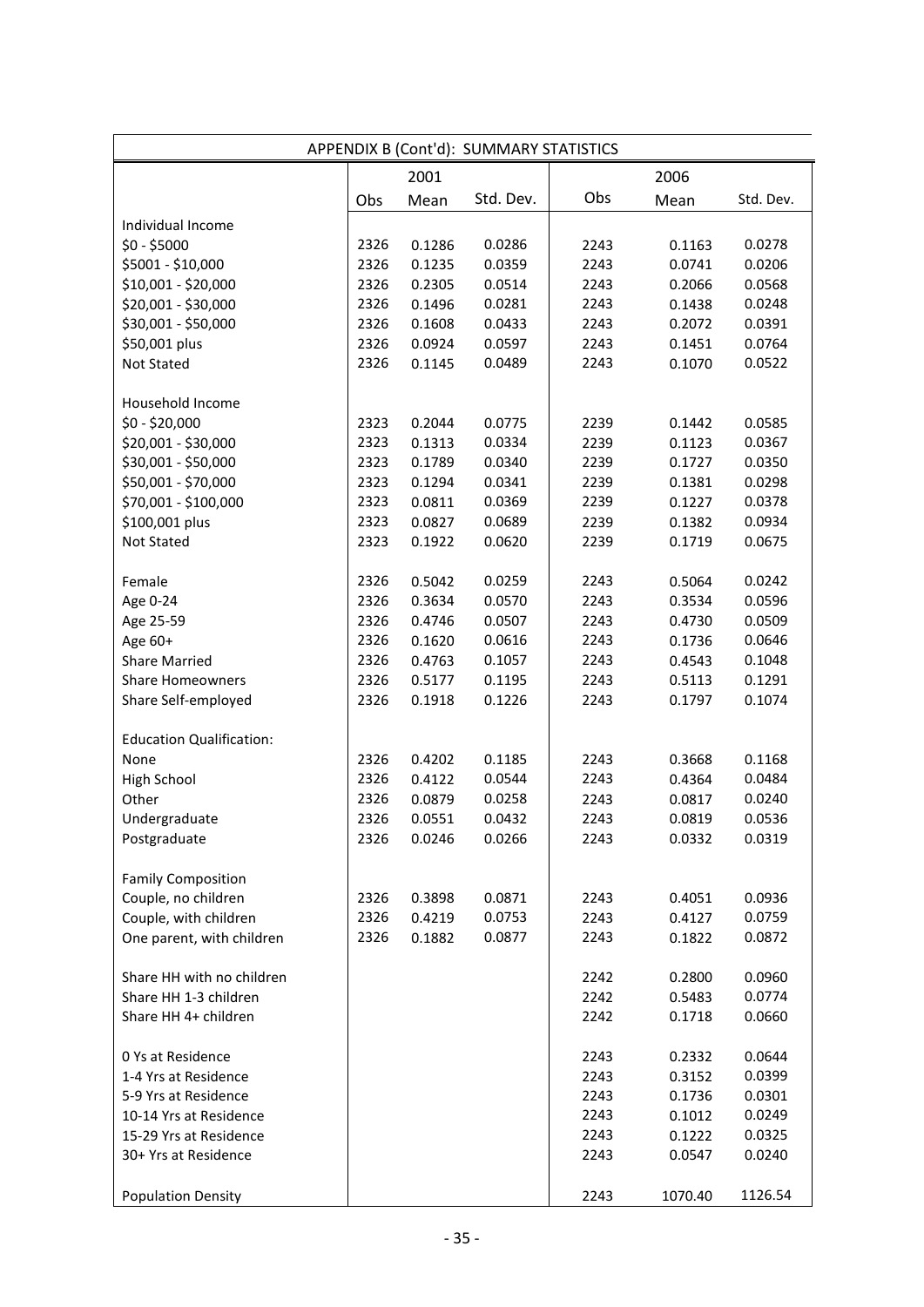# Appendix C: Variables Removed from Cross Section Specification 5 Using Akaike Information Criteria

 $\mathcal{L}_\mathcal{L} = \mathcal{L}_\mathcal{L} = \mathcal{L}_\mathcal{L} = \mathcal{L}_\mathcal{L} = \mathcal{L}_\mathcal{L} = \mathcal{L}_\mathcal{L} = \mathcal{L}_\mathcal{L} = \mathcal{L}_\mathcal{L} = \mathcal{L}_\mathcal{L} = \mathcal{L}_\mathcal{L} = \mathcal{L}_\mathcal{L} = \mathcal{L}_\mathcal{L} = \mathcal{L}_\mathcal{L} = \mathcal{L}_\mathcal{L} = \mathcal{L}_\mathcal{L} = \mathcal{L}_\mathcal{L} = \mathcal{L}_\mathcal{L}$ 

## 2001

| <b>Parental Contributions</b> |                                | <b>Fundraising</b>    |                                         | Donations             |                                |
|-------------------------------|--------------------------------|-----------------------|-----------------------------------------|-----------------------|--------------------------------|
| Gini<br>Specification         | <b>HHGini</b><br>Specification | Gini<br>Specification | <b>HHGini</b><br>Specification          | Gini<br>Specification | <b>HHGini</b><br>Specification |
| Decile                        | Decile                         | <b>Family Comp</b>    | <b>Family Comp</b>                      | Female                | Female                         |
| Female                        | Female                         |                       | Self-employed Self-employed Family Type |                       | <b>Family Comp</b>             |
| <b>Family Comp</b>            | <b>Family Comp</b>             | Age                   | Age                                     |                       | Education                      |
|                               | Education                      | Home-owners           | Home-owners                             |                       | Self-employed                  |
|                               | Self-employed                  | Married               | Married                                 |                       |                                |
|                               | School Income                  |                       |                                         |                       |                                |

# 2006

| <b>Parental Contributions</b> |                                | <b>Fundraising</b>    |                                           | Donations             |                                |
|-------------------------------|--------------------------------|-----------------------|-------------------------------------------|-----------------------|--------------------------------|
| Gini<br>Specification         | <b>HHGini</b><br>Specification | Gini<br>Specification | <b>HHGini</b><br>Specification            | Gini<br>Specification | <b>HHGini</b><br>Specification |
| Int'l Roll                    | Int'l Roll                     | Education             | Education                                 | School Income         | School Income                  |
| Age                           | Home-owners                    |                       | Home-owners Home-owners Pop Density       |                       | Pop Density                    |
|                               | Married                        |                       | School Income School Income Self-employed |                       | Self-employed                  |
|                               | <b>Yrs Resident</b>            | Pop Density           | Pop Density                               | <b>Family Size</b>    | <b>Family Size</b>             |
|                               |                                | <b>School State</b>   | School State                              | <b>Yrs Resident</b>   | <b>Yrs Resident</b>            |
|                               |                                | Self-employed         |                                           |                       |                                |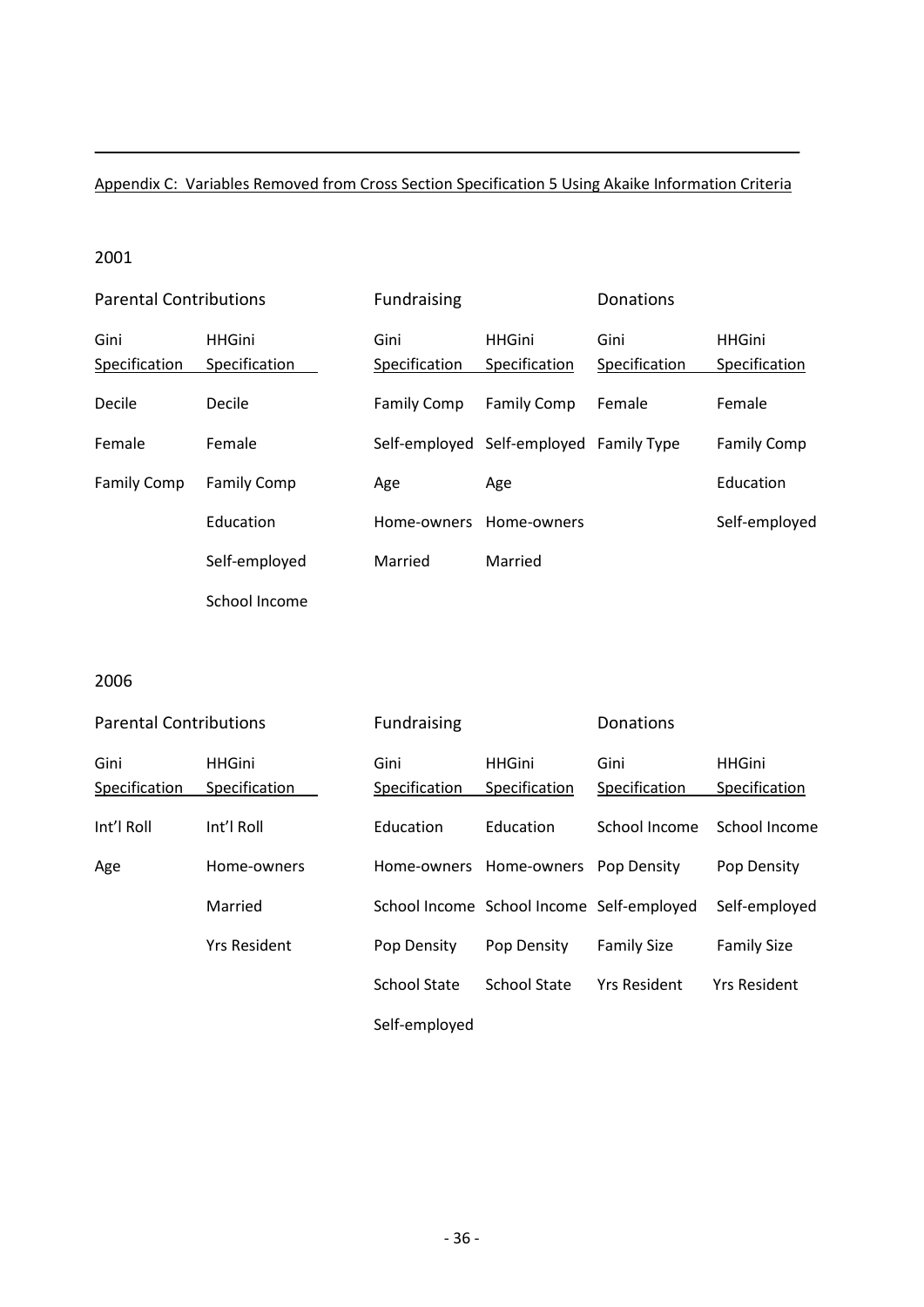| Appendix Table D: Addressing Measurement Error |                             |           |           |                     |              |  |  |  |
|------------------------------------------------|-----------------------------|-----------|-----------|---------------------|--------------|--|--|--|
|                                                |                             | 2001      | 2006      | <b>Pooled Cross</b> | Linear Fixed |  |  |  |
|                                                |                             |           |           | Section             | Effects      |  |  |  |
| Parental                                       | Religious Fragmentation     | $-28121$  | $-313317$ | -83637              | 507698       |  |  |  |
| <b>Contributions</b>                           |                             | 123554    | 104701*** | 75765               | 164661***    |  |  |  |
| $\ddot{}$                                      | Language Fragmentation      | $-103233$ | -598759   | $-331442$           | 105684       |  |  |  |
| <b>Donations</b>                               |                             | 482022    | 446871    | 353805              | 699026       |  |  |  |
| (Tobit)                                        | Ethnic Fragmentation        | $-2642$   | 37790     | 16103               | $-15991$     |  |  |  |
|                                                |                             | 80444     | 75855     | 57765               | 148485       |  |  |  |
|                                                | Household Income Gini       | 198659    | 42076     | 176144              | 95774        |  |  |  |
|                                                |                             | 190229    | 200073    | 95803*              | 100347       |  |  |  |
|                                                |                             |           |           |                     |              |  |  |  |
| <b>Only Schools</b>                            | Religious Fragmentation     | 59266     | $-264868$ | $-40529$            | 404979       |  |  |  |
| with Positive                                  |                             | 109015    | 99211***  | 66003               | 184105**     |  |  |  |
| Parental                                       | Language Fragmentation      | $-209441$ | $-103235$ | $-155452$           | 383289       |  |  |  |
| <b>Contributions</b>                           |                             | 491402    | 410817    | 338072              | 729056       |  |  |  |
| (OLS)                                          | <b>Ethnic Fragmentation</b> | $-9499$   | $-16628$  | $-2479$             | -96551       |  |  |  |
|                                                |                             | 82417     | 68109     | 54494               | 157731       |  |  |  |
|                                                | Household Income Gini       | 261677    | 74263     | 165890              | 99900        |  |  |  |
|                                                |                             | 161946    | 194474    | 86807*              | 93654        |  |  |  |

\*\*\*, \*\* and \* denote significance at the 1%, 5% and 10% levels, respectively. Baseline Specification. Robust standard errors are used. Only the household Gini is used for income heterogeneity.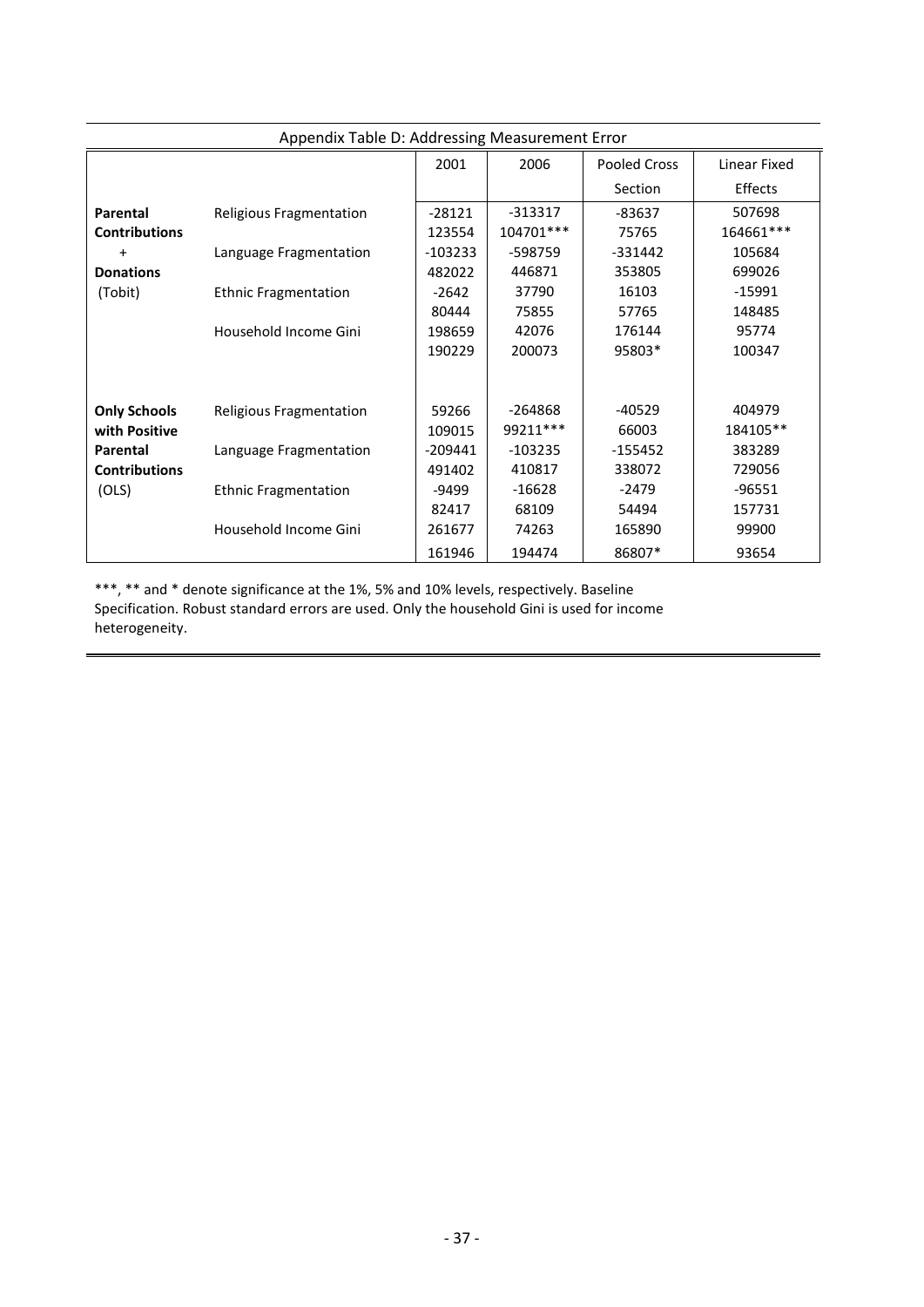#### **References**

- Alesina, A., Baqir, R., & Easterly, W. (1999). Public Goods and Ethnic Divisions. *The Quarterly Journal of Economics, 114*(4), 1243-1284.
- Alesina, A., & La Ferrara, E. (2000). Participation in Heterogeneous Communities. *The Quarterly Journal of Economics, 115*(3), 847-904.
- Alesina, A., & La Ferrara, E. (2002). Who trusts others? *Journal of Public Economics, 85*(2), 207- 234.
- Association of Integrated Schools New Zealand (2010). About Us. Retrieved 10 August, 2010, from http://www.aisnz.org.nz/about-us.php
- Clark, J., & Kim, B. (2012). The Effect of Neighborhood Diversity on Volunteering: Evidence from New Zealand, *The B.E. Journal of Economic Analysis & Policy, 12, 1, (Topics), Article 5*
- Costa, D. L., Kahn, M. E., (2003a). Understanding the American decline in social capital, 1952- 1998, Kyklos 56, 17-46.
- Costa, D. L., & Kahn, M. E. (2003b). Civic Engagement and Community Heterogeneity: An Economist's Perspective. *Perspectives on Politics, 1*(1), 103-111.
- Errington, C., Cotterell, G., Randow, M. v., & Milligan, S. (2008). *A guide to using data from the New Zealand Census: 1981–2006*. Statistics New Zealand.
- Gustavsson, M., & Jordahl, H., 2008. Inequality and trust in Sweden: Some inequalities are more harmful than others, *Journal of Public Economics* 92, 348-365.
- Hanifan, L. J. (1916). The Rural School Community Center. *Annals of the American Academy of Political and Social Science, 67*, 130-138.
- Leigh, A., 2006. Trust, inequality and ethnic heterogeneity, *The Economic Record* 82, 268-280.
- Letki, N. (2008). Does Diversity Erode Social Cohesion? Social Capital and Race in British Neighbourhoods. *Political Studies, 56*(1), 99-126.
- Lieberman, M. (1993). *Public education : an autopsy*. Cambridge, Mass.: Harvard University Press.
- Luksetich, W. (2008). Government Funding and Nonprofit Organizations. *Nonprofit and Voluntary Sector Quarterly, 37*(3), 434-442.
- Miguel, E., & Gugerty, M. K. (2005). Ethnic Diversity, Social Sanctions, and Public Goods in Kenya. *Journal of Public Economics, 89*(11-12), 2325-2368.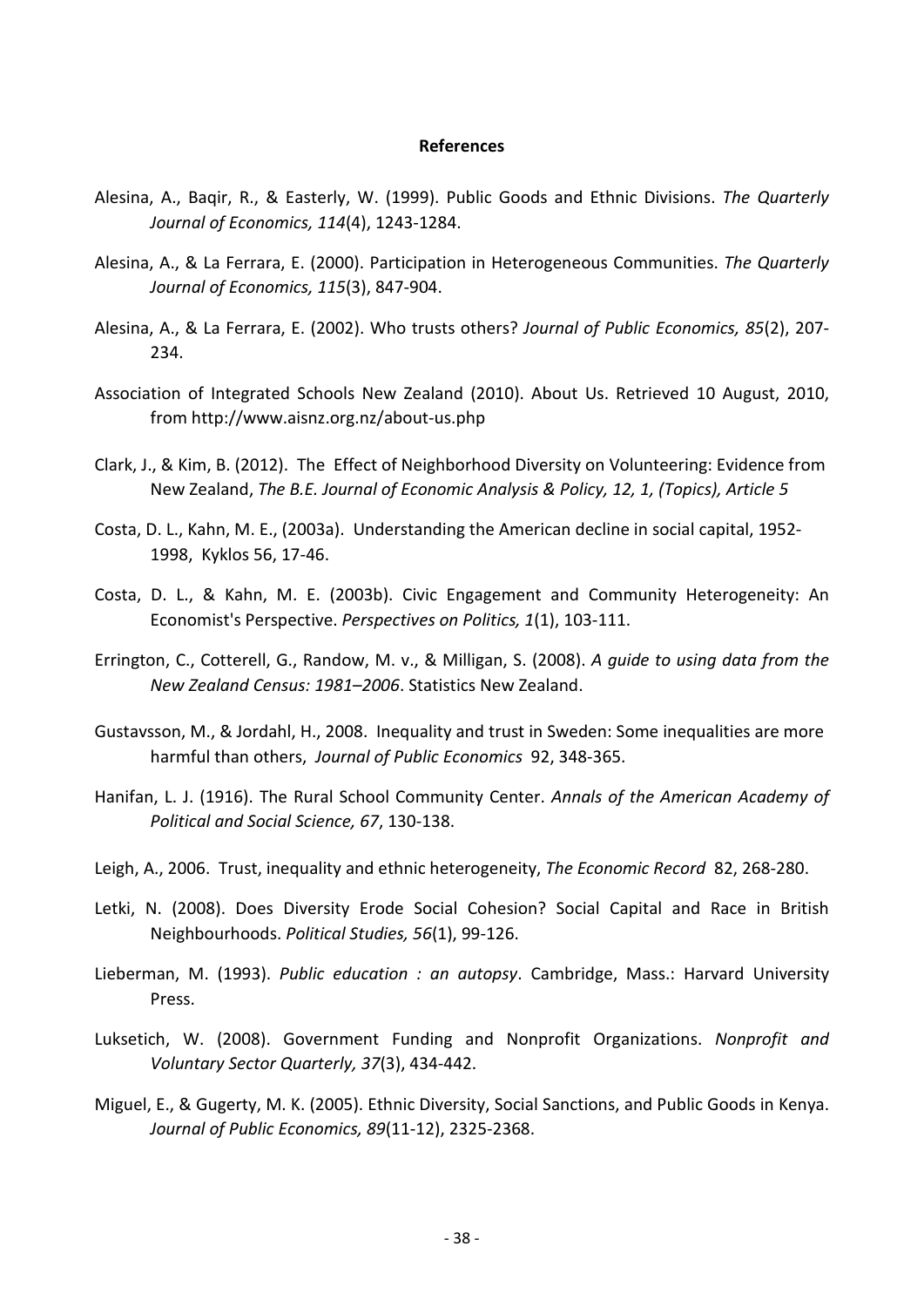- Ministry of Education (2010a). Becoming an Integrated School. Retrieved 10 August, 2010, from http://www.minedu.govt.nz/NZEducation/EducationPolicies/Schools/SchoolOperations/ ChangesToSchoolStructure/BecomingAnIntegratedSchool.aspx
- Ministry of Education (2010b). Decile Ratings. Retrieved 27 April, 2010, from http://www.minedu.govt.nz/NZEducation/EducationPolicies/Schools/SchoolOperations/ Resourcing/ResourcingHandbook/Chapter1/DecileRatings.aspx#top
- Ministry of Education (2009). *Financial Information for Schools Handbook*. Retrieved 8 July 2010 from http://www.minedu.govt.nz/NZEducation/EducationPolicies/Schools/School Operations/SchoolFinances/FinancialInformationForSchoolsHandbook.aspx.
- Ministry of Education. School Enrolment Zones Your Guide to How They Work and Where They Are (2010c). Retrieved 23 August, 2010, from http://www.schoolzones.co.nz/enrolment zones/Index.aspx
- Okten, C., & Weisbrod, B. A. (2000). Determinants of donations in private nonprofit markets. *Journal of Public Economics, 75*(2), 255-272.
- Okunade, A. A., & Berl, R. L. (1997). Determinants of charitable giving of business school alumni. *Research in Higher Education, 38*(2), 201-214.
- Putnam, R.D. (2000). *Bowling Alone: The Collapse and Revival of American Community. New York: Simon & Schuster.*
- Putnam, R. D. (2007). E pluribus unum: Diversity and community in the Twenty-first Century the 2006 Johan Skytte Prize lecture. *Scandinavian Political Studies, 30*(2), 137-174.
- Reynal-Querol, M. (2002). Ethnicity, Political Systems, and Civil Wars. *The Journal of Conflict Resolution*, 46, 1, 29-54.
- Smeith, G., & Dunstan, K. (2004). *Ethnic Population Projections:Issues and Trends* Statistics New Zealand. Retrieved 10 August, 2010, from http://search.stats.govt.nz/search?w =issues%20and%20trends.
- Statistics New Zealand (2006). Geographic Definitions. Retrieved 13 July, 2010, from http://www.stats.govt.nz/census/about-2006-census/2006-census-definitionsquestionnaires/definitions/geographic.aspx
- Stouffer, S. A. (1949). *The American soldier*. Princeton, N.J.: Princeton University Press.
- Thornton, S., & Clark, J. (2010). Does higher social diversity lower people's contributions to public goods? The case of volunteering in New Zealand. *New Zealand Economic Papers, 44*(1), 27(33).
- Tiebout, C. M. (1956). A Pure Theory of Local Expenditures. *The Journal of Political Economy, 64*(5), 416-424.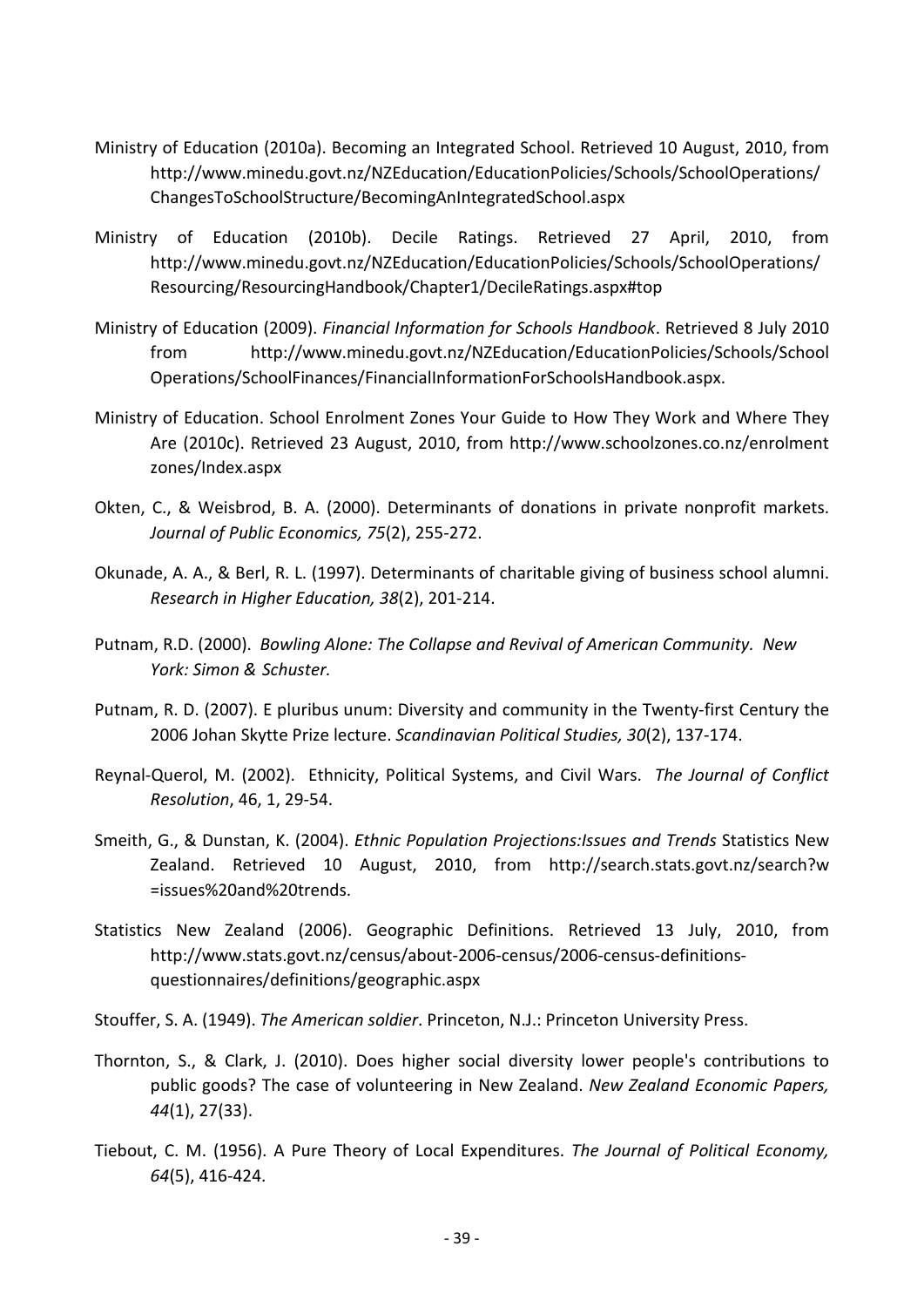- Waikato Times (2008). School fees a rip-off: principal. *Waikato Times*. Retrieved 24 September 2010, from http://www.stuff.co.nz/waikato-times/news/271644.
- Wooldridge, J. M. (2009). *Introductory econometrics : a modern approach* (4th ed.). Mason, OH: South Western Cengage Learning.
- Woulfe, C. (2008, 20 January). Cash-strapped schools call in heavies to collect donations*. Sunday Star Times*. Retrieved 13 July 2010, from http://www.stuff.co.nz/national/226105.